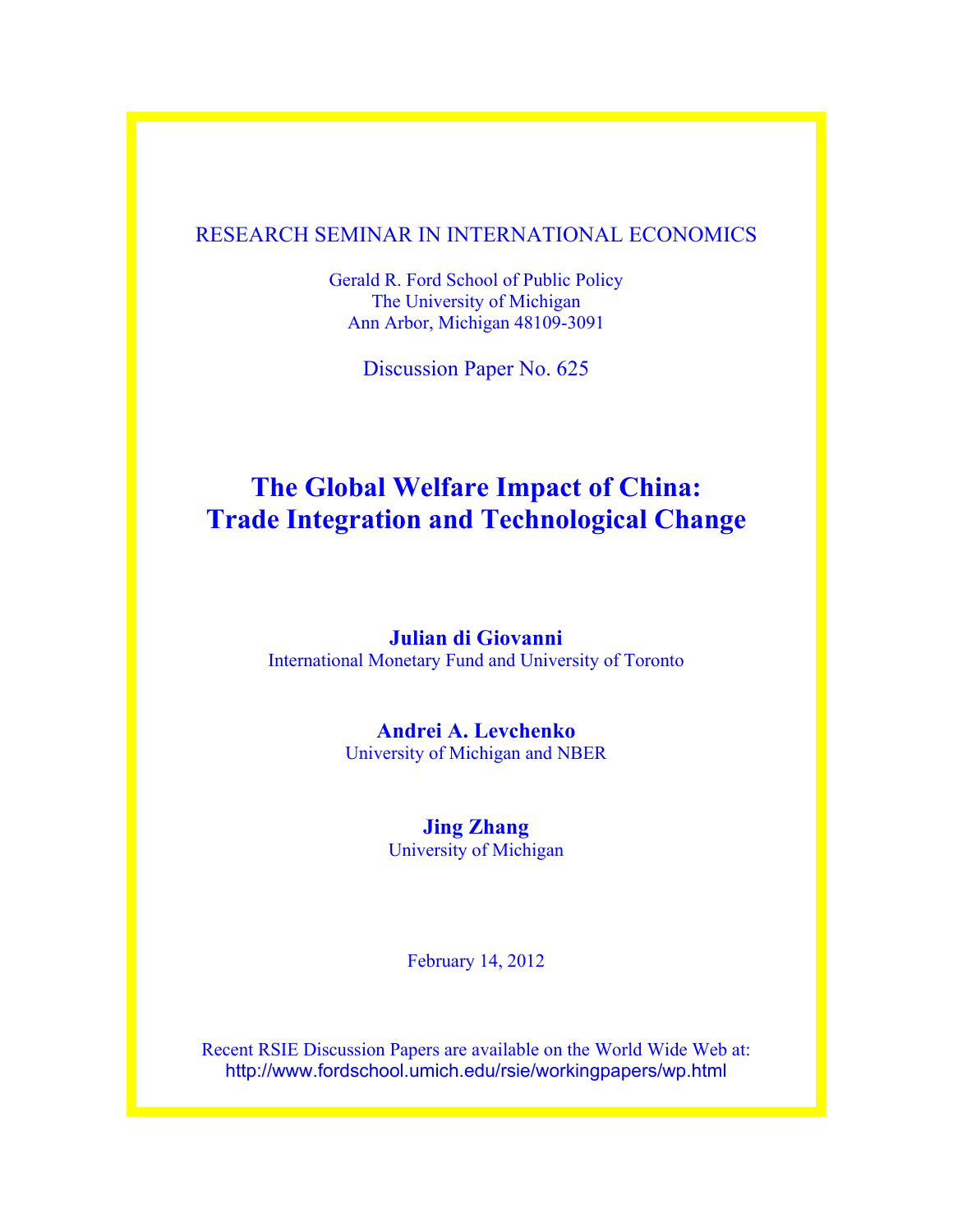# The Global Welfare Impact of China: Trade Integration and Technological Change<sup>∗</sup>

Julian di Giovanni International Monetary Fund and University of Toronto

Andrei A. Levchenko University of Michigan and NBER

Jing Zhang University of Michigan

February 14, 2012

#### Abstract

This paper evaluates the global welfare impact of China's trade integration and technological change in a quantitative Ricardian-Heckscher-Ohlin model implemented on 75 countries. We simulate two alternative productivity growth scenarios: a "balanced" one in which China's productivity grows at the same rate in each sector, and an "unbalanced" one in which China's comparative disadvantage sectors catch up disproportionately faster to the world productivity frontier. Contrary to a well-known conjecture (Samuelson 2004), the large majority of countries in the sample, including the developed ones, experience an order of magnitude larger welfare gains when China's productivity growth is biased towards its comparative disadvantage sectors. We demonstrate both analytically and quantitatively that this finding is driven by the inherently multilateral nature of world trade. As a separate but related exercise we quantify the worldwide welfare gains from China's trade integration.

JEL Classifications: F11, F43, O33, O47

Keywords: China, productivity growth, international trade

<sup>∗</sup>We are grateful to Olivier Blanchard, Alan Deardorff, Juan Carlos Hallak, Chris House, Fernando Parro, Matthew Shapiro, Bob Staiger, Heiwai Tang, and to seminar participants at the University of Michigan, UC San Diego, Geneva Graduate Institute, Michigan State University, 2011 NBER Chinese Economy Working Group, 2011 Toronto RMM Conference, 2011 NBER IFM Fall Meetings, and 2011 NBER ITI Winter Meetings for helpful suggestions, and to Aaron Flaaen for superb research assistance. The views expressed in this paper are those of the authors and should not be attributed to the International Monetary Fund, its Executive Board, or its management. Email (URL): JdiGiovanni@imf.org (http://julian.digiovanni.ca), alev@umich.edu (http://alevchenko.com), jzhang@umich.edu (http://www-personal.umich.edu/∼jzhang/).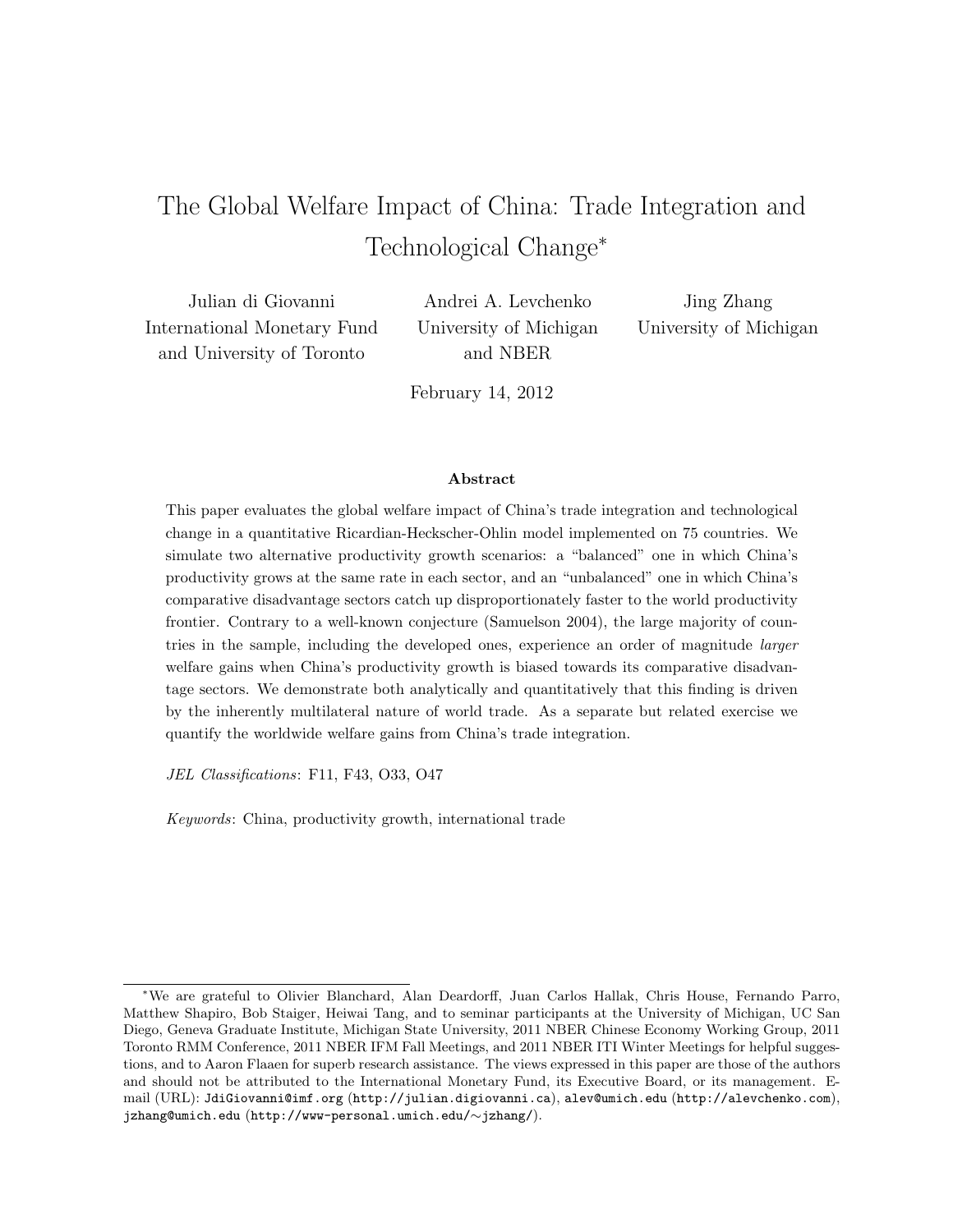### 1 Introduction

The pace of China's integration into world trade has been nothing short of breathtaking. Figure 1(a) plots inflation-adjusted Chinese exports between 1962 and 2007, expressed as an index number relative to 1990. The value of Chinese exports has increased by a staggering factor of 12 between 1990 and 2007, far outpacing the 3-fold expansion of overall global trade during this period. Equally remarkable is the extent to which the emergence of Chinese exports is global in nature. Figure 1(b) reports the share of China in the total imports of all major world regions. The expansion of Chinese exports proceeded at a similar pace all over the world: in all the major regions, the share of imports coming from China currently stands at about 10%, with the exception of East and South Asia, for which it is 15%. China is a global presence, penetrating all world regions about equally.

Naturally, such rapid integration and growth leads to some anxiety. In developed countries, a common concern is that China's growth will be biased towards sectors in which the developed world currently has a comparative advantage. In a two-country setting, a well-known theoretical result is that a country can experience welfare losses when its trading partner becomes more similar in relative technology (Hicks 1953, Dornbusch, Fischer and Samuelson 1977, Ju and Yang 2009). Samuelson (2004) brought up this theoretical possibility for the growth of China in particular, and thus we refer to it as the Samuelson conjecture.

This paper explores both qualitatively and quantitatively the global welfare consequences of different productivity growth scenarios in China. We first show analytically that the intuitive two-country result does not survive in a setting with more than two countries. Greater similarity in China's relative sectoral technology to that of the United States per se does not necessarily lower United States' welfare. Rather, what drives welfare changes in the United States is how (dis)similar China becomes to an appropriately input-and-trade-cost-weighted average productivity of the United States and all other countries serving the United States market. In a multi-country world, third-country effects are of first-order importance for evaluating the impact of changes in relative technology in one country on both itself and its trading partners.

To derive these results, we set up a simple multi-sector, multi-country Eaton and Kortum (2002) model, and examine how changes in relative sectoral productivities in an individual country – which we think of as China – affect both its own welfare and the welfare of its trading partners. The gains to the U.S. consumers from access to Chinese goods are lowest when the relative prices at which China can supply the U.S. market are most similar to the relative prices facing U.S. consumers in the absence of China. With only two countries, those relative prices are the U.S. autarky prices, and thus welfare is lowest when relative sectoral productivity is identical in the two countries. This is a variant of Samuelson (2004)'s result in a setting in which the sectors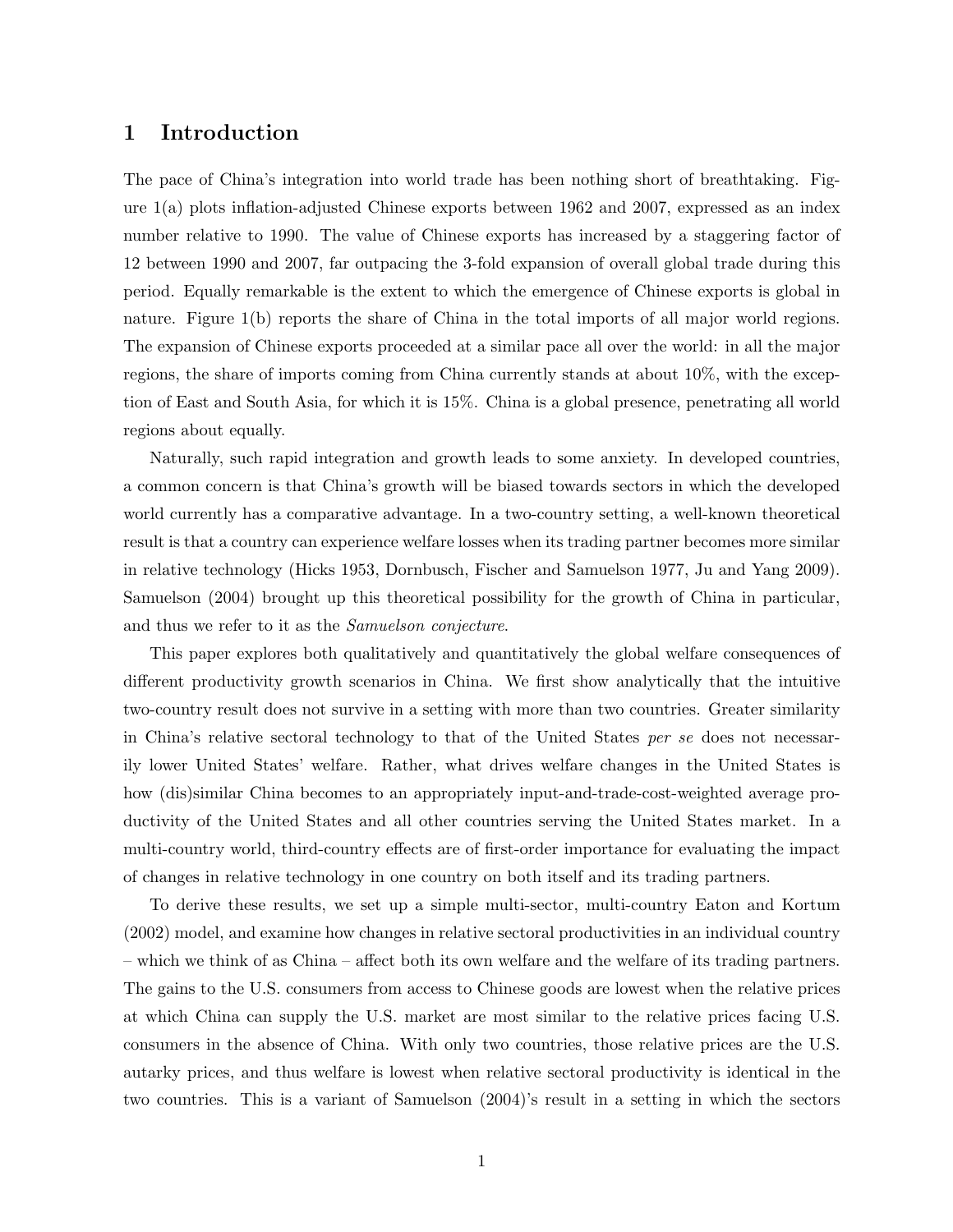have an Eaton and Kortum (2002) structure. However, with more than two countries, the prices that would prevail in the United States absent China are determined by technology of both the United States and all of its trading partners. Thus, with more than two countries welfare in any individual country is generically not minimized when its relative technology is the same as in China. In fact, it is very easy to construct examples in which the welfare of a particular country actually increases as it becomes more similar to China.

These analytical results underscore the need for a quantitative assessment. Since the welfare outcomes hinge on third country effects and the specifics of productivity distributions of all trading partners, two key inputs are necessary to reach reliable conclusions. The first is a quantitative framework that is global both in country coverage and in the nature of equilibrium adjustments. The second is a comprehensive set of sectoral productivity estimates for a large set of countries. Our analysis employs the productivity estimates recently developed by Levchenko and Zhang (2011) for a sample of 19 manufacturing sectors and 75 economies that includes China along with a variety of countries representing all continents and a wide range of income levels and other characteristics. We embed these productivity estimates within a quantitative multi-country, multisector model with a number of realistic features, such as multiple factors of production, an explicit non-traded sector, the full specification of input-output linkages between the sectors, and both inter- and intra-industry trade, among others.

To evaluate the importance of China's sectoral pattern of growth for global welfare, we simulate two counterfactual growth scenarios starting from the present day. In the first, China's productivity growth rate in each sector is identical, and equal to the average productivity growth we estimate for China between the 1990s and the 2000s, which is 14% (i.e. an average of 1.32% per annum). In this "balanced" growth scenario, China's comparative advantage vis- $\grave{a}$ -vis the world remains unchanged. In the second scenario China's comparative disadvantage sectors grow disproportionally faster. Specifically, in the "unbalanced" counterfactual China's relative productivity differences with respect to the world frontier are eliminated, and China's productivity in every sector becomes a constant ratio of the world frontier. By design, the average productivity in China is the same in the two counterfactuals. What differs is the relative productivities across sectors.

The results are striking. The mean welfare gains (the percentage change in real consumption) from the unbalanced growth in China, 0.42% in our sample of 74 countries, are some 40 times larger than the mean gains in the balanced scenario, which are nearly nil at 0.01%. This pattern holds for every region and broad country group. Importantly, the large majority of countries that become more similar to China in the unbalanced growth scenario – most prominently the U.S. and the rest of the OECD – still gain much more from unbalanced growth in China compared to balanced growth.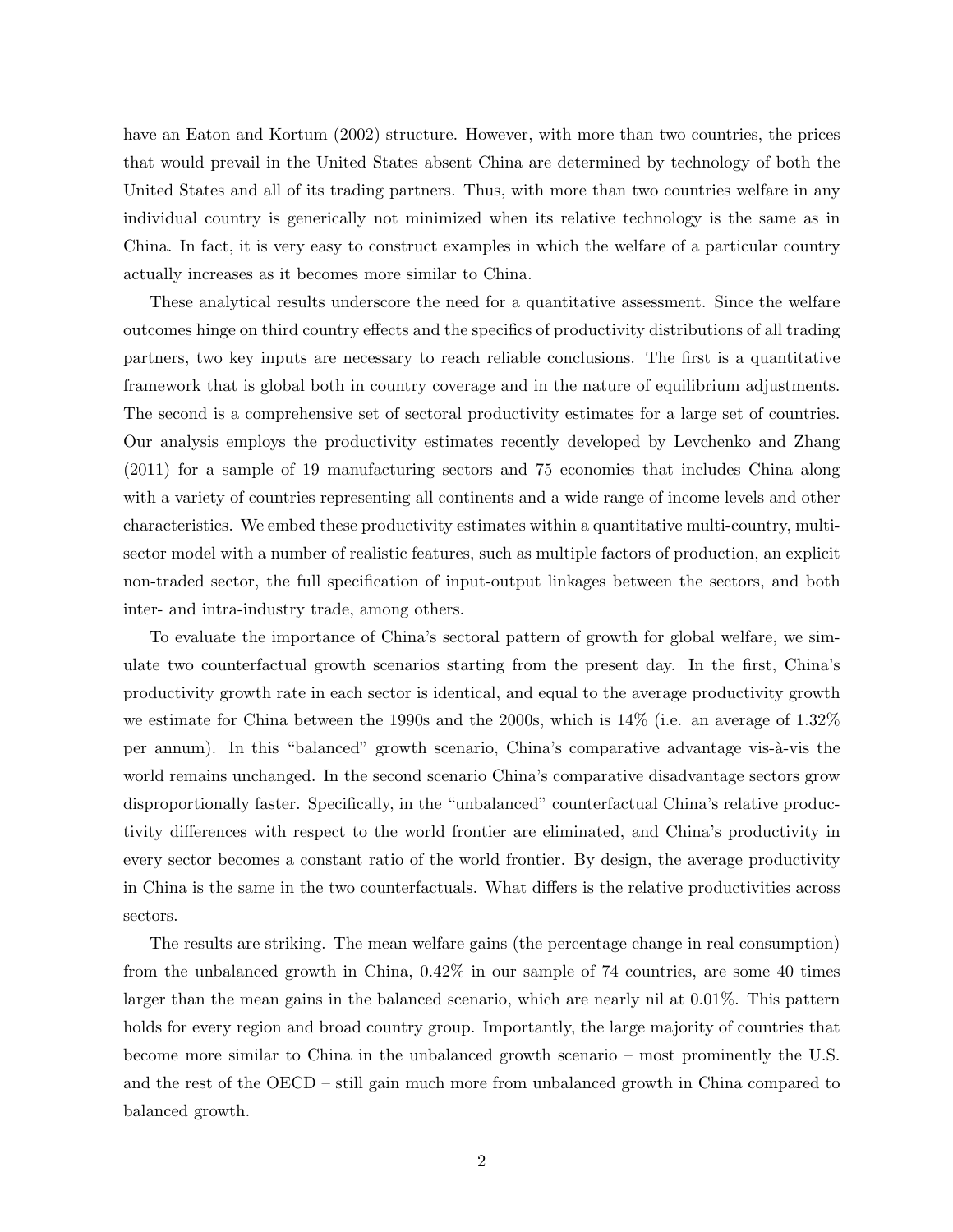Thus, when evaluated quantitatively the welfare impact of China's growth on the rest of the world turns out to be the opposite of what had been conjectured by Samuelson (2004). The analytical results help us understand why this is the case. What matters is not China's similarity to any individual country, but its similarity to the world weighted average productivity (although the theoretically correct weights will differ from country to country because of trade costs). Closer inspection reveals that China's current productivity is relatively high in sectors – such as Wearing Apparel – that are "common," in the sense that many countries also have high productivity in those sectors. By contrast, China's comparative disadvantage sectors – such as Office, Accounting, and Computing Machinery – are "scarce," in the sense that not many other countries are close to the global productivity frontier in those sectors. This regularity is very strong in the data: the correlation between China's relative productivity in a sector and the average productivity in that sector in the rest of the world is 0.86. Put another way, China's pattern of sectoral productivity is actually fairly similar to the world average. Thus, while balanced growth in China keeps it similar to the typical country, unbalanced growth actually makes it more different. Consistent with theory, our quantitative results imply that the rest of the world would find it more valuable for China to experience productivity growth in the scarce sectors – by a large margin.

As a related exercise of independent interest, we also compare welfare in the baseline model estimated on the world today to a counterfactual in which China is in autarky. This reveals the global distribution of the gains from trade with China as it stands today. The mean welfare gain from adding China to world trade is 0.13%. Dispersion across countries within each region turns out to be large: in nearly every major region or country group, gains range from positive to negative. Aside from China itself, for which the model implies gains of 3.72% relative to autarky, the economies with the largest positive welfare changes are Malaysia (0.80%), Kazakhstan (0.78%), and Taiwan, POC (0.63%). The OECD countries to gain the most are Australia, New Zealand, and Japan (0.26−0.30%). The mean gain in the OECD is 0.13%, with a welfare change for the U.S. of 0.11%.

An often-voiced concern is that China's export basket is similar to that of many developing countries and emerging markets, and therefore its integration into global trade will reduce the demand for these countries' exports and potentially lower their welfare (Devlin, Estevaeordal and Rodríguez-Clare, eds 2005, Gallagher, Moreno-Brid and Porzecanski 2008). Our results indeed show that 9 out of 75 countries experience welfare losses, the largest for Honduras (−0.27%) and El Salvador  $(-0.21\%)$ . We correlate the variation in the gains from China's trade integration with some simple heuristic indicators, such as the similarity of a country's export pattern to China's export pattern. Countries that have similar export baskets to China do tend to gain less/lose more from China's trade integration. Most obviously, all of the countries that experience absolute losses have large Textile and Apparel sectors.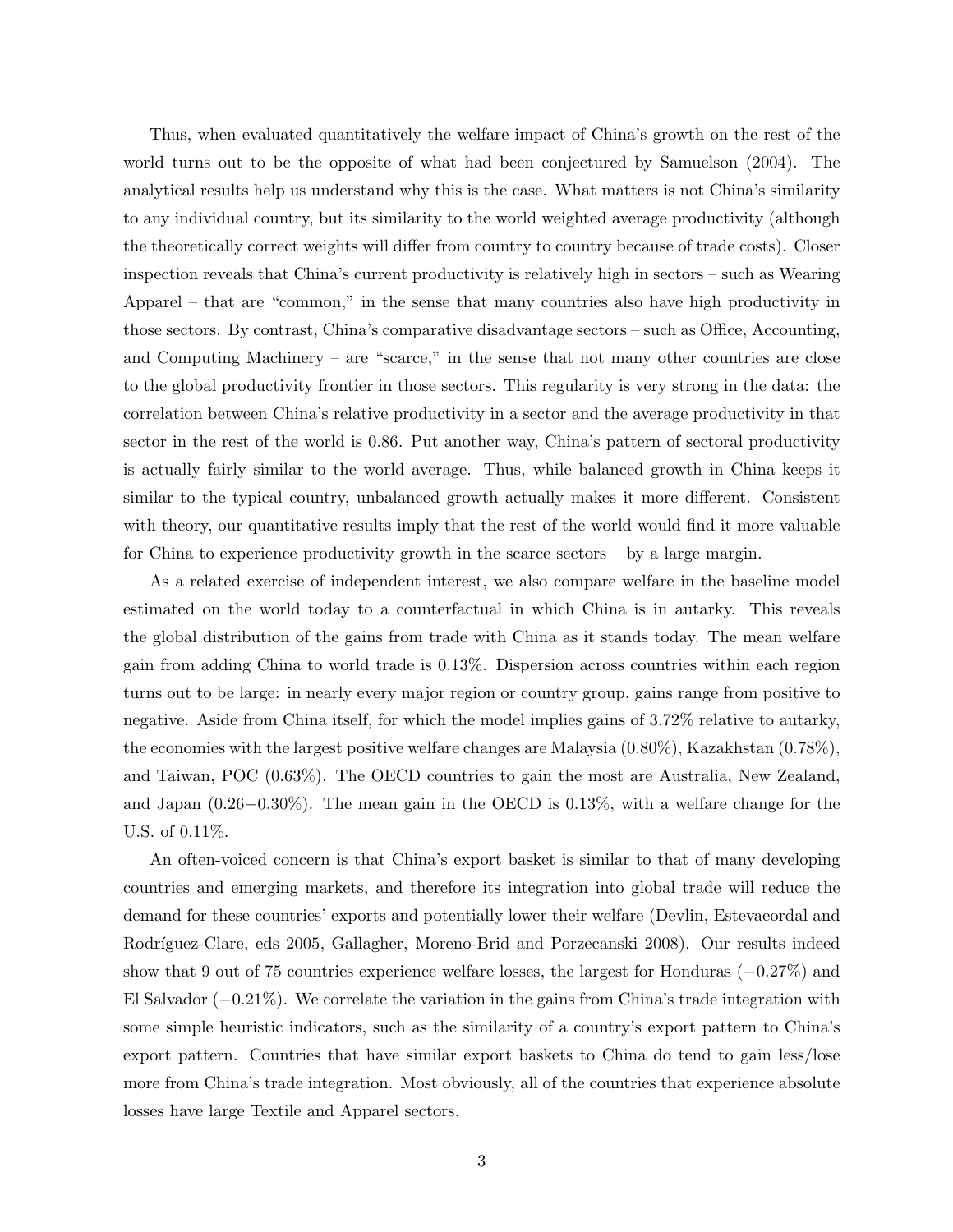Our paper is related to recent quantitative welfare assessments of trade integration and technological change in multi-sector models (Caliendo and Parro 2010, Costinot, Donaldson and Komunjer 2011, Shikher 2011). Most closely related is the work of Hsieh and Ossa (2011), who consider the welfare impact of the observed pattern of sector-level growth in China from 1992 to 2007 on 14 major countries and 4 broad world regions. Our paper evaluates a different set of substantive questions, and highlights both analytically and quantitatively the first-order importance of third country effects. Rather than being retrospective as in Hsieh and Ossa (2011), our counterfactual growth scenarios are prospective, and designed as a transparent test of a particular hypothesis. We also estimate the welfare impact of China's trade integration to date. Finally, our model has several additional features important for a reliable quantitative assessment, such as 75 individual countries, as well as a production structure that includes multiple factors (labor and capital) and the full set of input-output linkages between all sectors. Our work is also related to the Computable General Equilibrium (CGE) assessments of China's trade integration (e.g., Francois and Wignaraja 2008, Ghosh and Rao 2010, Tokarick 2011). Unlike the traditional CGE approach, our quantitative framework is based on Eaton and Kortum (2002)'s Ricardian model of trade with endogenous specialization both within and across sectors, and the focus of the study is on the role of comparative advantage. Our global general equilibrium approach complements recent micro-level studies of the impact of China on developed countries, such as Autor, Dorn and Hanson (2011) and Bloom, Draca and Van Reenen (2011).

The rest of the paper is organized as follows. Section 2 derives a set of analytical results using a simplified multi-sector N-country Eaton and Kortum (2002) model of Ricardian trade. Section 3 lays out the quantitative framework and describes the details of the calibration. Section 4 examines the welfare implications of both the trade integration of China, and the hypothetical scenarios for Chinese growth. Section 5 performs a set of robustness checks on the quantitative results. Section 6 concludes.

### 2 Analytical Results

How will the evolution of relative sectoral technology in a country affect its own welfare and the welfare of its trading partners? The answer, based on a two-country costless trade model such as the one employed by Samuelson (2004), is that both countries' welfare is minimized when they have the same relative sectoral productivity. This influential insight must be modified when we step out of this simple environment and consider more than two countries and costly trade. This section derives analytical results and builds intuition in a simplified version of the quantitative model of the next section.

In particular, we analyze a multi-sector Eaton and Kortum (2002, henceforth EK) model,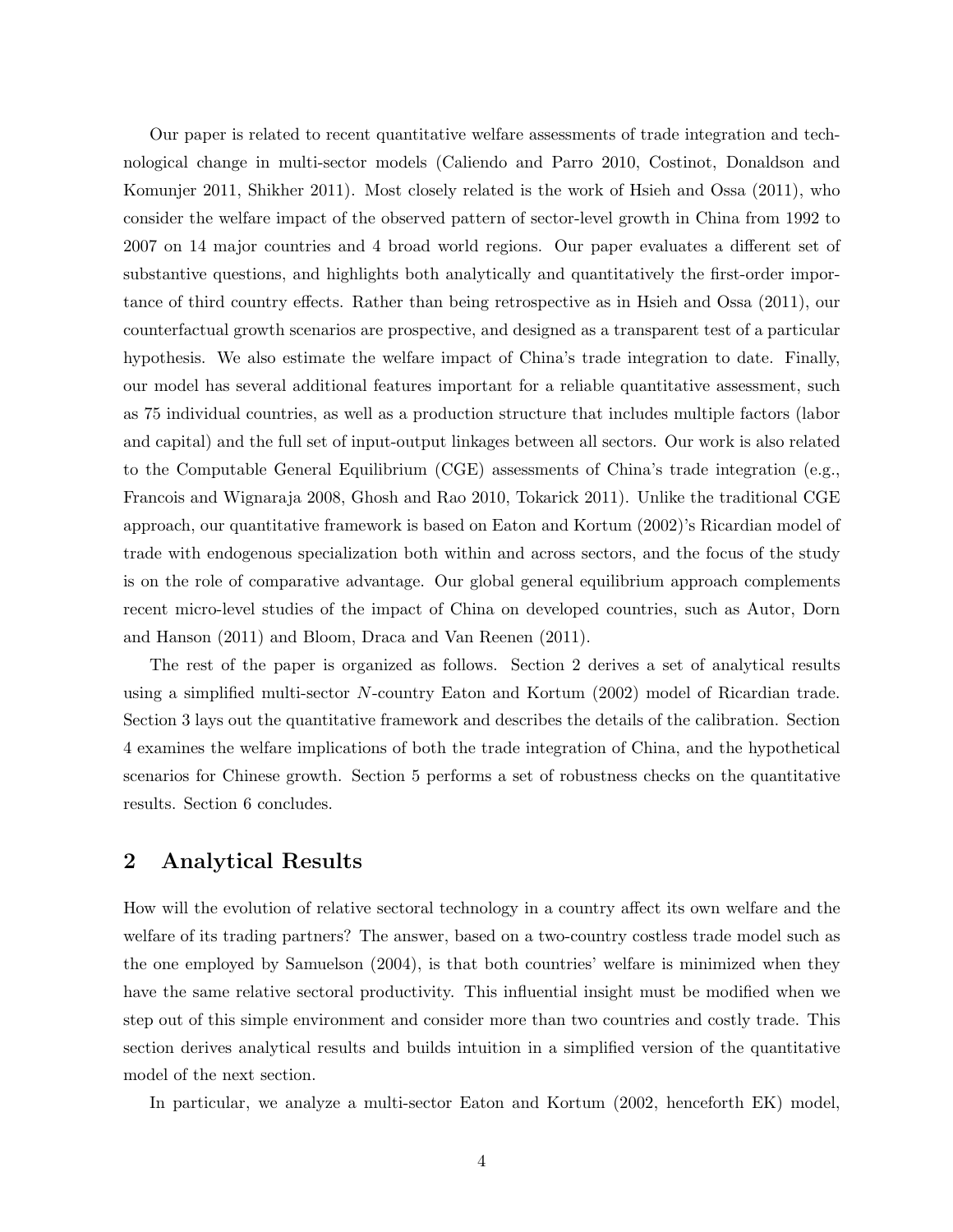proceeding in three steps. We first consider a version of the model in which relative wages in all countries are fixed, and sectoral productivity affects welfare only through the consumption price level. This simplification makes analytical results possible, and allows us to demonstrate most simply the role of third countries in how sectoral technological similarity between two trading partners affects welfare.

Second, we move to the fully general equilibrium case in which changes in relative sectoral productivity can also affect countries' relative wages. Because even the simplest multi-sector model with more than two countries does not admit an analytical solution in wages, we demonstrate the results using numerical examples. The essential message of the model is equally strong under endogenous wages. While with 2 countries, welfare is minimized when relative sectoral productivity is the same in the two countries, with 3 countries that is no longer generically the case.

The first two comparative statics are not strictly speaking identical to Samuelson (2004). The classic treatment of unbalanced productivity growth assumes that productivity in one sector rises, while in the other sector it remains unchanged. Thus, there is net productivity growth on average in the partner country. By contrast, our first two comparative statics exercises consider changes in relative sectoral productivity while keeping the average productivity across sectors constant. This approach allows for the cleanest statement of the main results, especially under fixed wages, and corresponds precisely to the comparison between our two counterfactuals, in which we also constrain average productivity to be the same. The third and final step of this section presents the numerical results for the classic experiment, in which one sector's productivity grows while the other sector's productivity remains constant, resulting in net average productivity growth in China. The essential result that adding a third country can reverse the sign of the welfare changes from the same productivity growth is equally true in this experiment.

#### 2.1 The Environment

There are N countries, indexed by n and i. For concreteness, we can think of country 1 as China, and evaluate the impact of technological changes in country 1 on itself and country 2, which we can think of as the United States. There are multiple sectors, indexed by  $j$ . Production in each sector follows the EK structure. Output  $Q_n^j$  of sector j in country n is a CES aggregate of a continuum of varieties  $q = [0, 1]$  unique to each sector:

$$
Q_n^j = \left[ \int_0^1 Q_n^j(q)^{\frac{\varepsilon - 1}{\varepsilon}} dq \right]^{\frac{\varepsilon}{\varepsilon - 1}},\tag{1}
$$

where  $\varepsilon$  denotes the elasticity of substitution across varieties q, and  $Q_n^j(q)$  is the amount of variety q that is used in production in sector  $j$  and country  $n$ .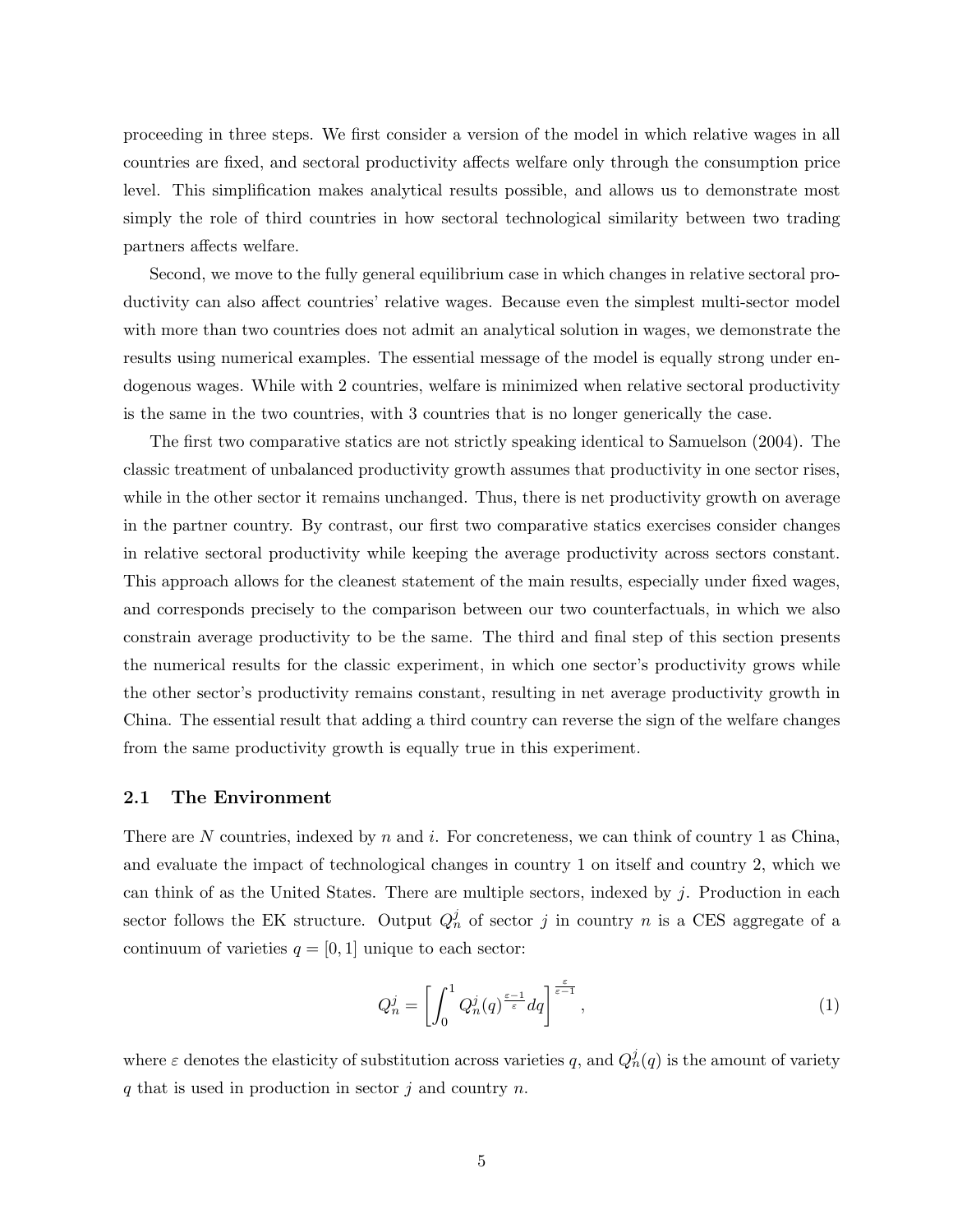Producing one unit of good q in sector j in country i requires  $\frac{1}{z_i^j(q)}$  units of labor. Productivity  $z_i^j$  $i(q)$  for each  $q \in [0,1]$  in each country i and sector j is random, drawn from the Fréchet distribution with cumulative distribution function

$$
F_i^j(z) = e^{-T_i^j z^{-\theta}}.\tag{2}
$$

In this distribution, the absolute advantage term  $T_i^j$  $i<sup>j</sup>$  varies by both country and sector, with higher values of  $T_i^j$  $i$  implying higher average productivity draws in sector j in country i. The parameter  $\theta$  captures dispersion, with larger values of  $\theta$  implying smaller dispersion in draws.

Labor is the only factor of production, with country endowments given by  $L_n$  and wages denoted by  $w_n$ . The production cost of one unit of good q in sector j and country i is thus equal to  $w_i/z_i^j(q)$ . Each country can produce each good in each sector, and international trade is subject to iceberg costs:  $d_{ni}^j > 1$  units of good q produced in sector j in country i must be shipped to country  $n$  in order for one unit to be available for consumption there. The trade costs need not be symmetric  $-d_{ni}^{j}$  need not equal  $d_{in}^{j}$  – and will vary by sector. We normalize  $d_{nn}^{j} = 1$  $\forall n$  and j.

All the product and factor markets are perfectly competitive, and thus the price at which country i can supply tradeable good  $q$  in sector j to country  $n$  is

$$
p_{ni}^j(q) = \left(\frac{w_i}{z_i^j(q)}\right) d_{ni}^j.
$$

Buyers of each good  $q$  in tradeable sector  $j$  in country  $n$  will only buy from the cheapest source country, and thus the price actually paid for this good in country  $n$  will be

$$
p_n^j(q) = \min_{i=1,\dots,N} \left\{ p_{ni}^j(q) \right\}.
$$
 (3)

.

It is well known that the price of sector  $i$ 's output is given by

$$
p_n^j = \left[ \int_0^1 p_n^j(q)^{1-\varepsilon} dq \right]^{\frac{1}{1-\varepsilon}}
$$

Following the standard EK approach, it is heplful to define

$$
\Phi_n^j = \sum_{i=1}^N T_i^j \left( w_i d_{ni}^j \right)^{-\theta} . \tag{4}
$$

This value summarizes, for country  $n$ , the access to production technologies in sector  $j$ . Its value will be higher if in sector j, country n's trading partners have high productivity  $(T_i^j)$  $i^j$ ) or low cost  $(w_i)$ . It will also be higher if the trade costs that country n faces in this sector are low. Standard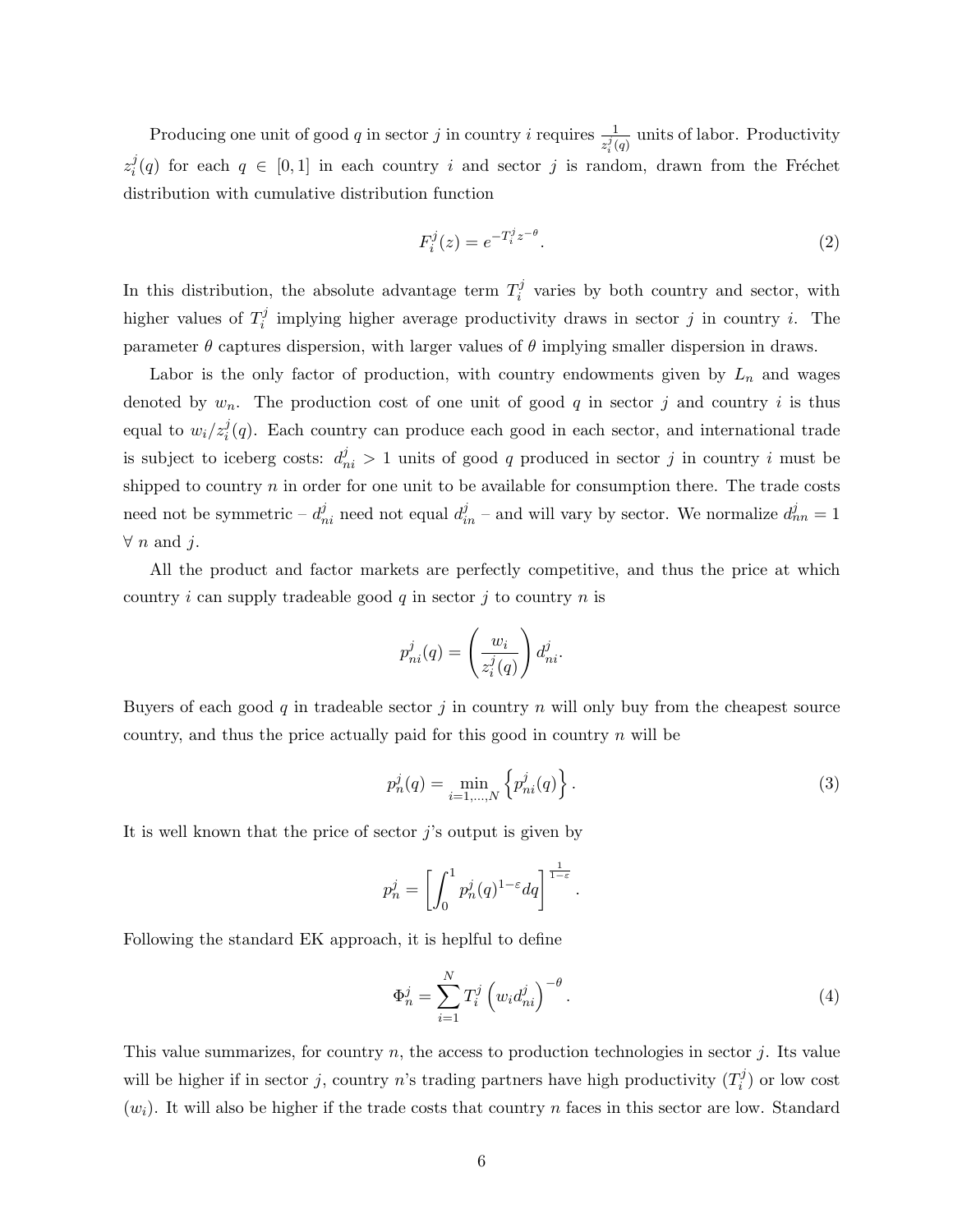steps (Eaton and Kortum 2002) lead to the familiar result that the price of good j in country n is simply

$$
p_n^j = \Gamma\left(\Phi_n^j\right)^{-\frac{1}{\theta}},\tag{5}
$$

where  $\Gamma = \left[ \Gamma \left( \frac{\theta + 1 - \varepsilon}{\theta} \right) \right]$  $\left(\frac{1-\varepsilon}{\theta}\right)\right]^{\frac{1}{1-\varepsilon}}$ , with  $\Gamma$  the Gamma function.

Consumer utility is identical across countries and Cobb-Douglas with sector  $j$  receiving expenditure share  $\eta_i$ . The consumption price level in country n is then proportional to

$$
P_n \propto \prod_j \left(p_n^j\right)^{\eta_j},\tag{6}
$$

and welfare (indirect utility) is given by the real income  $w_n/P_n$ .

#### 2.2 Fixed Relative Wages

Consider first the case in which relative wages are fixed. In particular, suppose there are three sectors,  $j = A, B, H$ . Sectors A and B have the EK structure described above. As in Helpman, Melitz and Yeaple  $(2004)$  and Chaney  $(2008)$ , good  $H$  is homogeneous and can be costlessly traded between any two countries in the world. Let the price of  $H$  be the numeraire. In country  $n$ , one worker can produce  $w_n$  units of H, implying that the wage in n is given by  $w_n$ . To obtain the cleanest results, let  $A$  and  $B$  enter symmetrically in the utility function:

$$
U_n = \left(A_n^{\frac{1}{2}} B_n^{\frac{1}{2}}\right)^{\alpha} H_n^{1-\alpha}.
$$
 (7)

Throughout, we assume that  $\alpha$  is sufficiently small so that some amount of H is always produced in all the countries in the world. This assumption pins down wages in all the countries, making analytical results possible.

We are now ready to perform the main comparative static: the welfare impact of changes in the relative technology in country 1,  $T_1^A/T_1^B$ , subject to the constraint that its geometric average stays the same:  $(T_1^A T_1^B)^{\frac{1}{2}} = c$  for some constant c. The exercise informs us of the welfare impact of the different growth scenarios in China, when we hold its average growth rate fixed.

**Lemma 1.** Country 1's relative technology  $(T_1^A/T_1^B)_n$  that minimizes welfare in country n subject to the constraint  $(T_1^AT_1^B)^{\frac{1}{2}}_n = c$  is given by

$$
\left(\frac{T_1^A}{T_1^B}\right)_n = \frac{\sum_{i=2}^N T_i^A \left(\frac{w_i d_{ni}^A}{w_1 d_{n1}^A}\right)^{-\theta}}{\sum_{i=2}^N T_i^B \left(\frac{w_i d_{ni}^B}{w_1 d_{n1}^B}\right)^{-\theta}}.
$$
\n(8)

Proof. See Appendix A.

7

 $\Box$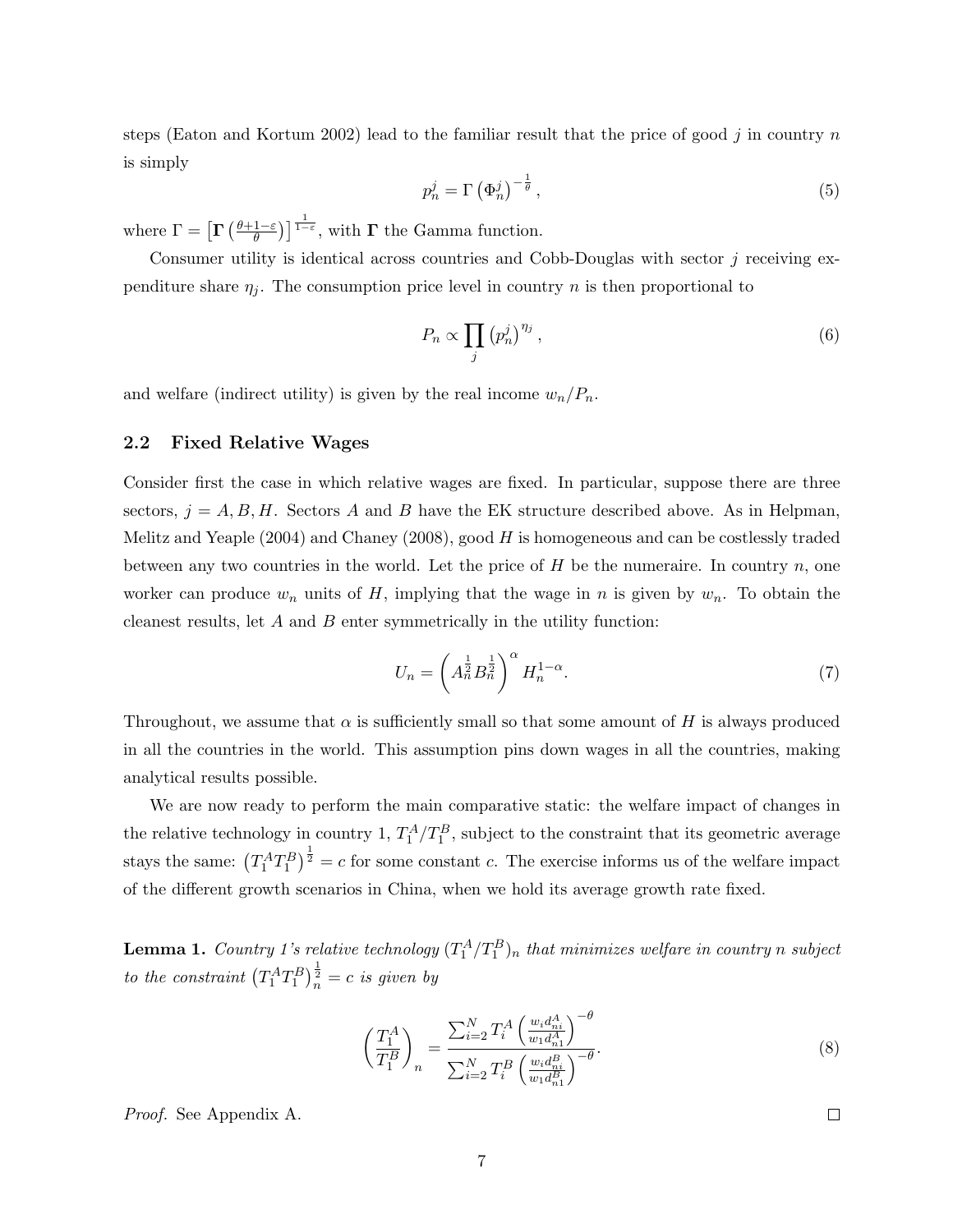Lemma 1 says that the country 1 relative technology that minimizes welfare in country n is not the one that makes country 1 most similar to country n. That is, generically country n's welfare is not minimized when  $T_1^A/T_1^B = T_n^A/T_n^B$ . What matters instead is the relative-unit-cost-weighted average technologies of all the other countries serving n (including itself). Third countries matter through their technology, but also through their relative unit costs and trade costs of serving market n. Because of third country effects, it is easy to construct examples in which country 1 becomes more technologically similar to country  $n$ , and yet country  $n$ 's welfare increases. Two simple examples under frictionless trade can illustrate the point most clearly.

**Example 1.** Suppose there are two countries and trade is costless. Then the country 1 relative  $technology T_1^A/T_1^B$  that minimizes welfare in countries 1 and 2 is

$$
\left(\frac{T_1^A}{T_1^B}\right)_1 = \left(\frac{T_1^A}{T_1^B}\right)_2 = \frac{T_2^A}{T_2^B}.
$$

**Example 2.** Suppose there are three countries and trade is costless. Then the country 1 relative technology  $T_1^A/T_1^B$  that minimizes welfare in the three countries is

$$
\left(\frac{T_1^A}{T_1^B}\right)_1 = \left(\frac{T_1^A}{T_1^B}\right)_2 = \left(\frac{T_1^A}{T_1^B}\right)_3 = \frac{T_2^A w_2^{-\theta} + T_3^A w_3^{-\theta}}{T_2^B w_2^{-\theta} + T_3^B w_3^{-\theta}}.
$$
\n(9)

In the simple 2-country example the familiar Samuelson (2004) result obtains: both countries are worst off when  $T_1^A/T_1^B = T_2^A/T_2^B$ . The third country effect is immediate in expression (9). From the perspective of an individual country, it is generically not the case that in any country, welfare is minimized when it is most similar to country 1. In the absence of unit production cost differences  $(w_2 = w_3)$ , welfare is lowest when country 1 is most similar to the simple average productivity of countries other than country 1. When unit costs differ, what matters for welfare is the production-cost-weighted average, and the lower-wage countries will receive a higher weight in this productivity average. Furthermore, as revealed by equation (8), in the presence of trade costs the welfare-minimizing relative productivity is no longer the same for each country as is the case under frictionless trade.

By comparing the three-country expression in  $(9)$  to the N-country case in  $(8)$ , it is also clear that as the number of countries increases, the bilateral technological similarity starts to matter less and less, as the weight of the country itself in the summation decreases. As the number of countries goes up, for country n's welfare it becomes more and more important how country 1 compares to the countries other than country n rather than to country n itself.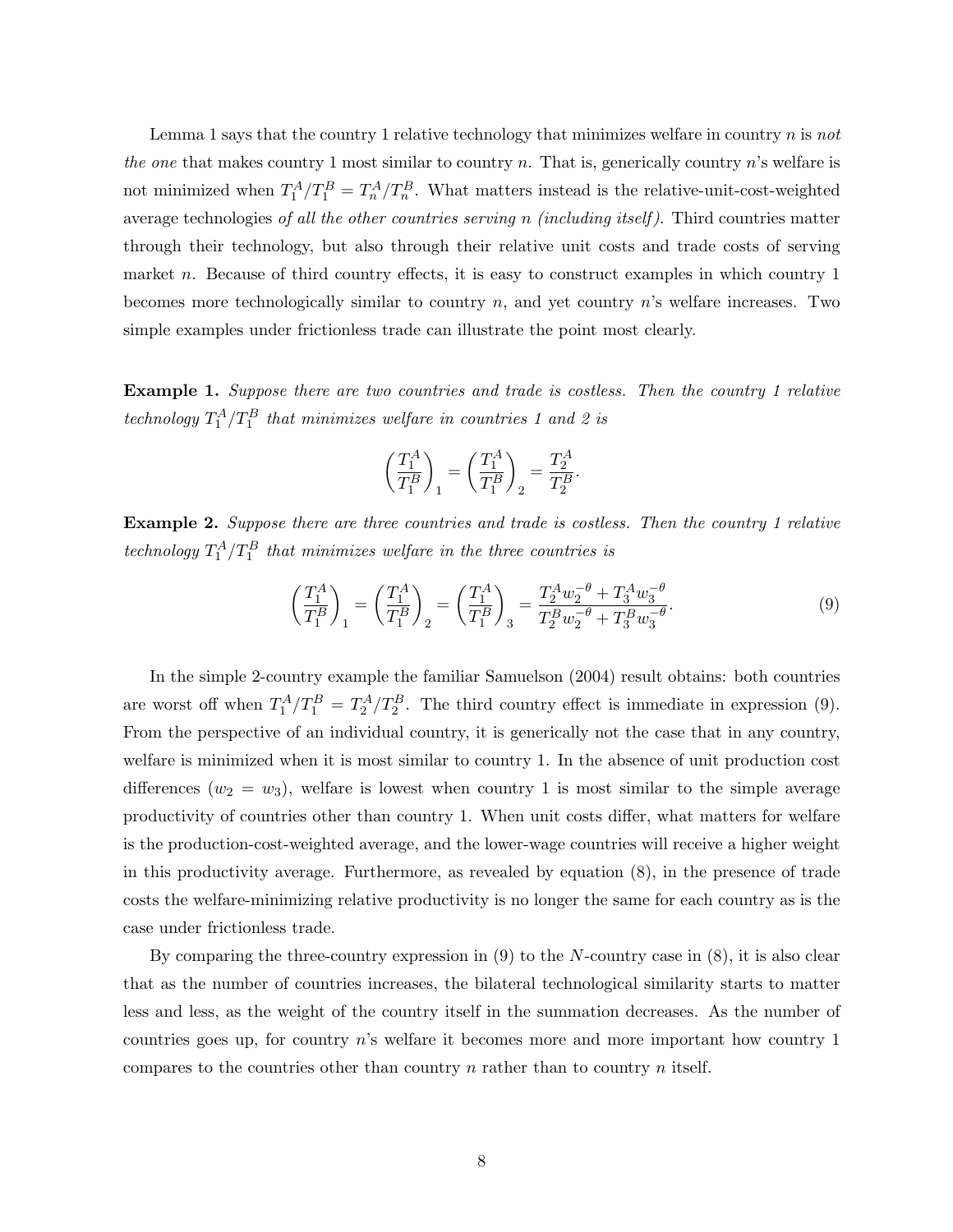#### 2.3 Endogenous Wages

The preceding results were derived under the assumption that there is a homogeneous costlessly traded good and thus the relative wages do not change in response to relative technology changes in country 1. The advantage of this approach is that we could obtain the main results analytically even with multiple countries and arbitrary iceberg trade costs, and demonstrate most clearly the roles of the various simplifying assumptions. The disadvantage is that general equilibrium movements in relative wages could potentially have independent effects on welfare. Note that as the number of countries increases, the general equilibrium changes in relative wages in response to technical change in an individual country are likely to become smaller and smaller. Nonetheless, it is important to examine whether allowing wages to adjust in the global trade equilibrium weakens any of the analytical results above.

This subsection implements a 2-sector model in which wages adjust in the global trade equilibrium. To that end, we remove the homogeneous good from the model:  $\alpha = 1$ . To simplify the model further, we assume there are no trade costs  $(d_{ni}^j = 1 \; \forall j, n, i)$ . Unfortunately, even in the simplest cases, there is no closed-form solution for wages with more than two countries. We first prove analytically that with 2 countries, the welfare-minimizing relative productivity has the same form as in Lemma 1 under these parameter values but now with endogenous wages.

**Lemma 2.** Let there be 2 countries and 2 tradeable sectors, with utility given by (7) with  $\alpha = 1$ . Let there be no international trade costs:  $d_{ni}^j = 1 \ \forall j, n, i$ . Assume  $T_2^A = T_2^B = 1$  and  $L_1 = L_2 = 1$ . The country 1 relative technology  $T_1^A/T_1^B$  that minimizes welfare in both countries subject to the constraint that  $(T_1^AT_1^B)^{\frac{1}{2}}=c$  is given by

$$
\frac{T_1^A}{T_1^B} = \frac{T_2^A}{T_2^B}.
$$

Proof. See Appendix A.

In other words, in this special case the result that perfect similarity minimizes welfare generalizes to a setting with endogenously determined wages. The key to this outcome is in the assumptions that the average productivity in both countries is constant as we vary  $T_1^A/T_1^B$ , the two countries have the same size, and trade is costless. As a result, the relative wages remain constant as the relative sectoral productivity in country 1 changes.

However, we cannot provide a corresponding analytical result with three countries. Thus, we compare the outcomes under two and three countries using the following numerical example. Country 2's productivity is the same in the two sectors:  $T_2^A = T_2^B = 0.5$ . Exactly as above, we vary country 1's relative productivity subject to the constraint that its geometric average equals

 $\Box$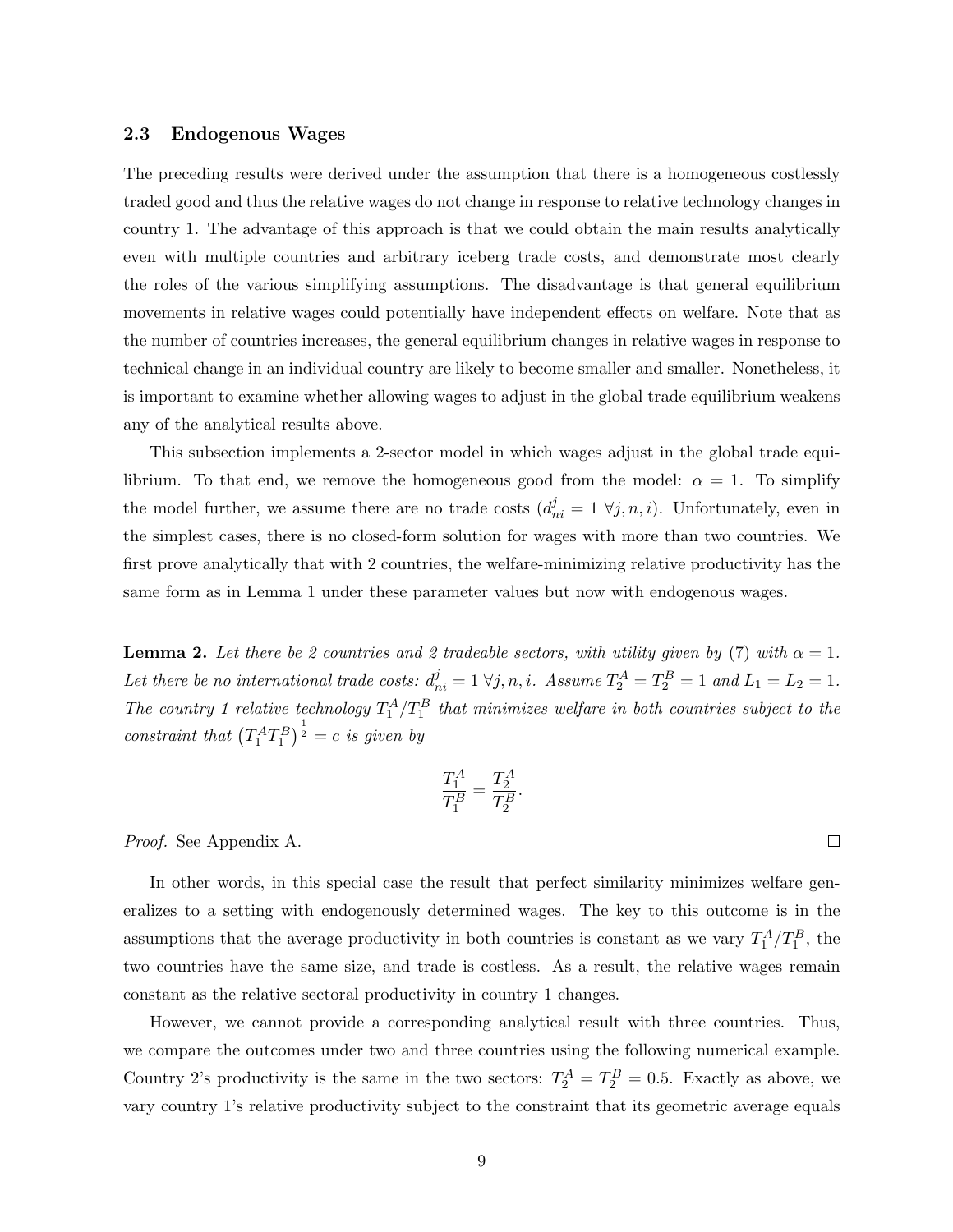0.5 (the same as in country 2). We solve for wages and welfare in all countries numerically for each set of country 1's relative productivities.

In the two-country case the welfare of both countries as a function of  $T_1^A/T_1^B$  is plotted in Figure 2(a). As proven analytically, both countries' welfare is at its lowest point when  $T_1^A/T_1^B =$  $T_2^A/T_2^B = 1$ . Indeed, only one line is distinguishable in the picture: the welfare of the two countries is always the same. Next, we introduce a third country of the same size but with a comparative advantage in sector B:  $T_3^A = 0.25$  and  $T_3^B = 1$  (so that the geometric average productivity in country 3 is the same as in 1 and 2). Figure 2(b) reports the results. Now, no country's welfare is minimized when  $T_1^A/T_1^B$  is the same as its relative technology. Notice that if we start from the right and approach 1 – the point at which  $T_1^A/T_1^B = T_2^A/T_2^B$  – welfare of country 2 actually increases slightly. On the other hand, as we approach 1 from the left, the welfare of country 1 rises. All in all, it is clear that country 1 becoming more similar to country 2 no longer implies that either country's welfare falls.

Because the analytical solutions are not available under endogenous wages, we further dissect the mechanisms behind these welfare results by considering two particular values of country 1's technology parameters, and discussing the behavior of price levels and relative wages. The top panel of Table 1 presents the changes in welfare, price levels, and relative wages when moving from  $T_1^A/T_1^B = 2$  to  $T_1^A/T_1^B = 1$ .<sup>1</sup> Since  $T_2^A/T_2^B = 1$ , with this technological change country 1 becomes more similar (indeed identical) to country 2. The left column presents the welfare change in the 2-country world. As already shown, greater similarity between the two countries lowers welfare in both. This effect operates entirely through a rise in the consumption price level: the relative wage between the countries does not move. The right column instead presents the results in the 3-country world. The exact same change in technology in country 1 now raises welfare in country 2. Part of what is happening is that due to this change in productivity,  $w_3/w_2$  falls. Thus it appears that in this numerical example, changes in comparative advantage of country 1 lead to a "multilateral relative wage effect:" country 2 gains in welfare over this range partly because technology changes in country 1 lead to cheaper imports from country 3.

Table 1 also reports the changes in sector A net exports as a share of GDP in all the countries (by balanced trade, net exports of sector  $A$  and  $B$  sum to zero in each country). A greater absolute deviation from zero implies a greater degree of inter-industry trade. With 2 countries, as country 1 becomes more similar to country 2 in relative technology, inter-industry trade disappears entirely: country 2 goes from being a net importer in sector  $A$  to balanced trade within the sector. With 3 countries, the same exact change in country 1's technology leads to an increase in inter-industry trade in country 2 (a rise in sector A net exports to GDP from 0.05 to 0.11). Thus, just as greater

<sup>&</sup>lt;sup>1</sup>Welfare in country *n* is given by  $w_n/P$ , where *P* is the consumption price level. Only one change in *P* is reported because in this example trade is costless so the consumption price level is the same everywhere.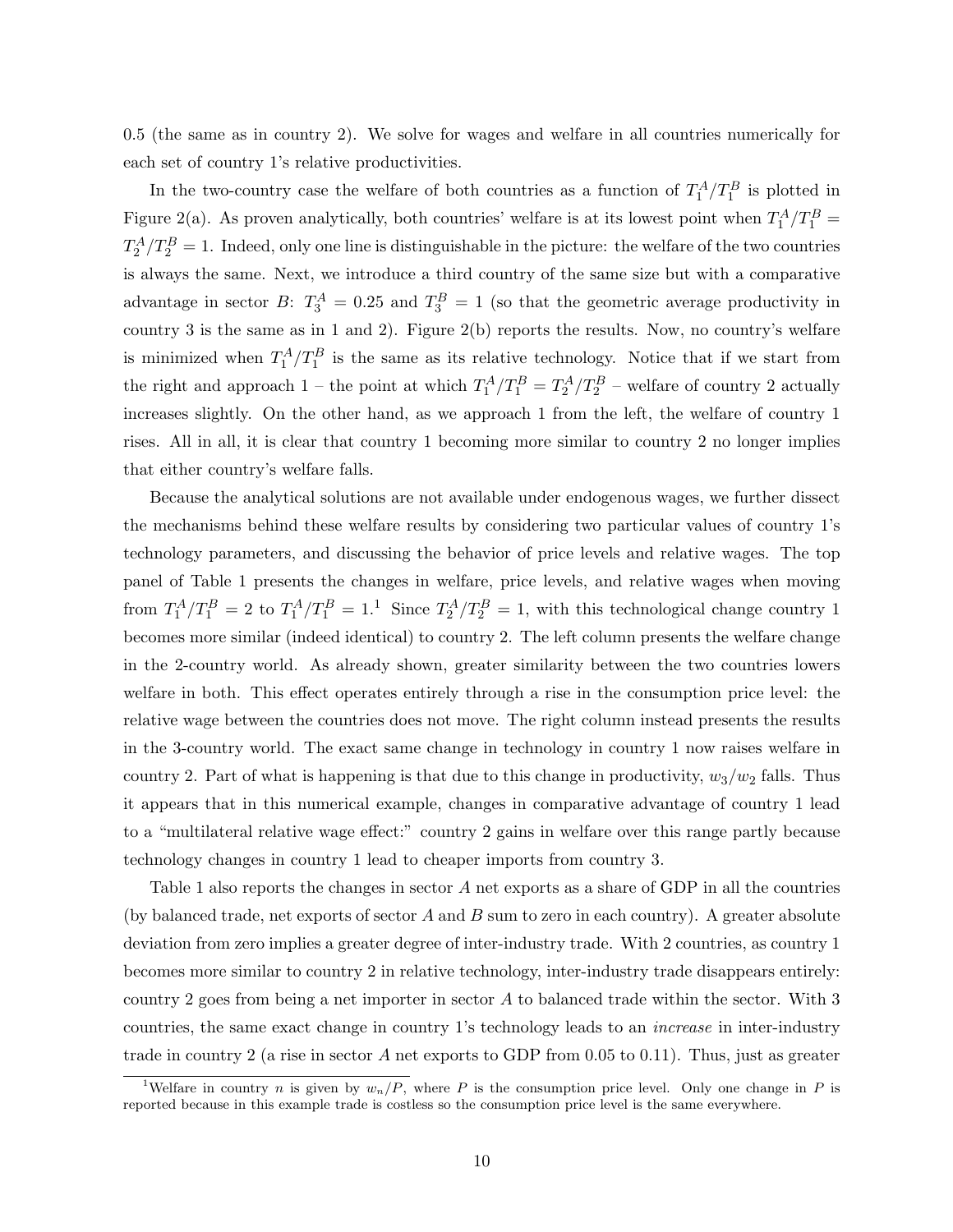similarity between countries 1 and 2 need not lower country 2's welfare when there are more than 2 countries, greater similarity also need not reduce inter-industry trade.

Finally, we circle all the way back to the original Samuelson (2004) comparative static in which productivity grows in country 1's comparative disadvantage sector, but stays constant in its comparative advantage sector, implying net average productivity growth in country 1 as it becomes more similar to country 2. In this experiment,  $T_1^A = 0.5$  throughout, while  $T_1^B$  rises from 0.1 to 0.5. Thus, by design, the end point of this technological change is exactly the same as in the experiment above: countries 1 and 2 end up identical. The bottom panel of Table 1 reports the results. With two countries, it is still the case that as country 1 becomes more similar, country 2 sees absolute welfare losses. Here, the mechanics for the effect are somewhat distinct. While the consumption price level expressed relative to the numeraire – the wage of country 1 – falls, country 2's relative wage falls by more, precipitating welfare losses. By contrast, with three countries, the same change in country 1's technology leads to welfare gains for country 2. Again, part of what is happening is that  $w_3/w_2$  falls, leading to cheaper imports from country 3. Inter-industry trade in country 2 also rises in this experiment.

We conclude from both the analytical results with fixed wages, and the numerical examples with endogenous wages, that third country effects are of first-order importance for evaluating the impact of changes in relative technology in one country on itself and its trading partners. Before moving on to the quantitative analysis, it is worth mentioning the relationship between our results and a common interpretation that the mechanism in the Samuelson (2004)-type result operates through the terms of trade. In the  $2 \times 2$  first-generation Ricardian model, terms of trade are isomorphic to welfare. The easiest way to see this is to suppose that utility is Cobb-Douglas in two symmetric sectors A and B, country 1 produces A with productivity  $z_{1A}$ , while country 2 produces B with productivity  $z_{2B}$ . Then, welfare – indirect utility – in country 2 is given by  $w_2/P_2 = w_2/(w_2 z_{2B} w_1 z_{1A})^{1/2} = (w_2/w_1)^{1/2} (z_{2B} z_{1A})^{-1/2}$ . The terms of trade, on the other hand, are equal to  $(w_2/w_1)(z_{2B}/z_{1A})$ . Thus, as long as  $z_{2B}$  and  $z_{1A}$  are unchanged – as was the case in the comparative static considered by Samuelson  $(2004)$  – the terms of trade are the same as welfare up to a constant. This equivalence may be helpful to build intuition but it breaks down in more sophisticated models such as EK, where it is no longer the case that the terms of trade are isomorphic to welfare. The conceptually correct object of analysis is indirect utility rather than the terms of trade.

### 3 Quantitative Framework

To evaluate quantitatively the global welfare impact of balanced and unbalanced sectoral productivity growth in China, we build on the conceptual framework and results above in two respects.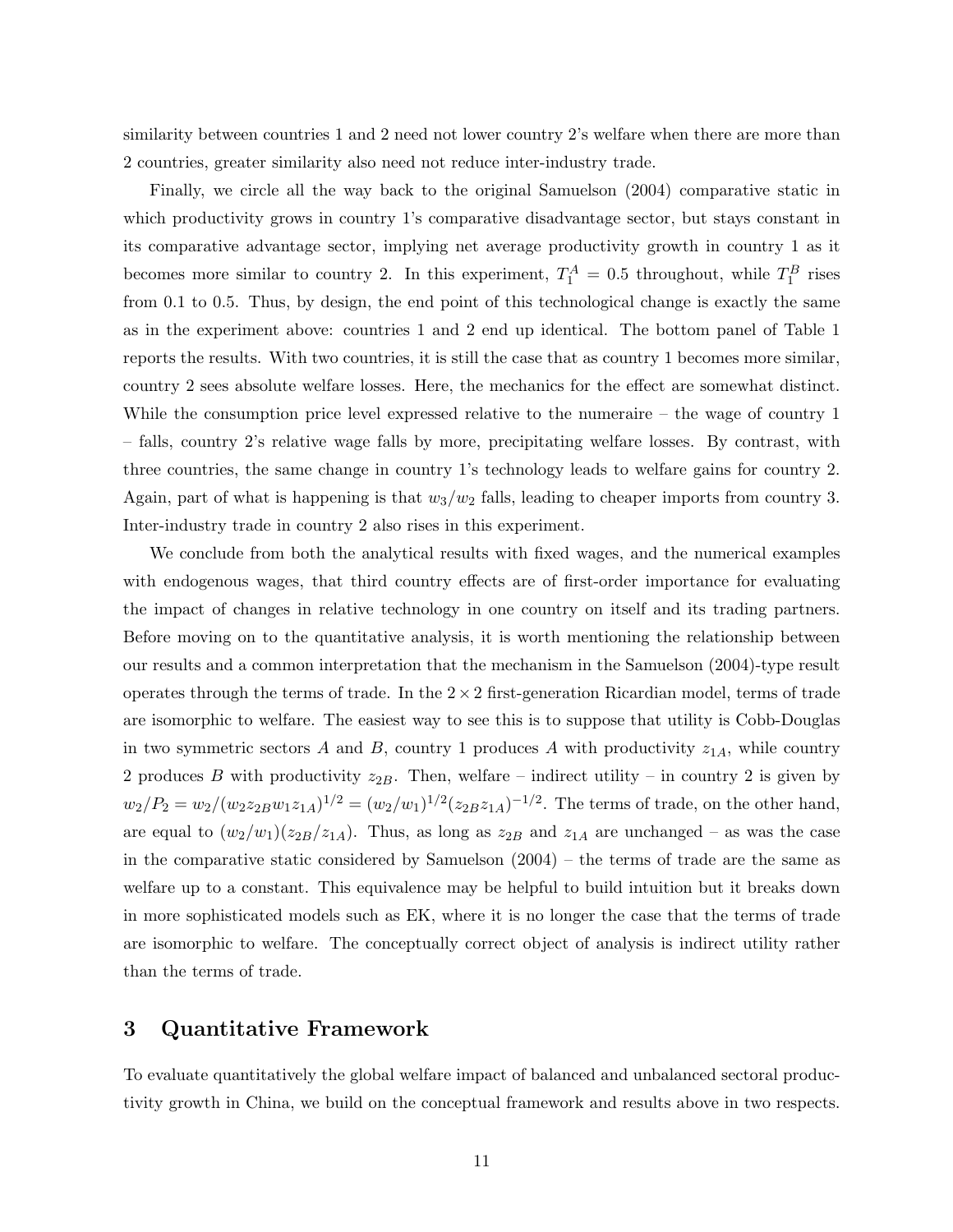First, we enrich the model in a number of dimensions to make it suitable for quantitative analysis. Relative to the simple model in Section 2, the complete quantitative framework features (i) multiple factors of production – capital and labor; (ii) an explicit nontradeable sector; (iii) input-output linkages between all sectors; (iv) CES aggregation of tradeable consumption goods, with taste differences across goods. Second, we require sectoral productivity estimates  $(T_n^j)$  for a large number of countries and sectors in the world. Sectoral productivities are obtained from Levchenko and Zhang (2011), which extends the approach of Eaton and Kortum (2002) and uses bilateral trade data at sector level combined with a model-implied gravity relationship to estimate sector-level productivities. The quantitative framework is implemented on a sample of 75 countries, which in addition to China includes countries from all continents and major world regions.

#### 3.1 The Environment

There are  $n, i = 1, ..., N$  countries, J tradeable sectors, and one nontradeable sector  $J+1$ . Utility over the sectors in country  $n$  is given by

$$
U_n = \left(\sum_{j=1}^J \omega_j^{\frac{1}{\eta}} \left(Y_n^j\right)^{\frac{\eta-1}{\eta}}\right)^{\frac{\eta}{\eta-1}\xi_n} \left(Y_n^{J+1}\right)^{1-\xi_n},\tag{10}
$$

where  $\xi_n$  denotes the Cobb-Douglas weight for the tradeable sector composite good,  $\eta$  is the elasticity of substitution between the tradeable sectors,  $Y_n^{J+1}$  is final consumption of the nontradeablesector composite good, and  $Y_n^j$  is the final consumption of the composite good in tradeable sector j. Importantly, while Section 2 relied on Cobb-Douglas preferences and symmetry of the tradeable sectors in the utility function, the quantitative model adopts CES preferences and allows  $\omega_i$ – the taste parameter for tradeable sector  $j$  – to differ across sectors.

As in Section 2, output in sector j aggregates a continuum of varieties  $q \in [0,1]$  according to equation (1), and the unit input requirement  $\frac{1}{z_i^j(q)}$  for variety q is drawn from the country- and sector-specific productivity distribution given by equation (2). Production uses labor, capital, and intermediate inputs from other sectors. The cost of an input bundle in country  $i$  is

$$
c_i^j = \left(w_i^{\alpha_j} r_i^{1-\alpha_j}\right)^{\beta_j} \left(\prod_{k=1}^{J+1} \left(p_i^k\right)^{\gamma_{k,j}}\right)^{1-\beta_j},
$$

where  $w_i$  is the wage,  $r_i$  is the return to capital, and  $p_i^k$  is the price of intermediate input from sector k. The value-added based labor intensity is given by  $\alpha_j$ , and the share of value added in total output by  $\beta_j$ . Both vary by sector. The shares of inputs from other sectors  $\gamma_{k,j}$  vary by output industry j as well as input industry k. The production cost of one unit of good  $q$  in sector j and country n is thus equal to  $c_i^j$  $i<sub>i</sub><sup>j</sup> / z<sub>i</sub><sup>j</sup> (q)$ , and the price at which country i can serve market n is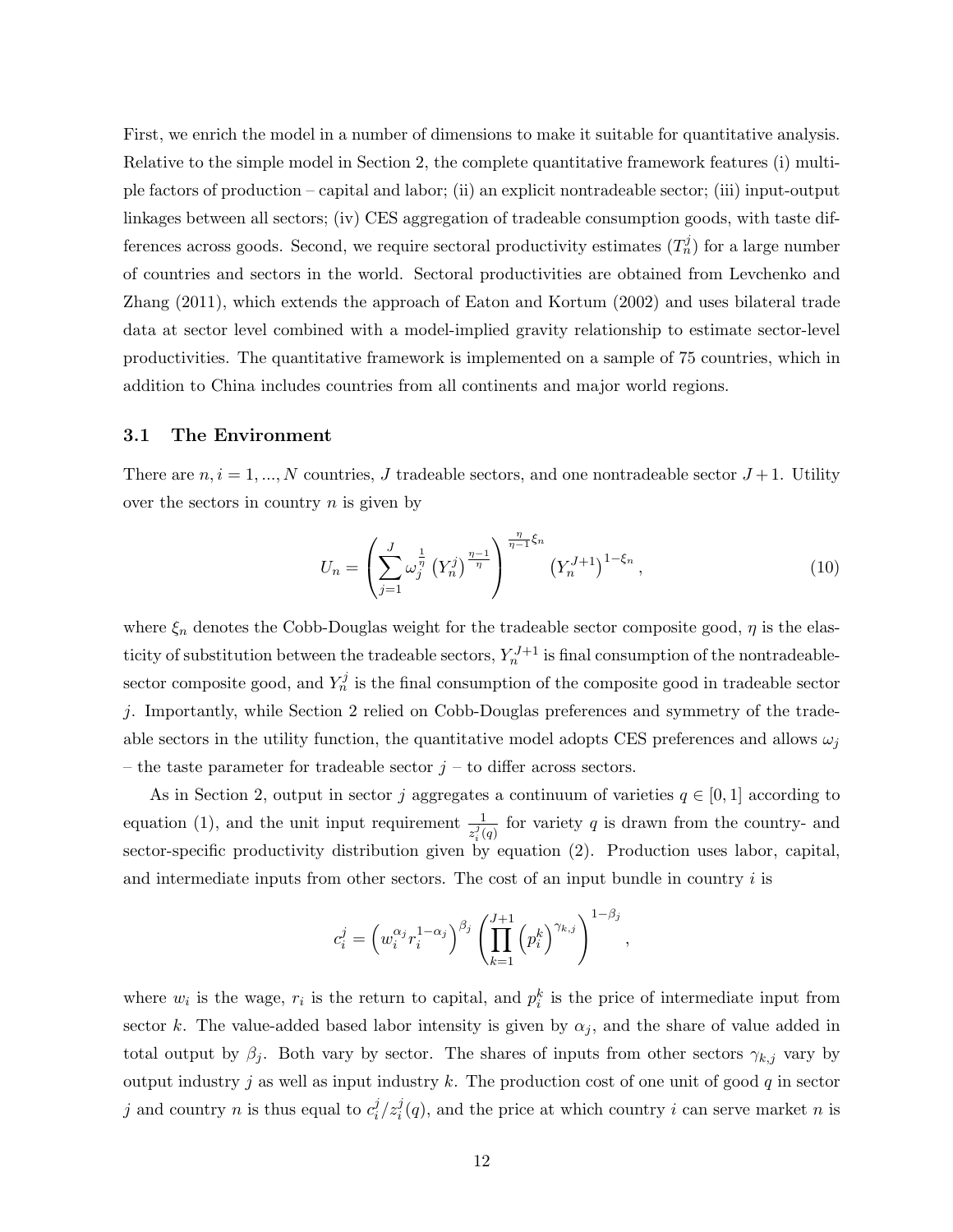$p_{ni}^j(q) = \biggl( \frac{c_i^j}{z_i^j(q)}$  $\left( \int d_n^j$ . The price  $p_n^j(q)$  that country n actually pays for good q is given by equation (3).

### 3.2 Characterization of Equilibrium

The competitive equilibrium of this model world economy consists of a set of prices, allocation rules, and trade shares such that (i) given the prices, all firms' inputs satisfy the first-order conditions, and their output is given by the production function; (ii) given the prices, the consumers' demand satisfies the first-order conditions; (iii) the prices ensure the market clearing conditions for labor, capital, tradeable goods and nontradeable goods; (iv) trade shares ensure balanced trade for each country.<sup>2</sup>

The set of prices includes the wage rate  $w_n$ , the rental rate  $r_n$ , the sectoral prices  $\{p_n^j\}_{j=1}^{J+1}$ , and the aggregate price  $P_n$  in each country n. The allocation rules include the capital and labor allocation across sectors  $\{K_n^j, L_n^j\}_{j=1}^{J+1}$ , final consumption demand  $\{Y_n^j\}_{j=1}^{J+1}$ , and total demand  $\{Q_n^j\}_{j=1}^{J+1}$ (both final and intermediate goods) for each sector. The trade shares include the expenditure share  $\pi_{ni}^j$  in country n on goods coming from country i in sector j.

#### 3.2.1 Demand and Prices

The price of sector j output in country n is given by equations  $(4)$  and  $(5)$ , with the only difference that the expression for  $\Phi_n^j$  in equation (4) features  $c_i^j$  $i_i$  instead of  $w_i$ . The consumption price index in country  $n$  is then

$$
P_n = B_n \left( \sum_{j=1}^J \omega_j (p_n^j)^{1-\eta} \right)^{\frac{1}{1-\eta} \xi_n} (p_n^{J+1})^{1-\xi_n}, \tag{11}
$$

where  $B_n = \xi_n^{-\xi_n} (1 - \xi_n)^{-(1 - \xi_n)}$ .

Both capital and labor are mobile across sectors and immobile across countries, and trade is balanced. The budget constraint (or the resource constraint) of the consumer is thus given by

$$
\sum_{j=1}^{J+1} p_n^j Y_n^j = w_n L_n + r_n K_n,
$$
\n(12)

where  $K_n$  and  $L_n$  are the endowments of capital and labor in country n.

Given the set of prices  $\{w_n, r_n, P_n, \{p_n^j\}_{j=1}^{J+1}\}_{n=1}^N$ , we first characterize the optimal allocations from final demand. Consumers maximize utility (10) subject to the budget constraint (12). The

 $2$ The assumption of balanced trade is not crucial for the results. Section 5.1 implements a model with unbalanced trade following the approach of Dekle, Eaton and Kortum (2007, 2008), and shows that the conclusions are quite similar.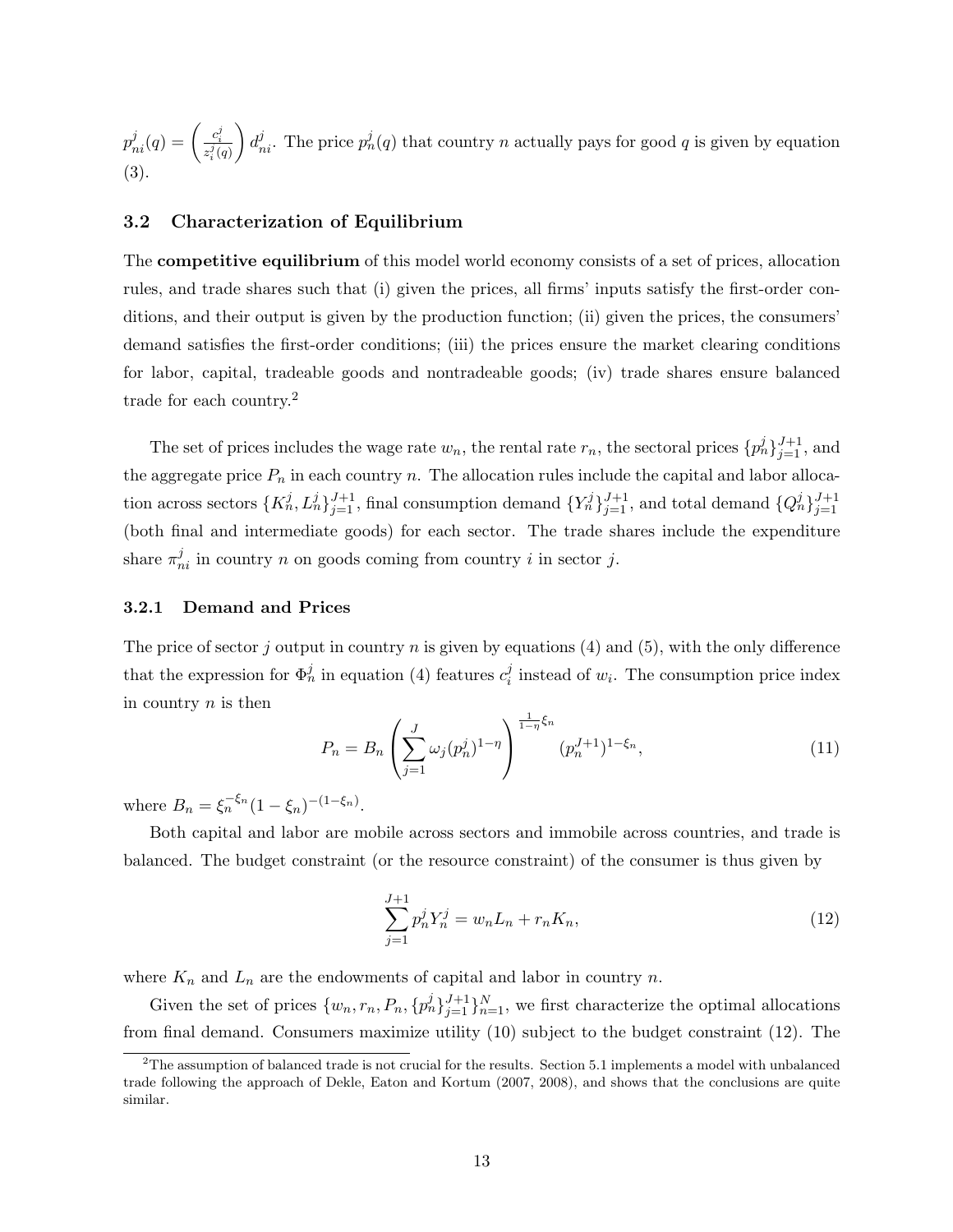first order conditions associated with this optimization problem imply the following final demand:

$$
p_n^j Y_n^j = \xi_n (w_n L_n + r_n K_n) \frac{\omega_j (p_n^j)^{1-\eta}}{\sum_{k=1}^J \omega_k (p_n^k)^{1-\eta}}, \text{ for all } j = \{1, ..., J\}
$$
 (13)

and

$$
p_n^{J+1} Y_n^{J+1} = (1 - \xi_n)(w_n L_n + r_n K_n).
$$

#### 3.2.2 Production Allocation and Market Clearing

The EK structure in each sector  $j$  delivers the standard result that the probability of importing good q from country  $i, \pi_{ni}^j$ , is equal to the share of total spending on goods coming from country  $i, X_{ni}^j/X_n^j$ , and is given by

$$
\frac{X_{ni}^j}{X_n^j} = \pi_{ni}^j = \frac{T_i^j \left( c_i^j d_{ni}^j \right)^{-\theta}}{\Phi_n^j}.
$$

Let  $Q_n^j$  denote the total sectoral demand in country n and sector j.  $Q_n^j$  is used for both final consumption and intermediate inputs in domestic production of all sectors. That is,

$$
p_n^j Q_n^j = p_n^j Y_n^j + \sum_{k=1}^J (1 - \beta_k) \gamma_{j,k} \left( \sum_{i=1}^N \pi_{in}^k p_i^k Q_i^k \right) + (1 - \beta_{J+1}) \gamma_{j,J+1} p_n^{J+1} Q_n^{J+1}
$$

for tradeable sectors  $j = 1, ..., J$ , and

$$
p_n^{J+1} Q_n^{J+1} = p_n^{J+1} Y_n^{J+1} + \sum_{k=1}^{J+1} (1 - \beta_k) \gamma_{j,k} p_n^k Q_n^k
$$

in the nontradeable sector. That is, total expenditure in sector  $j = 1, ..., J$  of country  $n, p_n^j Q_n^j$ , is the sum of (i) domestic final consumption expenditure  $p_n^j Y_n^j$ ; (ii) expenditure on sector j goods as intermediate inputs in all the traded sectors  $\sum_{k=1}^{J}(1-\beta_k)\gamma_{j,k}(\sum_{i=1}^{N}\pi_{in}^k p_i^k Q_i^k)$ , and (iii) expenditure on the j's sector intermediate inputs in the domestic non-traded sector  $(1 - \beta_{J+1})\gamma_{j,J+1}p_n^{J+1}Q_n^{J+1}$ . These market clearing conditions summarize the two important features of the world economy captured by our model: complex international production linkages, as much of world trade is in intermediate inputs, and a good crosses borders multiple times before being consumed (Hummels, Ishii and Yi 2001); and two-way input linkages between the tradeable and the nontradeable sectors.

In each tradeable sector j, some goods q are imported from abroad and some goods q are exported to the rest of the world. Country n's exports in sector j are given by  $EX_n^j = \sum_{i=1}^N \mathbb{I}_{i \neq n} \pi_{in}^j p_i^j Q_i^j$  $_{i}^{\jmath},$ and its imports in sector j are given by  $IM_n^j = \sum_{i=1}^N 1\!\!1_{i \neq n} \pi_{ni}^j p_n^j Q_n^j$ , where  $1\!\!1_{i \neq n}$  is the indicator function. The total exports of country n are then  $EX_n = \sum_{j=1}^{J} EX_n^j$ , and total imports are  $IM_n = \sum_{j=1}^{J} IM_n^j$ . Trade balance requires that for any country n,  $EX_n - IM_n = 0$ .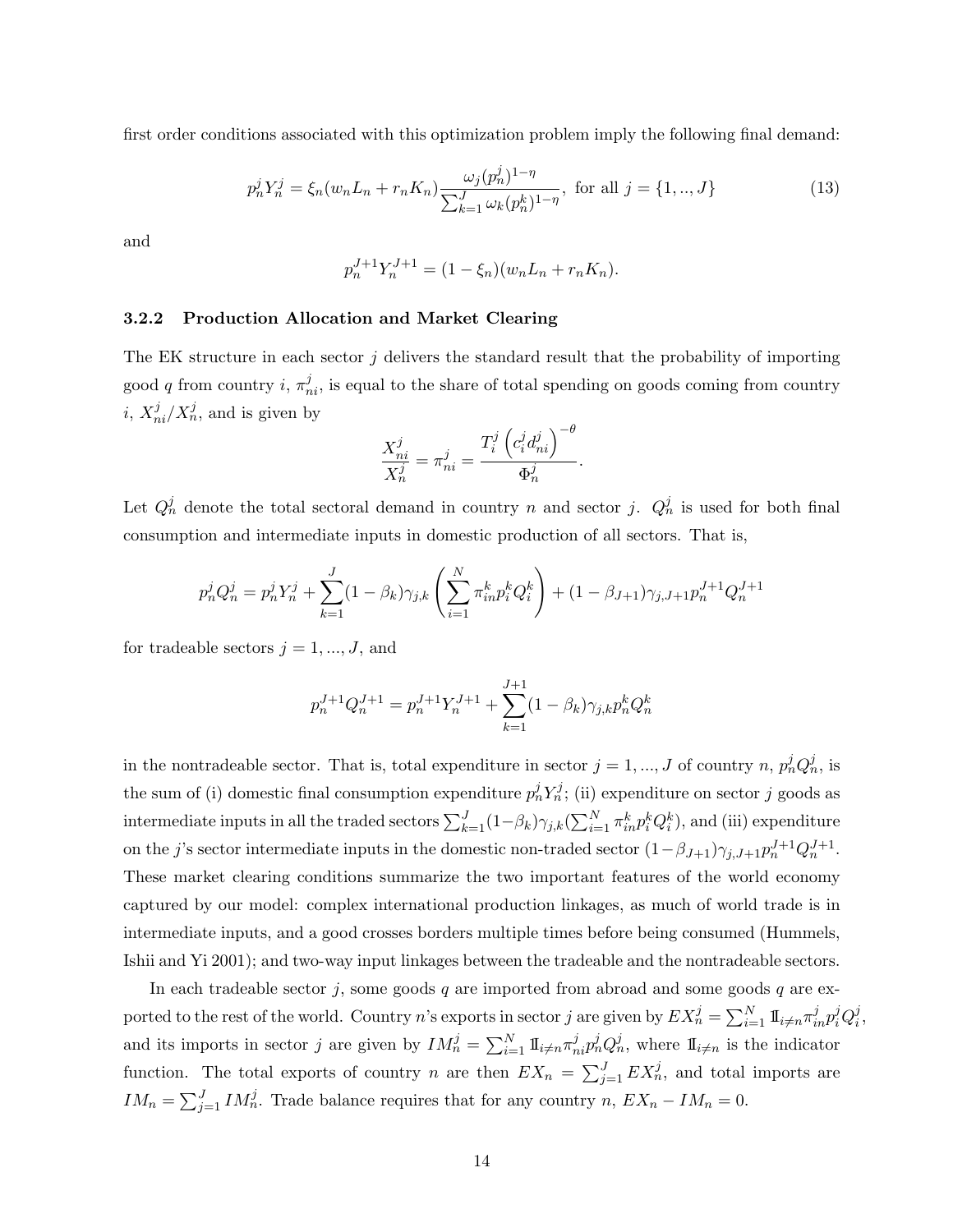Given the total production revenue in tradeable sector j in country  $n$ ,  $\sum_{i=1}^{N} \pi_{in}^{j} p_i^j Q_i^j$  $i<sub>i</sub>$ , the optimal sectoral factor allocations must satisfy

$$
\sum_{i=1}^N \pi_{in}^j p_i^j Q_i^j = \frac{w_n L_n^j}{\alpha_j \beta_j} = \frac{r_n K_n^j}{(1 - \alpha_j)\beta_j}.
$$

For the nontradeable sector  $J+1$ , the optimal factor allocations in country n are simply given by

$$
p_n^{J+1} Q_n^{J+1} = \frac{w_n L_n^{J+1}}{\alpha_{J+1} \beta_{J+1}} = \frac{r_n K_n^{J+1}}{(1 - \alpha_{J+1}) \beta_{J+1}}.
$$

Finally, for any  $n$  the feasibility conditions for factors are given by

$$
\sum_{j=1}^{J+1} L_n^j = L_n \text{ and } \sum_{j=1}^{J+1} K_n^j = K_n.
$$

#### 3.3 Welfare

Welfare in this framework corresponds to the indirect utility function. Straightforward steps using the CES functional form can be used to show that the indirect utility in each country  $n$  is equal to total income divided by the price level. Since both goods and factor markets are competitive, total income equals the total returns to factors of production. Thus total welfare in a country is given by  $(w_n L_n + r_n K_n)/P_n$ , where the consumption price level  $P_n$  comes from equation (11). Expressed in per-capita terms it becomes

$$
\frac{w_n + r_n k_n}{P_n},\tag{14}
$$

where  $k_n = K_n/L_n$  is capital per worker. This expression is the metric of welfare in all counterfactual exercises below.

#### 3.4 Calibration

In order to implement the model numerically, we must calibrate the following sets of parameters: (i) moments of the productivity distributions  $T_n^j$  and  $\theta$ ; (ii) trade costs  $d_{ni}^j$ ; (iii) production function parameters  $\alpha_j$ ,  $\beta_j$ ,  $\gamma_{k,j}$ , and  $\varepsilon$ ; (iv) country factor endowments  $L_n$  and  $K_n$ ; and (v) preference parameters  $\xi_n$ ,  $\omega_j$ , and  $\eta$ . We discuss the calibration of each in turn.

The structure of the model is used to estimate many of its parameters, most importantly the sector-level technology parameters  $T_n^j$  for a large set of countries. The first step, most relevant to this study, is to estimate the technology parameters in the tradeable sectors relative to a reference country (the U.S.) using data on sectoral output and bilateral trade. The procedure relies on fitting a structural gravity equation implied by the model, and using the resulting estimates along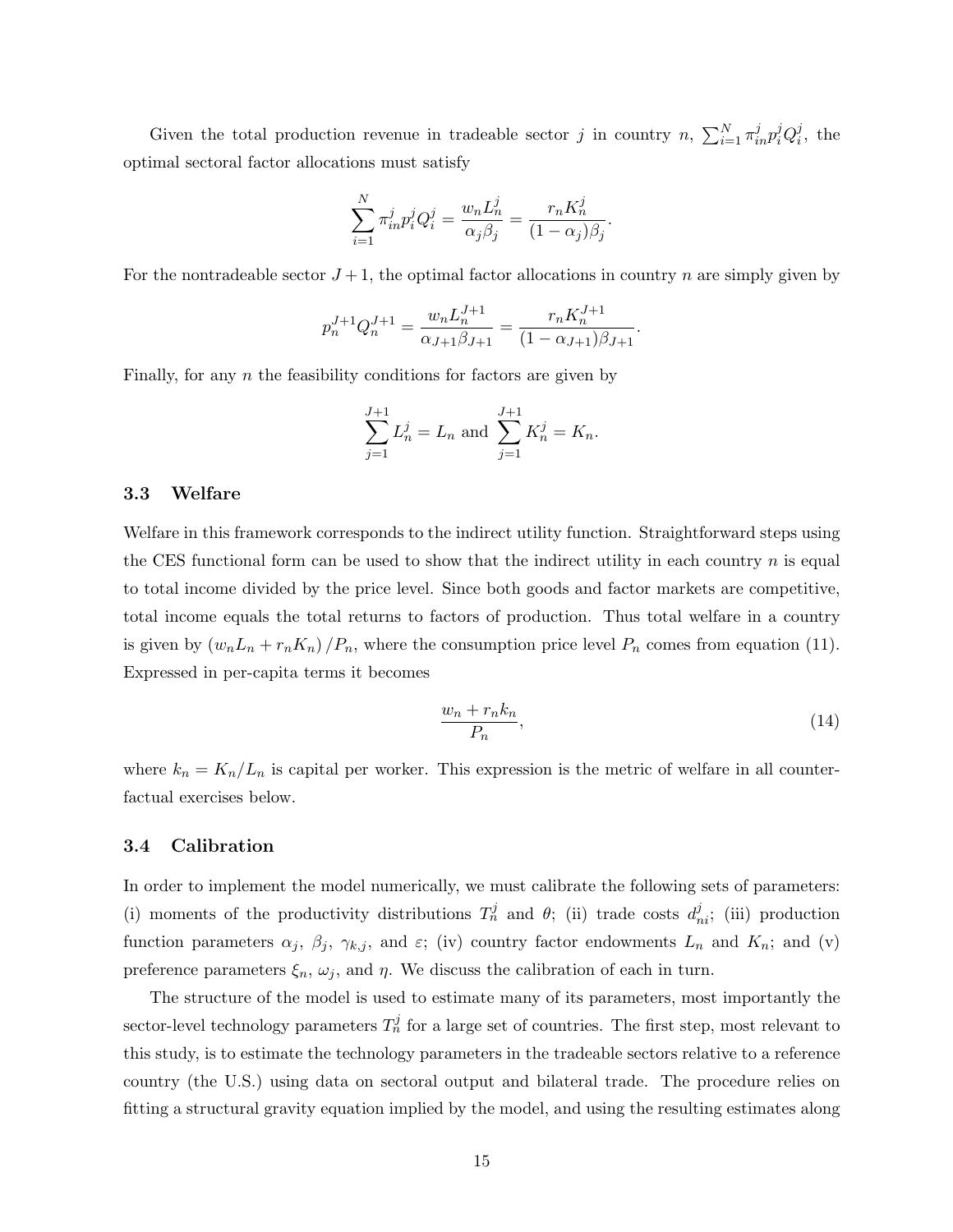with data on input costs to back out underlying technology. Intuitively, if controlling for the typical gravity determinants of trade, a country spends relatively more on domestically produced goods in a particular sector, it is revealed to have either a high relative productivity or a low relative unit cost in that sector. The procedure then uses data on factor and intermediate input prices to net out the role of factor costs, yielding an estimate of relative productivity. This step also produces estimates of bilateral sector-level trade costs  $d_{ni}^j$ . The parametric model for iceberg trade costs includes the common geographic variables such as distance and common border, as well as policy variables, such as regional trade agreements and currency unions.

The second step is to estimate the technology parameters in the tradeable sectors for the U.S.. This procedure requires directly measuring TFP at the sectoral level using data on real output and inputs, and then correcting measured TFP for selection due to trade. The taste parameters for all tradeable sectors  $\omega_j$  are also calibrated in this step. The third step is to calibrate the nontradeable technology for all countries using the first-order condition of the model and the relative prices of nontradeables observed in the data. The detailed procedures for all three steps are described in Levchenko and Zhang (2011) and reproduced in Appendix B.

We assume that the dispersion parameter  $\theta$  does not vary across sectors. There are no reliable estimates of how it varies across sectors, and thus we do not model this variation. We pick the value of  $\theta = 8.28$ , which is the preferred estimate of EK.<sup>3</sup> It is important to assess how the results below are affected by the value of this parameter. One may be especially concerned about how the results change under lower values of  $\theta$ . Lower  $\theta$  implies greater within-sector heterogeneity in the random productivity draws. Thus, trade flows become less sensitive to the costs of the input bundles  $(c_i^j)$  $i_j$ ), and the gains from intra-sectoral trade become larger relative to the gains from inter-sectoral trade. Elsewhere (Levchenko and Zhang 2011) we re-estimated all the technology parameters using instead a value of  $\theta = 4$ , which has been advocated by Simonovska and Waugh (2010) and is at or near the bottom of the range that has been used in the literature. Overall, the outcome was remarkably similar. The correlation between estimated  $T_i^j$ <sup> $\eta$ </sup>'s under  $\theta = 4$  and the baseline is above 0.95, and there is actually somewhat greater variability in  $T_i^j$  $i^{\mathcal{I}}$ 's under  $\theta = 4$ .

The production function parameters  $\alpha_j$  and  $\beta_j$  are estimated using the UNIDO Industrial Statistics Database, which reports output, value added, employment, and wage bills at the roughly 2-digit ISIC Revision 3 level of disaggregation. To compute  $\alpha_j$  for each sector, we calculate the share of the total wage bill in value added, and take a simple median across countries (taking the mean yields essentially the same results). To compute  $\beta_j$ , we take the median of value added

<sup>3</sup>Shikher (2004, 2005, 2011), Burstein and Vogel (2009), and Eaton, Kortum, Neiman and Romalis (2010), among others, follow the same approach of assuming the same  $\theta$  across sectors. Caliendo and Parro (2010) use tariff data and triple differencing to estimate sector-level  $\theta$ . However, their approach may suffer from significant measurement error: at times the values of  $\theta$  they estimate are negative. In addition, in each sector the restriction that  $\theta > \epsilon - 1$ must be satisfied, and it is not clear whether Caliendo and Parro (2010)'s estimated sectoral θ's meet this restriction in every case. Our approach is thus conservative by being agnostic on this variation across sectors.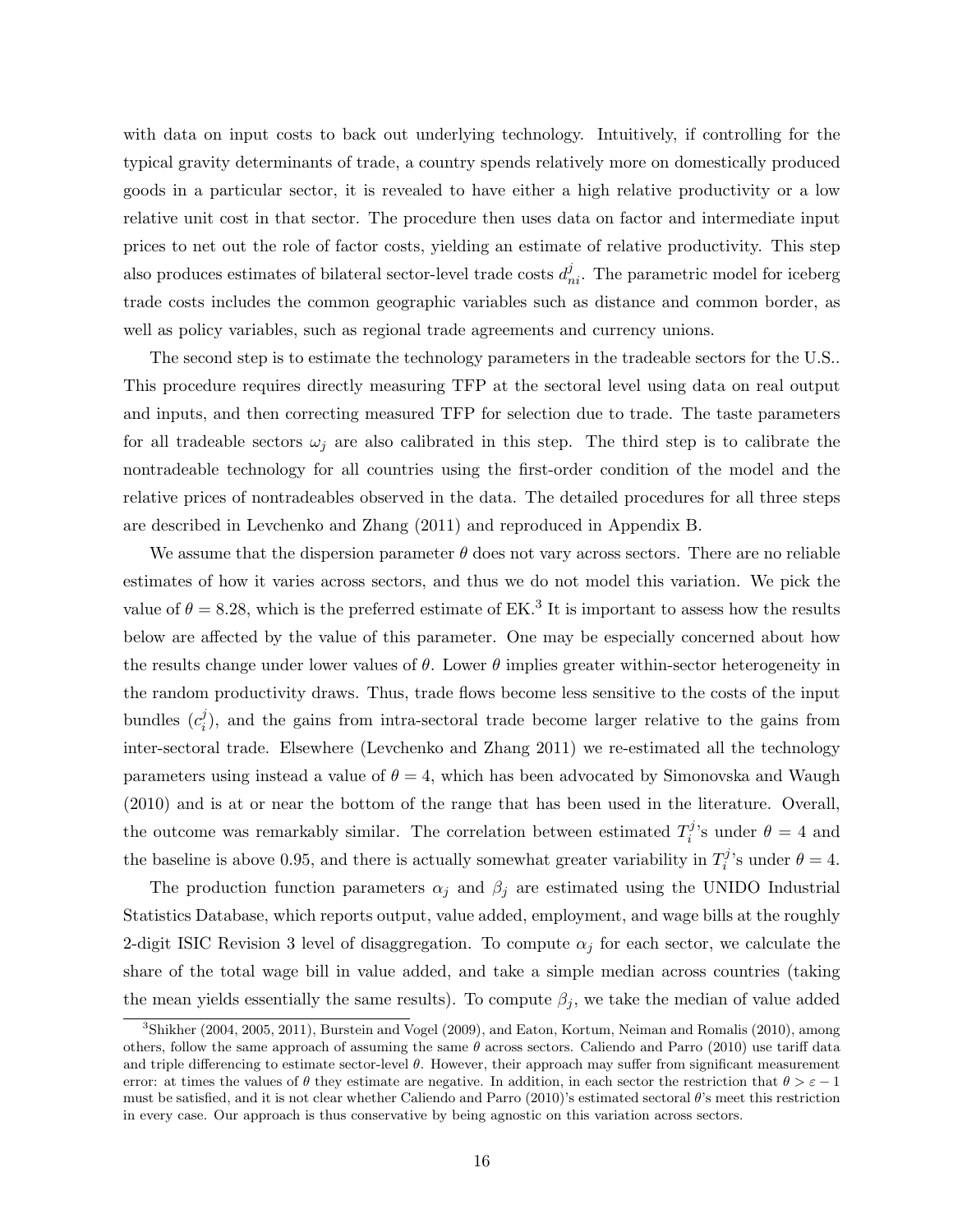divided by total output.

The intermediate input coefficients  $\gamma_{k,j}$  are obtained from the Direct Requirements Table for the United States. We use the 1997 Benchmark Detailed Make and Use Tables (covering approximately 500 distinct sectors), as well as a concordance to the ISIC Revision 3 classification to build a Direct Requirements Table at the 2-digit ISIC level. The Direct Requirements Table gives the value of the intermediate input in row k required to produce one dollar of final output in column j. Thus, it is the direct counterpart to the input coefficients  $\gamma_{k,j}$ . Note that we assume these to be the same in all countries.<sup>4</sup> In addition, we use the U.S. I-O matrix to obtain  $\alpha_{J+1}$ and  $\beta_{J+1}$  in the nontradeable sector, which cannot be obtained from UNIDO.<sup>5</sup> The elasticity of substitution between varieties within each tradeable sector,  $\varepsilon$ , is set to 4.

The total labor force in each country,  $L_n$ , and the total capital stock,  $K_n$ , are obtained from the Penn World Tables 6.3. Following the standard approach in the literature (see, e.g. Hall and Jones 1999, Bernanke and Gürkaynak 2001, Caselli 2005), the total labor force is calculated from the data on the total GDP per capita and per worker.<sup>6</sup> The total capital is calculated using the perpetual inventory method that assumes a depreciation rate of 6%:  $K_{n,t} = (1-0.06)K_{n,t-1}+I_{n,t}$ , where  $I_{n,t}$  is total investment in country n in period t. For most countries, investment data start in 1950, and the initial value of  $K_n$  is set equal to  $I_{n,0}/(\gamma + 0.06)$ , where  $\gamma$  is the average growth rate of investment in the first 10 years for which data are available.

The share of expenditure on traded goods,  $\xi_n$  in each country is sourced from Yi and Zhang (2010), who compile this information for 36 developed and developing countries. For countries unavailable in the Yi and Zhang data, values of  $\xi_n$  are imputed based their level of development. We fit a simple linear relationship between  $\xi_n$  and log PPP-adjusted per capita GDP from the Penn World Tables on the countries in the Yi and Zhang (2010) dataset. The fit of this simple bivariate linear relationship is quite good, with an  $\mathbb{R}^2$  of 0.55. For the remaining countries, we then set  $\xi_n$  to the value predicted by this bivariate regression at their level of income. The taste parameters for tradeable sectors  $\omega_i$  were estimated by combining the model structure above with data on final consumption expenditure shares in the U.S. sourced from the U.S. Input-Output matrix, as described in Appendix B. The elasticity of substitution between broad sectors within the tradeable bundle,  $\eta$ , is set to 2. Since these are very large product categories, it is sensible that

<sup>&</sup>lt;sup>4</sup>di Giovanni and Levchenko (2010) provide suggestive evidence that at such a coarse level of aggregation, Input-Output matrices are indeed similar across countries. To check robustness of the results, we collected country-specific I-O matrices from the GTAP database. Productivities computed based on country-specific I-O matrices were very similar to the baseline values. In our sample of countries, the median correlation was 0.98, with all but 3 out of 75 countries having a correlation of 0.93 or above, and the minimum correlation of 0.65.

<sup>&</sup>lt;sup>5</sup>The U.S. I-O matrix provides an alternative way of computing  $\alpha_j$  and  $\beta_j$ . These parameters calculated based on the U.S. I-O table are very similar to those obtained from UNIDO, with the correlation coefficients between them above 0.85 in each case. The U.S. I-O table implies greater variability in  $\alpha_i$ 's and  $\beta_i$ 's across sectors than does UNIDO.

<sup>&</sup>lt;sup>6</sup>Using the variable name conventions in the Penn World Tables,  $L_n = 1000 * pop * rgdpch/rgdpwok$ .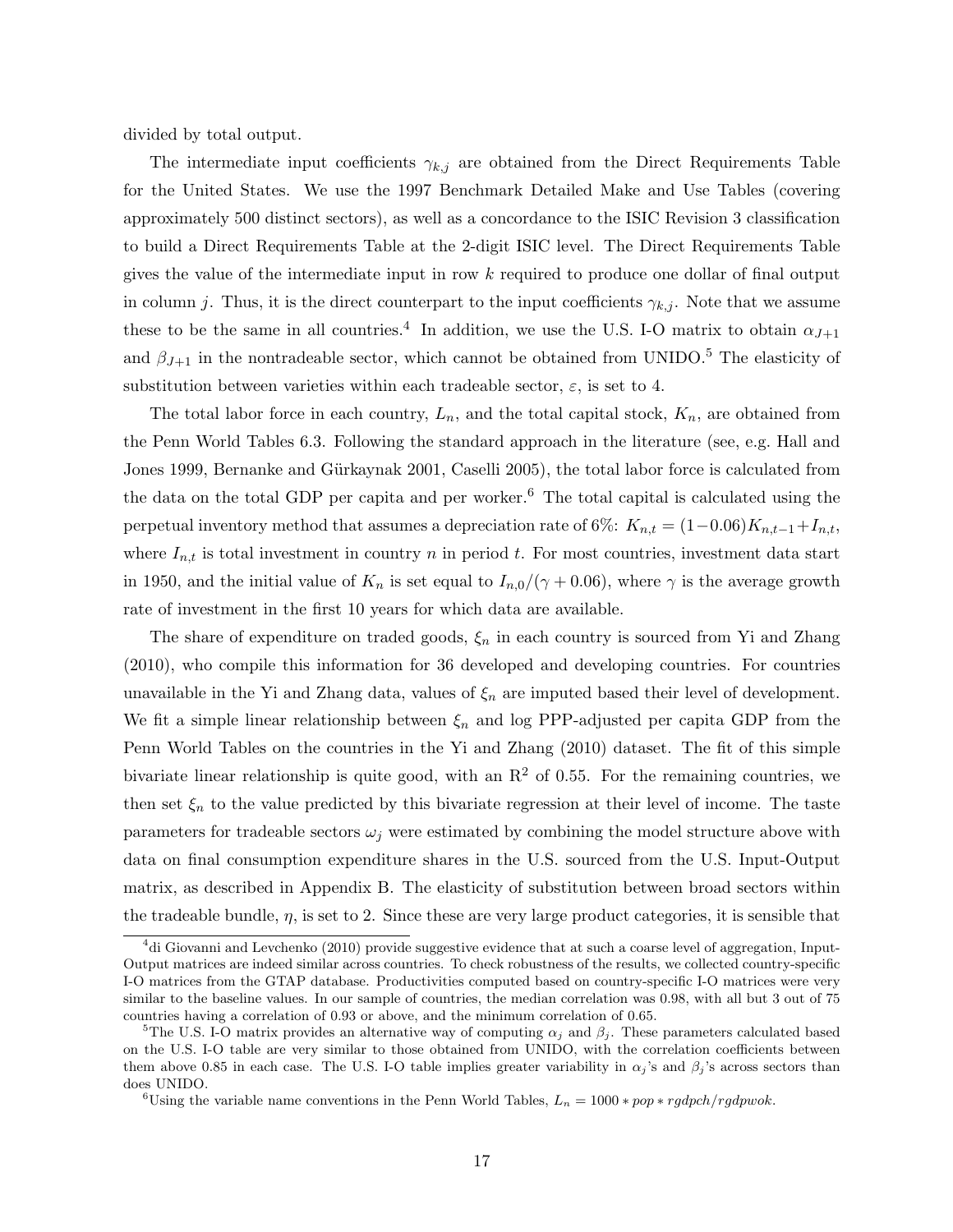this elasticity would be relatively low. It is higher, however, than the elasticity of substitution between tradeable and nontradeable goods, which is set to 1 by the Cobb-Douglas assumption.

#### 3.5 Summary of the Estimates and Basic Patterns

All of the variables that vary over time are averaged for the period 2000-2007 (the latest available year), which is the time period on which we carry out the analysis. Appendix Table A1 lists the 75 countries used in the analysis, separating them into the major country groups and regions. Appendix Table A2 lists the 20 sectors along with the key parameter values for each sector:  $\alpha_i$ ,  $\beta_j$ , the share of nontradeable inputs in total inputs  $\gamma_{J+1,j}$ , and the taste parameter  $\omega_j$ .

Countries differ markedly with respect to their trade relationship with China. The top panel of Table 2 lists the top 10 and bottom 10 countries in terms of the average trade costs  $(d_{ni}^j)$ with China, while the bottom panel reports the top 10 and bottom 10 countries in terms of the correlation between the tradeable sector productivities with China. Since average sectoral productivity scales with  $(T_n^j)^{1/\theta}$  rather than  $T_n^j$ , and since we want to focus on differences in comparative rather than absolute advantage, we compute the correlations on the vectors of  $(T_n^j)^{1/\theta}$ demeaned by each country's geometric average of those sectoral productivities.

Average trade costs vary from 1.6–1.7 for Japan, Korea and United States, to 3.95 for Trinidad and Tobago and Ethiopia. Not surprisingly, the trade costs implied by our model correlate positively with distance, with the countries in Asia as the ones with lowest trade costs, though not without exception: the U.S., the U.K, and Germany are in the bottom 10. Technological similarity varies a great deal as well, from correlations in excess of 0.9 with India, Turkey, and Indonesia, to correlations below 0.6 with Sri Lanka, Bolivia, and Iceland. It is clear that the regional component is not as prevalent here, with both most similar and most different countries drawn from different parts of the world.

### 4 Welfare Analysis

This section analyzes the global welfare impact of China's trade integration and various productivity growth scenarios. We proceed by first solving the model under the baseline values of all the estimated parameters, and present a number of checks on the model fit with respect to observed data. Then, we compute counterfactual welfare under two main sets of experiments. The first assumes that China is in autarky, and is intended to give a measure of the worldwide gains from trade with China. The second instead starts from today's equilibrium, and evaluates the implications of alternative patterns of China's productivity growth going forward. The model solution algorithm is described in Levchenko and Zhang (2011).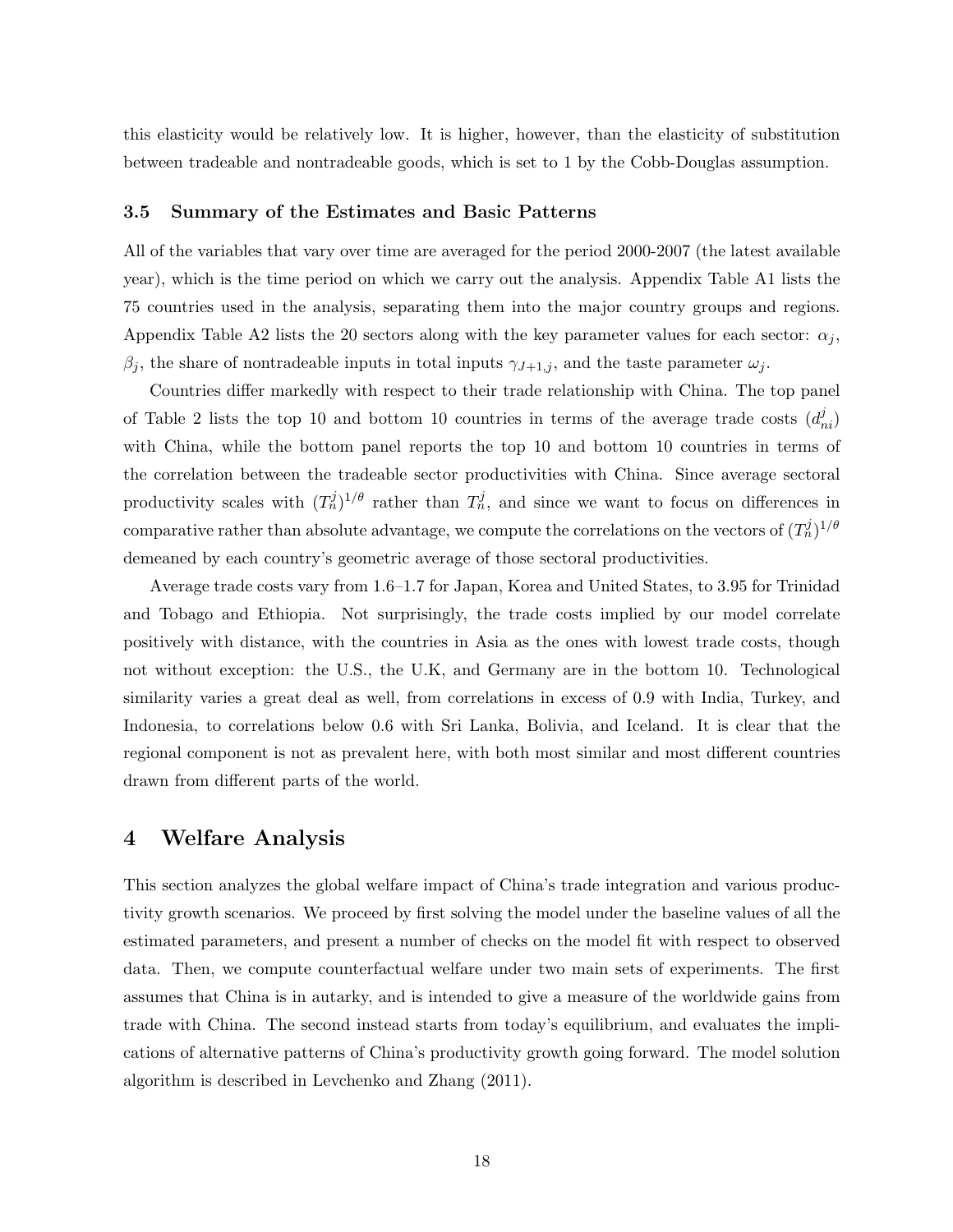#### 4.1 Model Fit

Table 3 compares the wages, returns to capital, and the trade shares in the baseline model solution and in the data. The top panel shows that mean and median wages implied by the model are very close to the data. The correlation coefficient between model-implied wages and those in the data is above 0.99. The second panel performs the same comparison for the return to capital. Since it is difficult to observe the return to capital in the data, we follow the approach adopted in the estimation of  $T_n^j$ 's and impute  $r_n$  from an aggregate factor market clearing condition:  $r_n/w_n = (1 - \alpha)L_n/(\alpha K_n)$ , where  $\alpha$  is the aggregate share of labor in GDP, assumed to be 2/3. Once again, the average levels of  $r_n$  are very similar in the model and the data, and the correlation between the two is in excess of 0.95.

Next, we compare the trade shares implied by the model to those in the data. The third panel of Table 3 reports the spending on domestically produced goods as a share of overall spending,  $\pi_{nn}^j$ . These values reflect the overall trade openness, with lower values implying higher international trade as a share of absorption. Though we under-predict overall trade slightly (model  $\pi_{nn}^j$ 's tend to be higher), the averages are quite similar, and the correlation between the model and data values is 0.91. Finally, the bottom panel compares the international trade flows in the model and the data. The averages are very close, and the correlation between model and data is 0.9.

Figure 3 presents the comparison of trade flows graphically, by depicting the model-implied trade values against the data, along with a 45-degree line. Red/solid dots indicate  $\pi_{ni}^j$ 's that involve China, that is, trade flows in which China is either an exporter or an importer. All in all the fit of the model to trade flows is quite good. China is unexceptional, with Chinese flows clustered together with the rest of the observations.

We conclude from this exercise that our model matches quite closely the relative incomes of countries as well as bilateral and overall trade flows observed in the data. We now use the model to carry out the two counterfactual scenarios. One captures the gains from trade with China as it stands now. The other considers two possible growth patterns for China.

#### 4.2 Gains from Trade with China

Panel A of Table 4 reports the gains from trade with China around the world. To compute these, we compare welfare of each country in the baseline (current levels of trade costs and productivities as we estimate them in the world today) against a counterfactual scenario in which China is in autarky. The table reports the change in welfare for China itself, as well as the summary statistics for each region and country group. China's gains from trade relative to complete autarky are 3.72%. Elsewhere in the world, the gains range from  $-0.27\%$  to 0.80%, with the mean of 0.13%.<sup>7</sup>

<sup>&</sup>lt;sup>7</sup>This is the unweighted mean across the 74 countries. The population-weighted mean is very close at  $0.12\%$ . One may also be interested in comparing the gains from trade with China to other commonly calculated magnitudes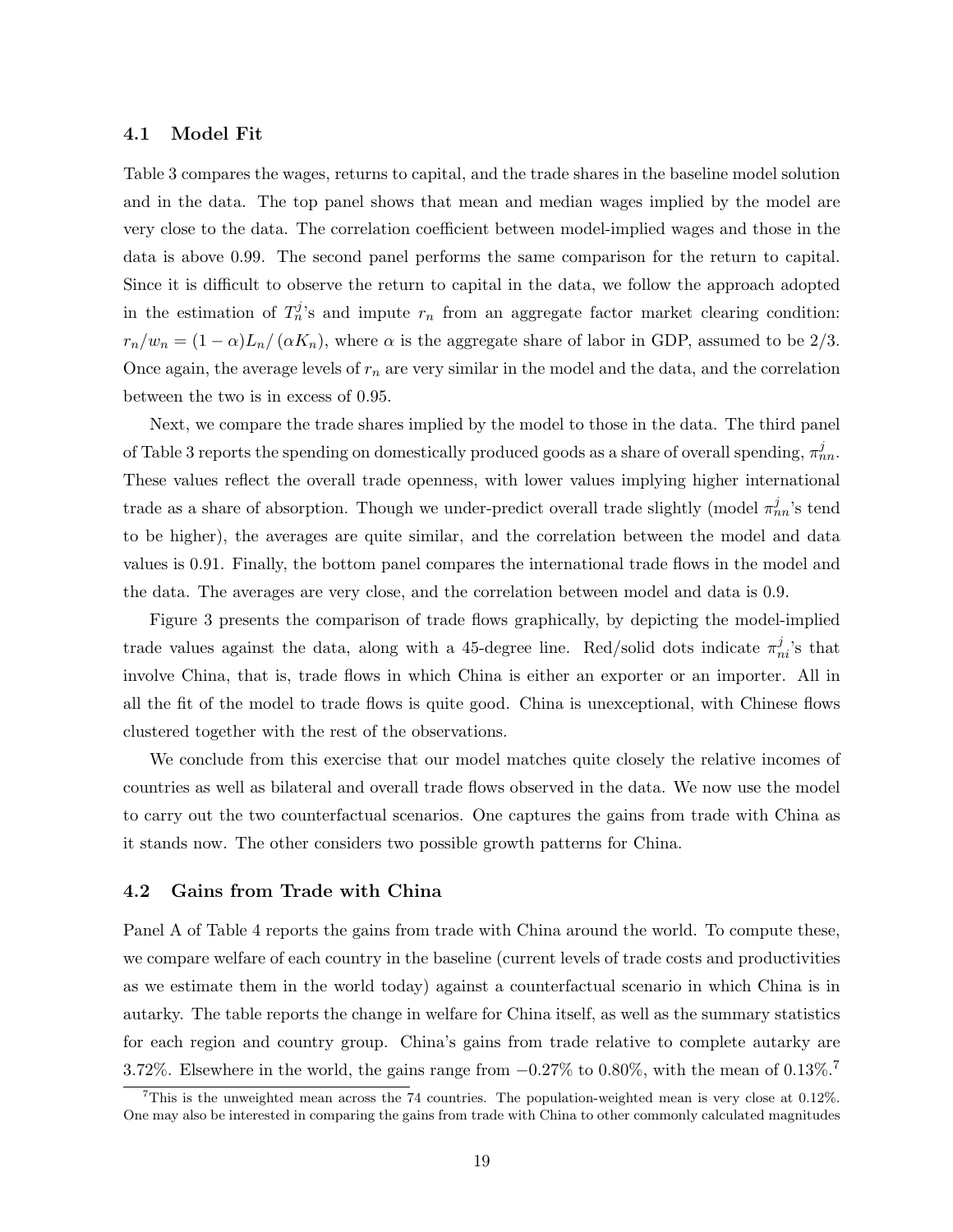The gains for the rest of the world from China's trade integration are smaller than for China itself because these gains are relative to the counterfactual that preserves all the global trade relationships other than with China.

The countries gaining the most tend to be close to China geographically: Malaysia (0.80%), Kazakhstan (0.78%), and Taiwan, POC (0.63%). Of the top 10, 7 are in Asia, and the remaining three are Peru (0.39%), Chile (0.37%), and Australia (0.30%). The OECD countries to gain the most are Australia, New Zealand, and Japan at 0.26%−0.30%. The mean gain in the OECD is 0.13%, and the welfare change for the U.S. is 0.11%. Table 4 also reveals that in nearly every major country group, the welfare changes range from negative to positive. The countries to lose the most from entry of China into world trade are Honduras  $(-0.27\%)$  and El Salvador  $(-21\%)$ . All in all, 9 out of 75 countries experience negative welfare changes. By and large, countries that lose tend to be producers of Textiles and Apparel: Sri Lanka, Bulgaria, Vietnam, Mauritius, and Portugal are all among the losing countries.

Our multi-country multi-sector model does not admit an analytical expression for the magnitude of the gains from trade with China, as those gains depend on all the parameters characterizing the country and all of its trading partners. Nonetheless, we investigate whether the variation in the gains from trade with China across countries can be explained – in the least-squares sense – by three simple measures of countries' multilateral trade linkages with China. The first is the correlation between a country's export shares and China's export shares. This measure is meant to capture the extent to which China competes with the country in world product markets. A high correlation means that the country has a very similar export basket to China, and thus will compete with it head-to-head. All else equal, we would expect countries with a higher correlation to experience smaller gains from integration of China.

The second measure is the correlation between a country's export shares and China's import shares. This indicator is meant to reflect China's demand for the goods that the country exports. If the correlation is high, this means China imports a lot of the goods that the country exports, and thus all else equal the country's gains from introducing China into the world economy should be higher. Finally, the last indicator is the correlation between China's export shares and the country's import shares. It is meant to measure the extent to which a country values the goods produced by China: a high correlation means that the country imports a lot of the goods that China exports, which should lead to greater gains, ceteris paribus.

In our sample of countries, we regress gains from integration of China on these three heuristic indicators, controlling for the (log) average  $d_{ni}^j$  between the country and China, and (log) country

in these types of models, such as the total gains from trade. Elsewhere (Levchenko and Zhang 2011) we report that the median gain from trade in this type of model among these 75 countries is 4.5%, with the range from 0.5% to 12.2%.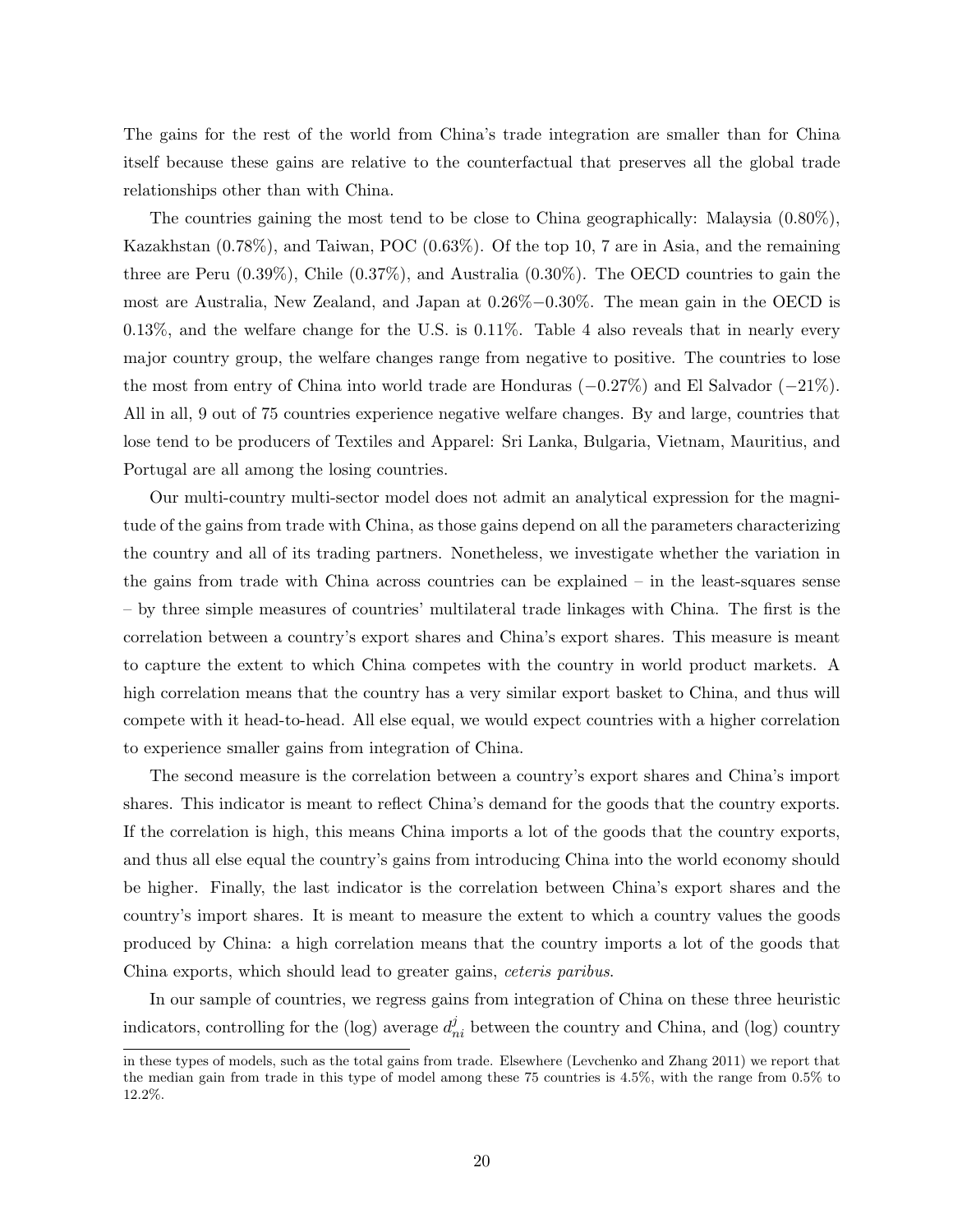population.<sup>8</sup> The overall  $R^2$  in this regression is 0.38. All three are significant and have the expected sign. It is important to emphasize that we do not seek any kind of causal interpretation in this exercise. Instead, the goal is only to find some simple and intuitive indicators that can account for some of the cross-country variation in gains. With that caveat, Figure 4 depicts the partial correlations between the three indicators of interest and the welfare gains from China's integration. The top panel shows that countries with similar export baskets to China tend to gain less. The relationship is highly significant, with a t-statistic of nearly 4. The middle panel illustrates that countries that export goods imported by China tend to benefit more. The relationship is once again highly significant, with a t-statistic of 4. Finally, the bottom panel shows that countries whose import basket is similar to China's export basket tend to gain more. The relationship is less strong than the other two, but still significant at the 5% level. We conclude from this exercise that the gains from trade with China are well explained by some simple heuristic measures of head-to-head competition with China in world markets, Chinese demand for a country's goods, and Chinese supply of the goods that a country imports.

#### 4.3 Balanced and Unbalanced Growth

The preceding counterfactual was with respect to trade costs: it assumed that trade costs faced by China were prohibitive, and thus it was in autarky. The conjecture put forward by Samuelson (2004) is about uneven technical change in China going forward: given the prevailing level of trade costs, global welfare will be affected differently depending on the pattern of sectoral productivity growth in China.

To evaluate Samuelson's conjecture, we simulate two productivity growth scenarios starting from today's values of China's  $T_n^j$ 's. Figure 5 depicts these two counterfactuals graphically. The solid dots, labelled by the sector number, represent the actual ratio of productivity to the global frontier in each sector in China in the 2000s. We can see that the comparative advantage sectors are Coke, Refined Petroleum Products, Nuclear Fuel; Wearing Apparel; and Transport Equipment. The productivity of these sectors is about 0.45−0.5 of the world frontier productivity. The sectors at the greatest comparative disadvantage are Printing and Publishing; Office, Accounting, Computing, and Other Machinery; and Medical, Precision, and Optical Instruments. The productivity of these sectors is around 0.25 of the world frontier. The solid line denotes the geometric average of China's productivity as a ratio to the world frontier productivity in the 2000s, which is about  $0.34<sup>9</sup>$ 

The two counterfactual productivity scenarios are plotted in the figure. In the balanced growth

<sup>8</sup>All the results are unchanged if we use total country GDP instead of population as a measure of size, or if we use levels of  $d_{ni}^j$  and population or GDP instead of logs.

<sup>&</sup>lt;sup>9</sup>Since mean productivity in each sector is equal to  $T^{1/\theta}$ , the figure reports the distance to the global frontier expressed in terms of  $T^{1/\theta}$ , rather than T.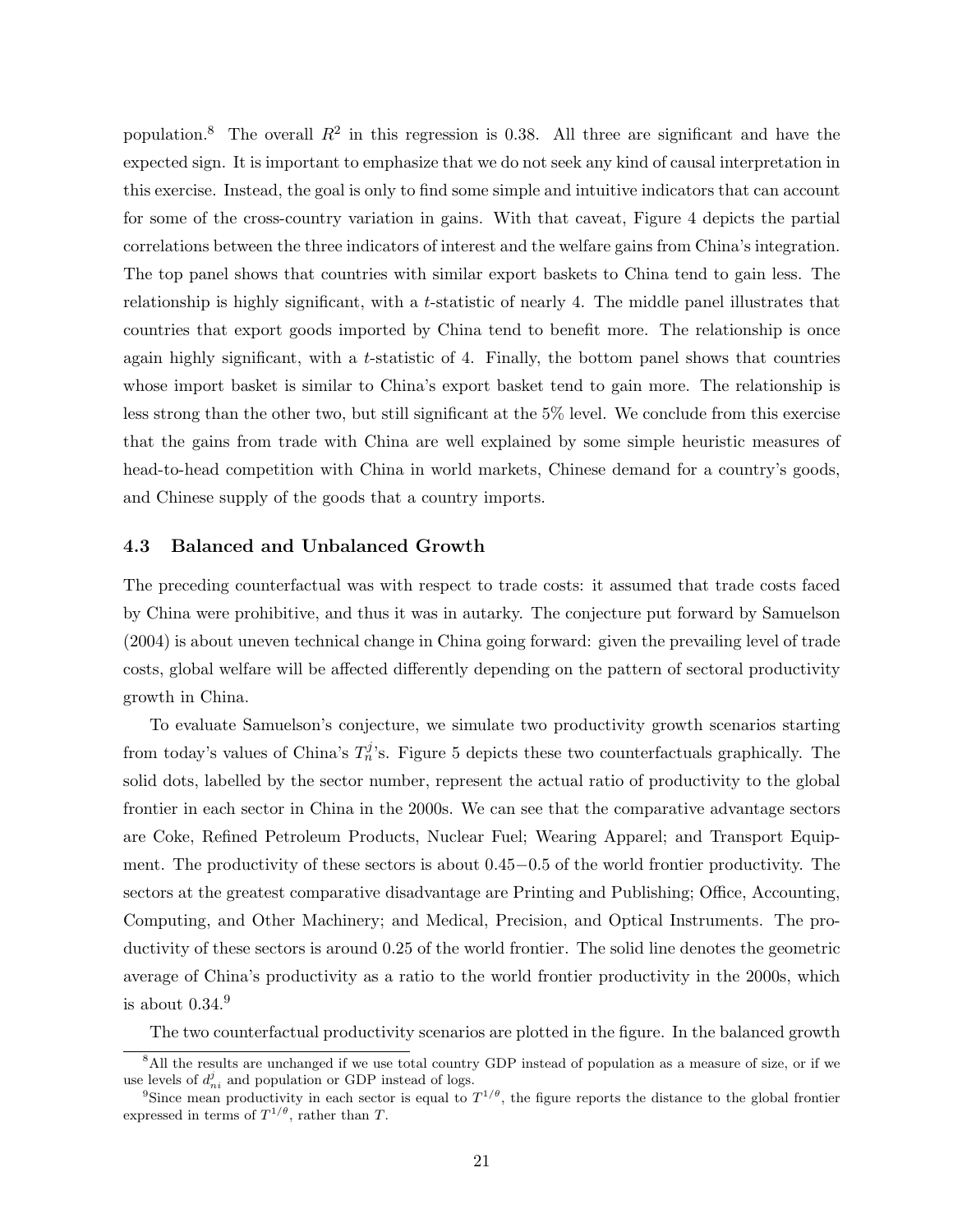scenario, we assume that in each sector China's distance to the global frontier has grown by the same proportional rate of 14% (or 1.32% per annum), which is the observed growth of average  $T_n^j$ 's in China relative to the world frontier over a decade between the 1990s and the 2000s. The balanced counterfactual productivities are depicted by the hollow dots. In the unbalanced growth counterfactual, we assume that China's average productivity grows by the same rate, but its comparative advantage relative to world frontier is erased: in each sector, its productivity is a constant fraction of world frontier. That scenario is depicted by the hollow triangles. An attractive feature of this setup is that in the two counterfactuals, the geometric average productivity across sectors in China is the same. The only thing that is different is the comparative advantage.<sup>10</sup>

Panels B and C of Table 4 present the results for the balanced and the unbalanced counterfactuals, respectively. The results are striking. The rest of the world gains much more from unbalanced growth in China. The difference is of an order of magnitude or more. While mean and median gains from balanced growth for the OECD are 0.01–0.02%, they are 0.12–0.17% in the unbalanced growth case. For other regions the difference is even larger: 0.23–0.84% at the mean in the unbalanced case, compared to essentially zero in the balanced case.<sup>11</sup> Figure  $6(a)$  presents the contrast between the the welfare changes in the two counterfactual scenarios graphically, by plotting the welfare changes in each country in the balanced case on the y-axis against the welfare changes in the unbalanced case on the x-axis, along with a 45-degree line. While there is a great deal of variation in the welfare changes under the unbalanced case, the balanced counterfactual welfare changes are all very close to zero. In the large majority of cases, the observation is well below the 45-degree line: the country gains more in the unbalanced counterfactual.

These results are diametrically opposite to what has been conjectured by Samuelson (2004), who feared that China's growth in its comparative disadvantage sectors will hurt the rest of the world. We devote the rest of this section to exploring in detail the mechanisms behind this finding. The analytical section derives the multilateral similarity effect in a simple model with exogenously fixed wages. To isolate the channel emphasized by the analytical results, as an intermediate step we compute an alternative change in welfare under the assumption that  $w$  and  $r$  do not change from their baseline values.<sup>12</sup> Doing so allows us to focus on the changes in the price levels driven purely by changes in technology parameters rather than relative factor prices. Figure 6(b) presents a scatterplot of the welfare changes in the balanced counterfactual against the welfare changes in

 $10$ We keep productivity in the nontradeable sector at the benchmark value in all the counterfactual experiments, since our focus is on the welfare impact of changes in comparative advantage.

<sup>&</sup>lt;sup>11</sup>Once again, while we report the simple means across countries throughout, population-weighted averages turn out to be very similar. In the sample of 74 countries, under the balanced counterfactual both unweighted and population-weighted mean welfare changes are 0.01%. In the unbalanced counterfactual, the unweighted mean welfare change is 0.42%, compared to the population-weighted average of 0.39%.

 $12$ Note that this of course does not involve a solution to the model, and these values do not correspond to any actual equilibrium. They are simply the hypothetical values of the change in the welfare expression (14) that obtain when  $w_n$  and  $r_n$  remain at their baseline values but  $T_n^j$ 's for China change to their counterfactual values.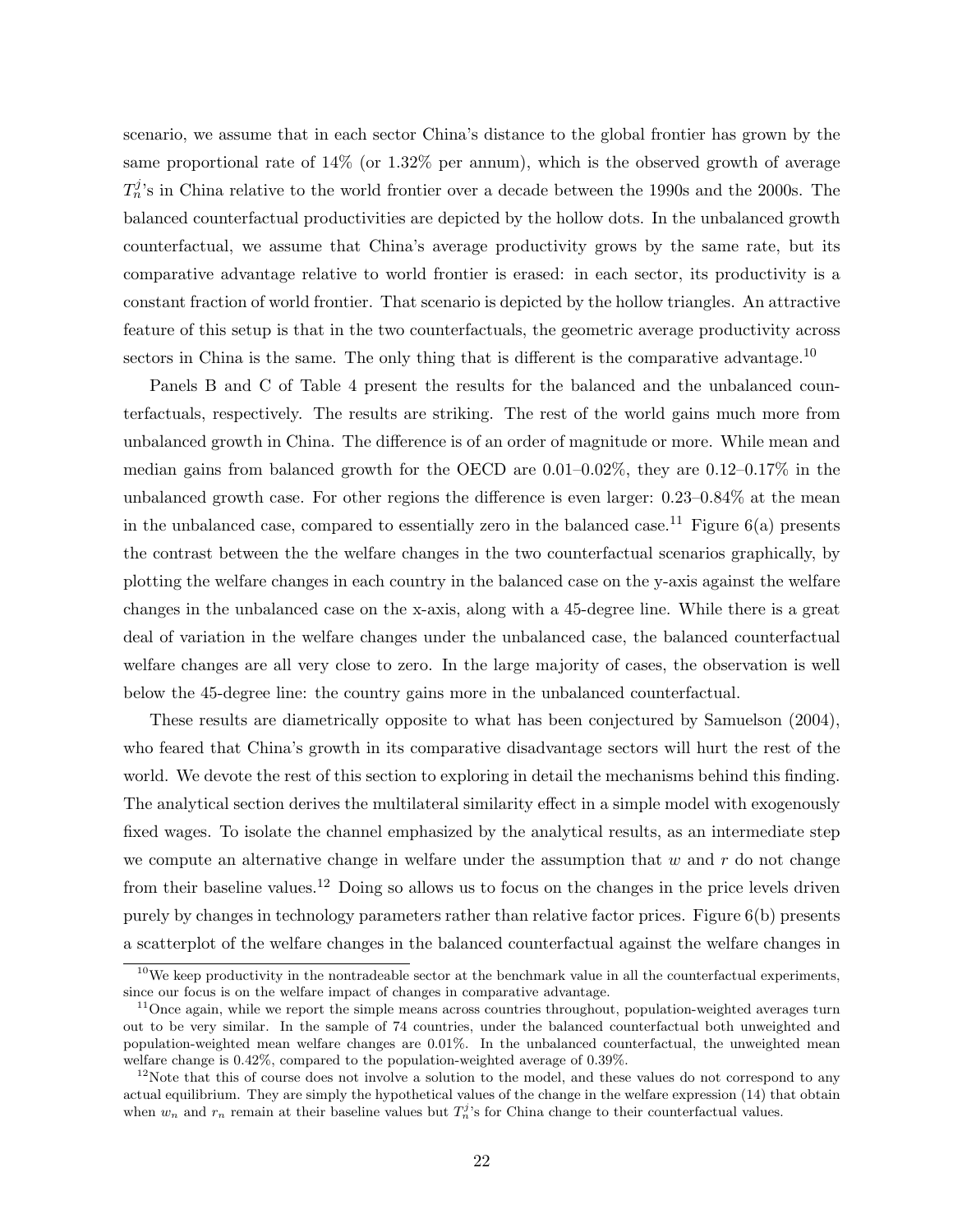the unbalanced one under fixed factor prices. The essential result that the world gains much more from unbalanced growth in China still obtains when factor prices do not change. The mechanism highlighted in the analytical section clearly contributes to generating the quantitative results.

As demonstrated in Section 2, what matters for an individual country is how China's technology compares not to itself, but to appropriately averaged world productivity. Figure 7 plots China's distance to the global frontier in each sector against the simple average of the distance to the global frontier in all the countries in the sample except China, along with the least-squares fit. The world average distance to the frontier captures in a simple way how productive countries are on average in each sector. Higher values imply that the world as a whole is fairly productive in those sectors. Lower values imply that the world is fairly unproductive in those sectors.

The relationship is striking: China's comparative advantage sectors are also the ones in which other countries tend to be more productive. The simple correlation between these two variables is a remarkable  $0.86<sup>13</sup>$  Thus, China's comparative advantage is in "common" sectors, those in which many other countries are already productive, most obviously Wearing Apparel. By contrast, China's comparative disadvantage is in "scarce" sectors in which not many countries are productive, for example Medical, Precision, and Optical Instruments. Thus, it is more valuable for the world if China improves productivity in the globally scarce sectors.

Having isolated the impact of multilateral similarity by fixing  $w$  and  $r$ , we next explore the role of endogenous factor prices. Figure 8 plots the welfare change under endogenous  $w$  and  $r$  on the y-axis against the welfare change under fixed w and r on the x-axis. Panel (a) reports the scatterplot for the balanced counterfactual, while panel (b) for the unbalanced counterfactual. Several things stand out about the role of endogenous factor prices. First, in all countries (of course, except China) and both counterfactuals, the gains are larger under fixed factor prices. This is not surprising: when factor prices are fixed, the technological improvement in China is not accompanied by rising factor costs, giving all the countries except China a benefit of better technology without the cost of higher Chinese wages and returns to capital.

Second, in the balanced counterfactual, from the perspective of almost every country, the benefit from better Chinese technology is essentially perfectly cancelled out by the higher factor prices in China. While there is some dispersion in how much countries gain under fixed factor prices (from zero to 2%), that dispersion disappears when factor prices are allowed to adjust. Countries that gain more from better Chinese technology when  $w$  and  $r$  are fixed also lose more from higher  $w$  and  $r$  in China, such that the net gains to them are nil.

Third, the counteracting movements in  $w$  and  $r$  are weaker in the unbalanced counterfactual. In contrast to the balanced growth case, it is not generally the case that the benefits to countries

<sup>&</sup>lt;sup>13</sup>The plot and the reported correlation drop Tobacco, which is a small sector and an outlier. With Tobacco, the correlation is 0.78.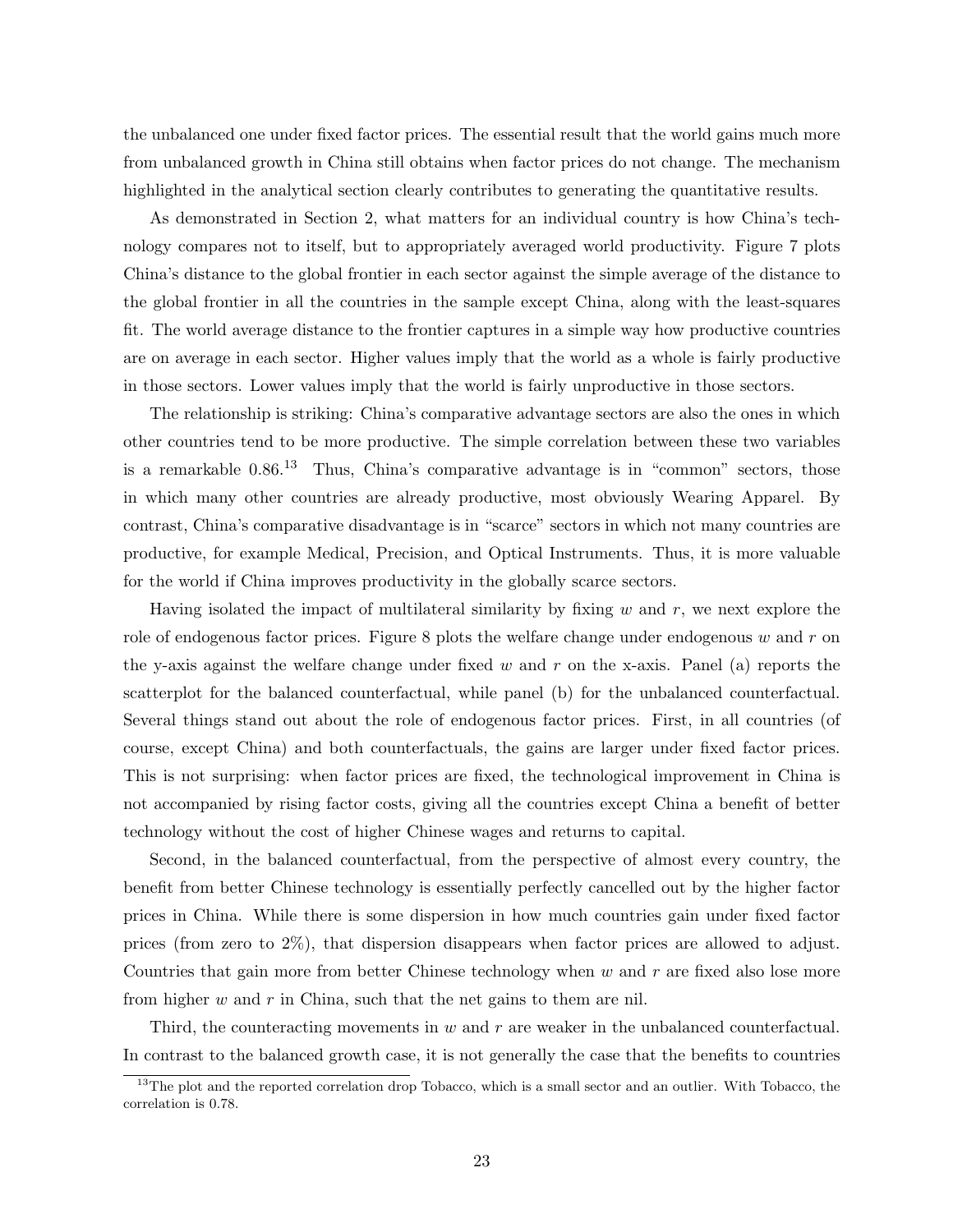from Chinese technological change are perfectly undone by movements in factor prices. That off-setting effect exists, but it is much less strong. There is a clear positive relationship between welfare gains under fixed factor prices and gains with flexible ones: countries that gain the most from changes in Chinese technology when factor prices are fixed continue to gain more when factor prices adjust. Thus, there is an additional effect of unbalanced growth that works through endogenous factor prices: compared to balanced growth, Chinese relative factor prices do not rise as much, and thus wipe out less of the gains to other countries from average productivity increases in China.

Next we explore technological similarity as a determinant of the gains from unbalanced growth in China. Figure  $9(a)$  plots the welfare change in the unbalanced counterfactual against the simple change in the correlation of T's between the country and China. In other words, unbalanced growth in China makes China less technologically similar to the countries below zero on the xaxis, and more similar to the countries above zero on the x-axis. The figure also depicts the OLS fit through the data. The relationship is negative and very significant: in this bivariate regression, the  $\mathbb{R}^2$  is 0.3 and the robust *t*-statistic on the change in technological similarity variable is 5. Countries that become more similar to China as a result of China's unbalanced growth thus tend to gain less from that growth. (Note that as shown in Figure 6(a), nearly all countries, including ones that become more similar to China, nonetheless gain more from unbalanced growth compared to the balanced one.)

There could be two explanations for this robust negative correlation. The first is that when China becomes more similar, demand for the country's output goes down, pushing down factor prices. As a result, the country would gain less. The second explanation is about how trade costs affect multilateral similarity. Equation (8) shows that in the presence of trade costs,  $T_n^A$  and  $T_n^B$  will get a larger weight in the right-hand side expression for country n. That is, when  $d_{ni}^j$ 's are substantial, country  $n$ 's similarity with China matters more than China's similarity to some other country i. The multilateral similarity effect is still of first-order importance in explaining the difference between the balanced and unbalanced growth outcomes. But when examining the variation in welfare gains across countries under the unbalanced counterfactual, the changes in bilateral technological similarity with China become relevant. To isolate the second effect, Figure 9(b) relates changes in technological similarity to welfare changes in the unbalanced counterfactual but this time under fixed factor prices. The strength of the negative relationship is the same: both the  $R<sup>2</sup>$  and the t-statistic on the coefficient are virtually identical to the plot with endogenous wages. We conclude that the negative relationship in Figure  $9(a)$  is not due purely to movements in factor prices.

Finally, China itself gains slightly more from a balanced growth scenario than from unbalanced growth, 11.43% compared to 10.57%, a difference of almost a percentage point. This result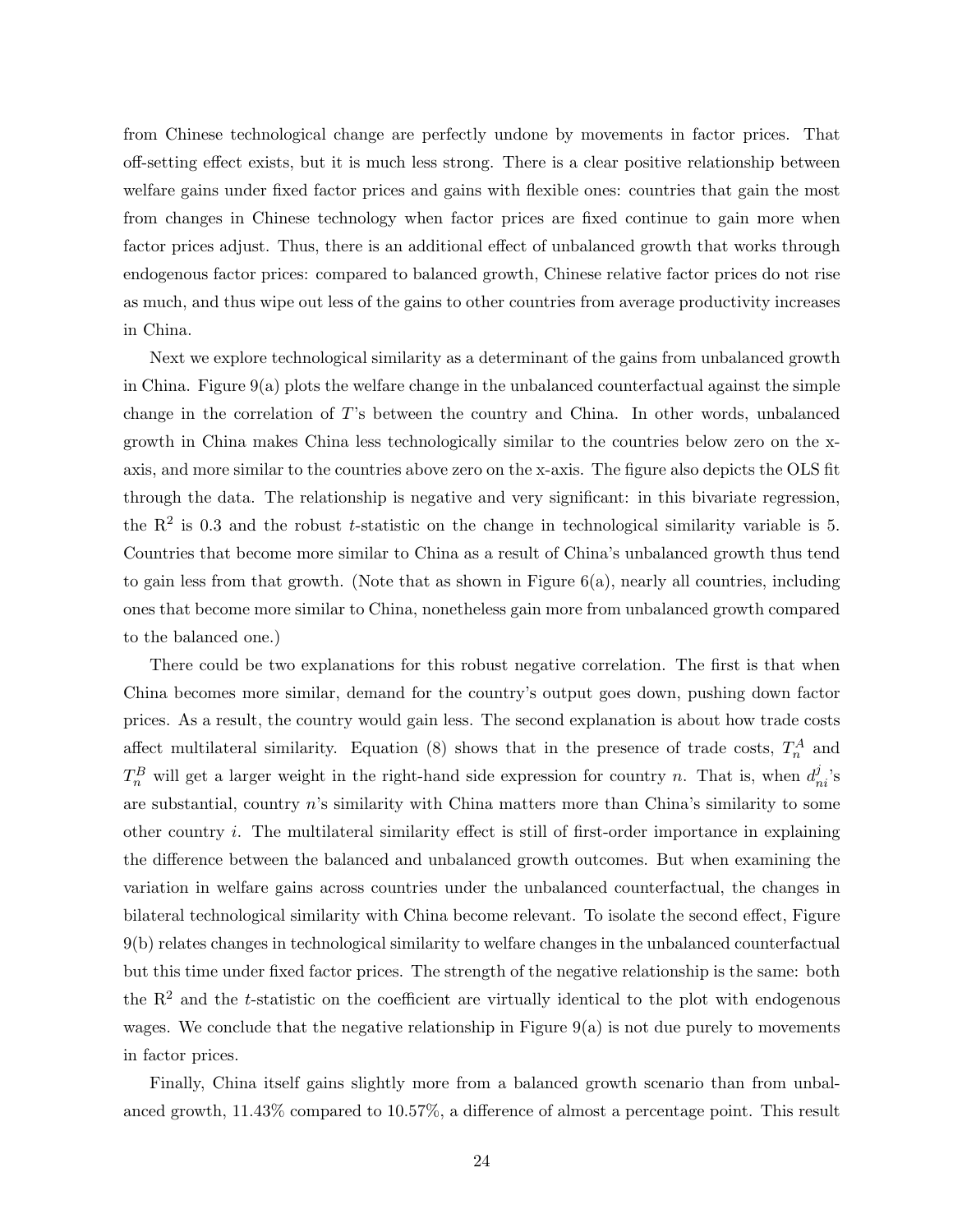is driven by uneven consumption weights across sectors. It turns out that Chinese sectoral productivity today is strongly positively correlated with the sectoral taste parameter  $\omega_i$ , with a correlation of nearly 0.5. In a world characterized by high trade costs, a country would be better off with higher productivity in sectors with high taste parameters, all else equal. In the unbalanced counterfactual, China's productivity in high-consumption-weight sectors becomes relatively lower.

#### 5 Robustness

This section presents a number of robustness checks on the main results. We describe the results of (i) incorporating trade imbalances; (ii) adding non-manufacturing production and trade; (iii) using directly measured productivities in countries where they are available; and (iv) considering alternative specifications of the unbalanced counterfactual.

#### 5.1 Trade Imbalances

One aspect of Chinese trade that has receives a lot of attention is its large surpluses in goods trade. Trade surpluses result from dynamic decisions, whereas our model is static in nature. In the absence of a working model that explains trade imbalances, we incorporate the impact of trade imbalances following the approach of Dekle, Eaton and Kortum (2007, 2008) and assuming that at a point in time, a trade imbalance represents a transfer from the surplus to the deficit country. Specifically, the budget constraint (or the resource constraint) of the consumer is now

$$
\sum_{j=1}^{J+1} p_n^j Y_n^j = w_n L_n + r_n K_n - D_n,
$$

where  $D_n$  is the trade surplus of country n. When  $D_n$  is negative, countries are running a deficit and consume more than their factor income. The deficits add up to zero globally,  $\sum_n D_n = 0$ , and are thus transfers of resources between countries. The rest of the model remains the same. In implementing the model, the deficits are taken directly from the data. To evaluate how trade imbalances affect our quantitative results, we want to ignore the transfer itself. In other words, when the U.S. opens to trade with China, in this model there will be gains from goods trade, but also direct income gains from the transfer of resources from China to the U.S.. In calculating the welfare impact, we abstract from the latter, since in the intertemporal sense, it is not really a transfer. Thus, in the model with deficits, the metric for welfare continues to be (14).

In evaluating the welfare gains from trade with China, we assume that when China is in autarky, its bilateral imports and exports (and thus bilateral deficits) with each country are set to zero. Thus, the rest of the world's bilateral trade imbalances remain unchanged, and trade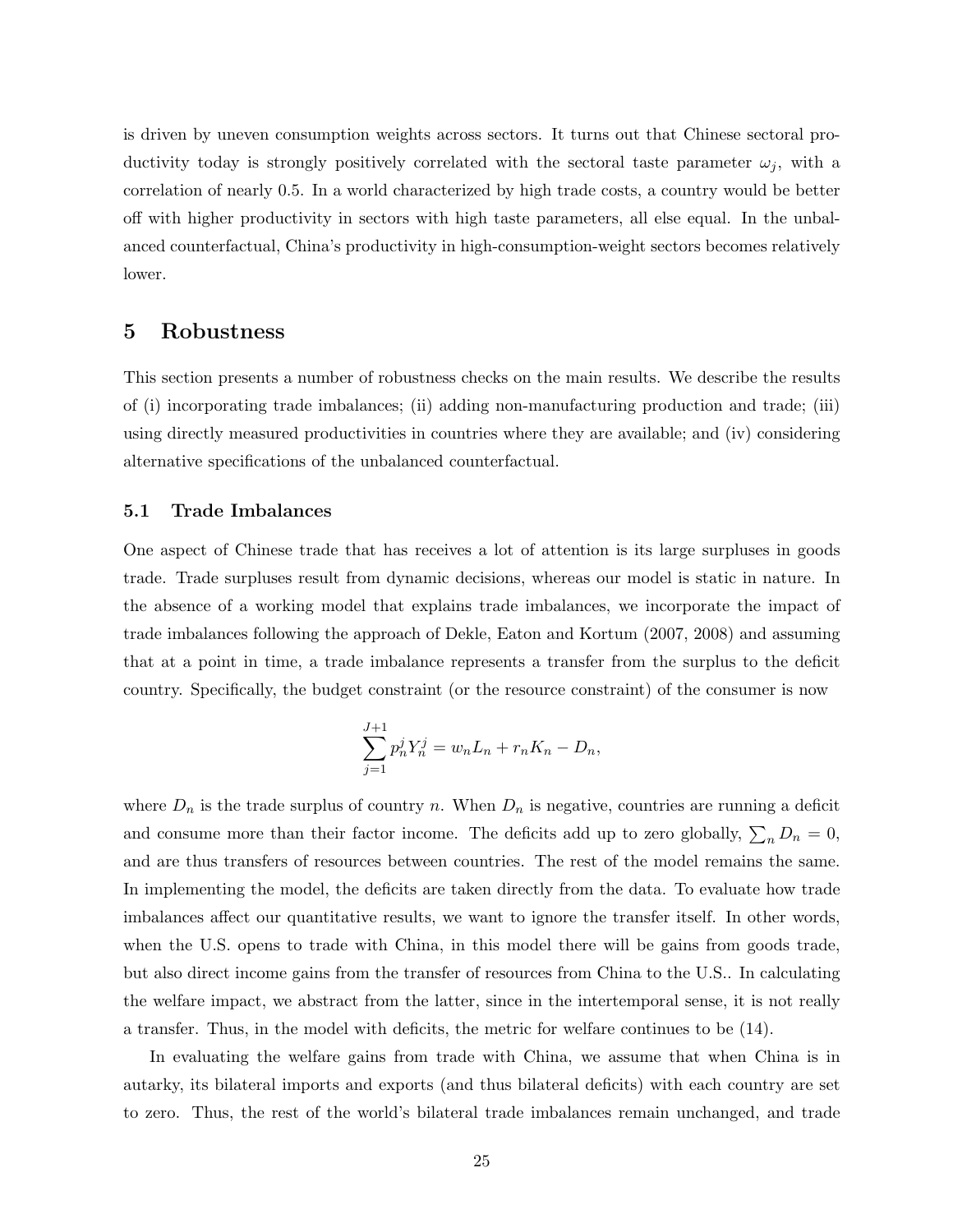is still generically not balanced for the other 74 countries. In the balanced and unbalanced growth counterfactuals, we assume that the vector of  $D_n$ 's in the world remains the same. Both assumptions are not perfect, but without a working model of endogenous determination of  $D_n$ 's, there is no clearly superior alternative.

Table 5 reports the results in a model with trade imbalances. Not surprisingly, China gains about half a percentage point less compared to the model without trade imbalances, since in the trade equilibrium it is transferring resources abroad, while the rest of the world gains more with trade imbalances. Note that we are not counting the direct impact of income transfers in the welfare calculations. Thus, larger gains from trade with China to the rest of the world compared to the baseline model come from the general equilibrium effects on goods and factor prices. Intuitively, a country receiving a transfer will experience an increase in demand, which will push up factor prices, while in the country sending out the transfer (China), factor prices will be lower relative to the model in which trade is balanced. Consequently, countries receiving the transfers gain more from trade with China in the model with trade imbalances (Dornbusch et al. 1977).

The global impact of balanced and unbalanced growth in China is very similar to the baseline results. The mean welfare impact of balanced growth in China, 0.003%, is slightly smaller than without trade deficits, but of the same order of magnitude. The mean gains from unbalanced growth, 0.39%, are very similar to the baseline case. In each growth scenario, the gains across countries with and without trade deficits have a correlation coefficient of above 0.93.

#### 5.2 Non-Manufacturing Sectors

Another concern is that the baseline model includes only manufacturing sectors. Exclusion of agricultural and mining production and trade is unlikely to have a large impact on the results, as agriculture and mining account for only about 14% of global trade in the 2000s. To check robustness of the results, we collected data on total output in Agriculture, Hunting, Forestry and Fishing ("Agriculture" for short) and Mining and Quarrying ("Mining") from the United Nations Statistics Division. The output data are not available at a finer level of disaggregation. Several countries in our sample did not have information on agricultural and mining output in this database. In those cases, we imputed total output in these sectors by using agricultural and mining value added data from the World Bank's World Development indicators, and "grossing up" value added data by  $1/(1-\beta_i)$  to obtain a guess for total gross output. Though we performed extensive quality and consistency checks on the resulting data points, one must treat them with caution, as they come from different sources than the manufacturing data, are in several important cases imputed, and are clearly observed at a coarser level of aggregation than manufacturing.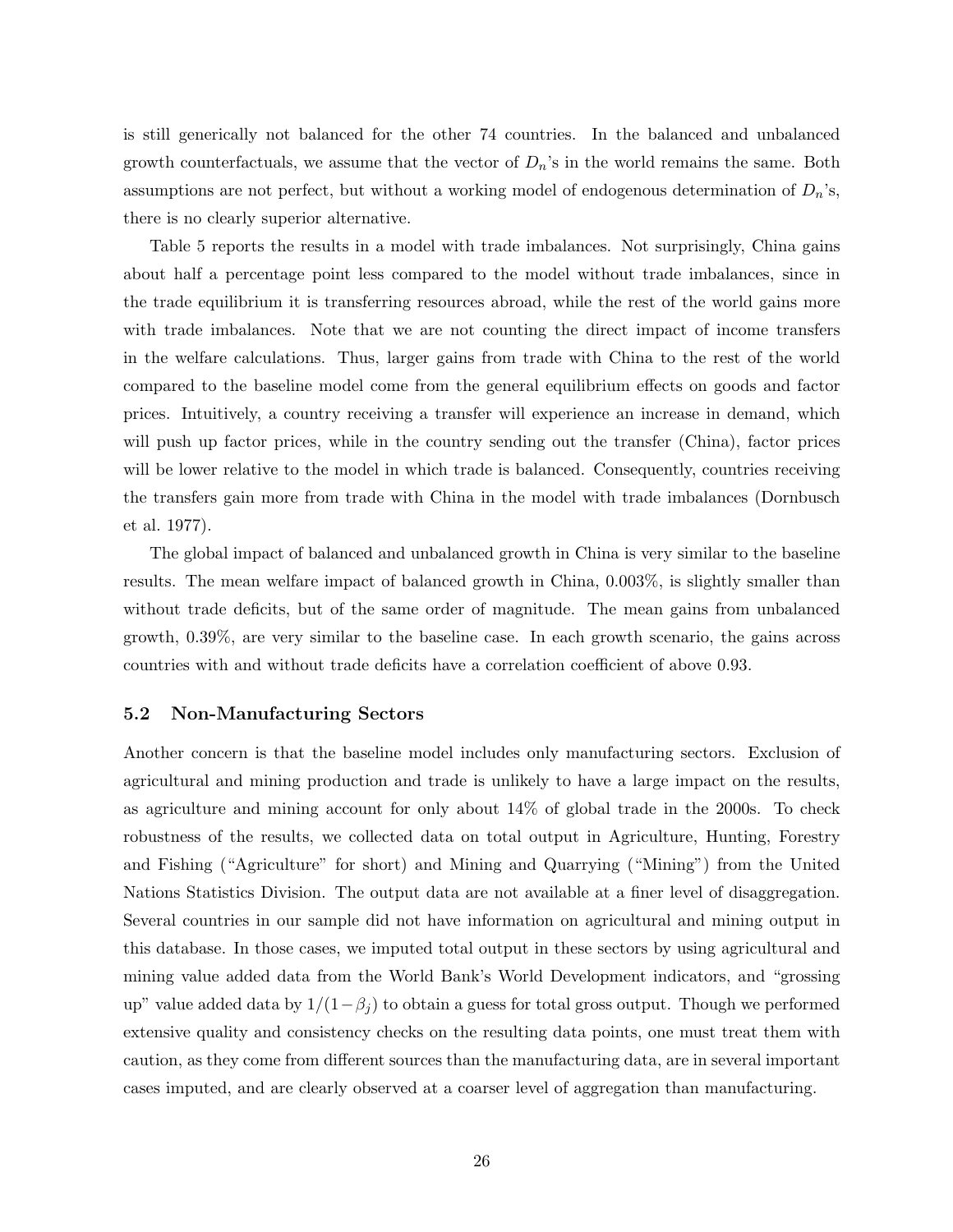Combining agricultural and mining output data with information on bilateral trade, we estimate  $T_n^j$ 's and  $d_{ni}^j$ 's in those two sectors in each country using the same procedure as for manufacturing, described in Appendix B. We use the U.S. Input-Output table, which includes information on non-manufacturing, to compute  $\alpha_j$ ,  $\beta_j$ , and all the  $\gamma_{k,j}$ 's associated with agriculture and mining as either output or input sectors. We also use the U.S. Input-Output table for the final consumption shares of those sectors, in order to estimate non-manufacturing  $\omega_i$ 's. We apply the same value of  $\theta$  to non-manufacturing sectors as we do to the rest of the model. Note that because of input-output linkages between all the sectors, adding non-manufacturing affects all of the productivity estimates, including those of the manufacturing sector. Thus, adding non-manufacturing involves re-running the entire estimation procedure for all sectors from scratch.

Having estimated all the technology and trade cost parameters for non-manufacturing, we then solve the full model augmented with the non-manufacturing sectors, and perform all of the counterfactuals. The results are reported in Table 6. By and large, the conclusions are unchanged. The magnitudes of the gains/losses from trade with China are remarkably similar. Exactly as in the baseline model, the gains from unbalanced growth are an order of magnitude larger than the gains from balanced growth.

#### 5.3 Directly Measured Productivity

One may also be concerned that the results may be unduly influenced by the way sectoral productivity is measured. The productivity estimates used in this analysis rely on extracting information from international trade flows. An alternative approach would be to use sectoral data on output and inputs and measure TFP using the standard Solow residual approach. As detailed in Levchenko and Zhang (2011), the basic difficulty in directly measuring sectoral TFP in a large sample of countries and over time is the lack of comparable data on real sectoral output and inputs. To our knowledge, the most comprehensive database that can be used to measure sectoral TFP on a consistent basis across countries and time is the OECD Structural Analysis (STAN) database. It contains the required information on only 11 developed countries: Austria, Belgium, Czech Republic, Denmark, Finland, France, Greece, Italy, Norway, Slovenia, and Sweden (though upon closer inspection it turns out that the time and sectoral coverage is poor even in that small set of countries). Nonetheless, to check robustness of our results, we built direct TFP estimates for those 11 countries, and used them instead of the international trade-implied baseline estimates.

The resulting welfare changes are quite similar to the baseline results: for all three counterfactuals, the correlation between the welfare changes in the main analysis and the welfare changes using STAN-based estimates is above 0.99. The magnitudes of the welfare changes are very similar to the main results as well. Table 7 replicates all of the welfare results using the STAN-based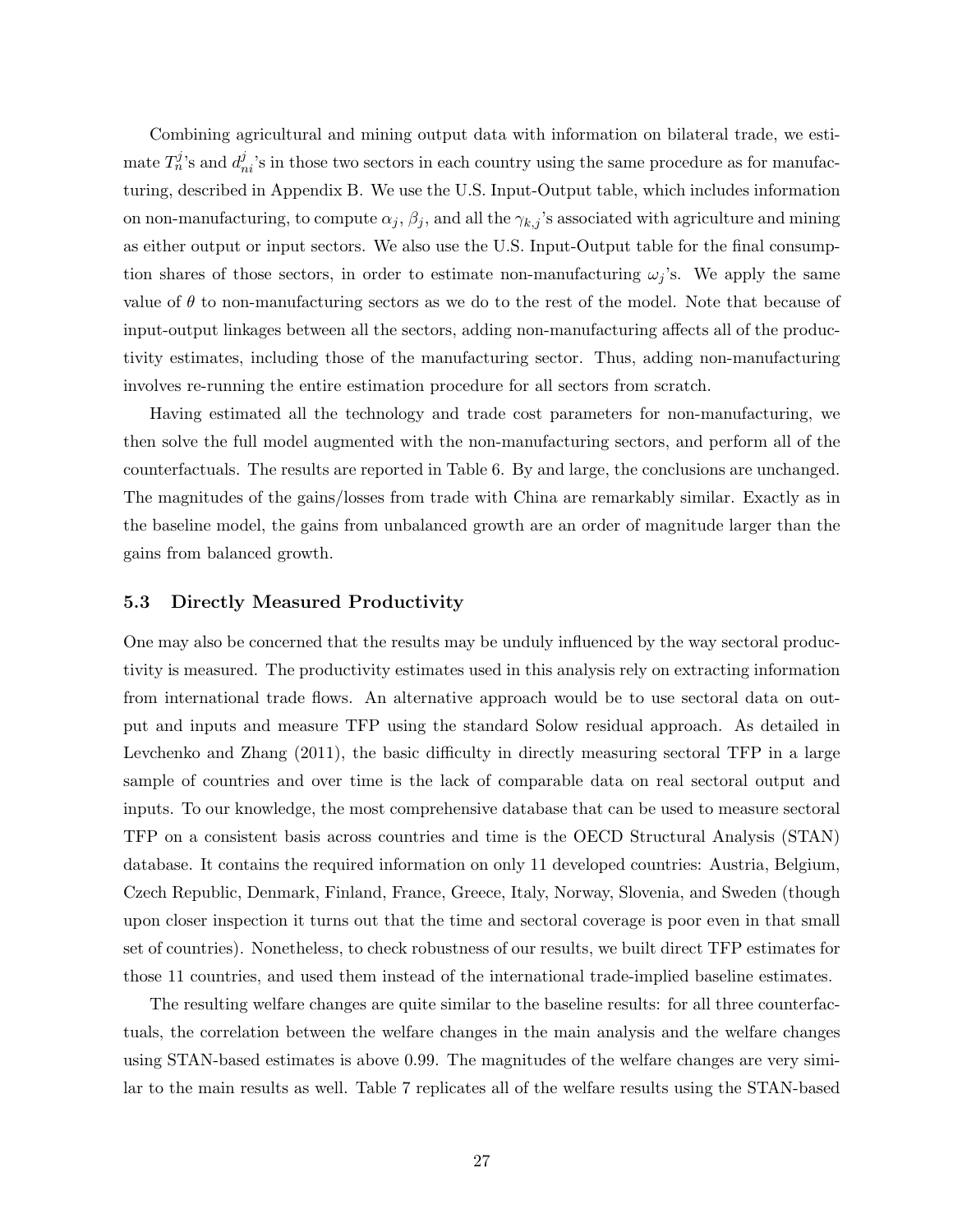productivity estimates for the available countries. The average welfare impacts in all three panels are very similar, and the contrast between the balanced and the unbalanced growth counterfactuals is equally stark. We conclude from this exercise that using direct estimates of productivity wherever those are available does not change the main message of the analysis.

#### 5.4 Alternative Unbalanced Counterfactuals

Finally, we assess to what extent the quantitative results are driven by the particular form of the unbalanced counterfactual we impose. One concern is that to make the Chinese sectoral productivity a constant fraction of the world frontier in every sector while at the same time keeping the average productivity the same as in the balanced counterfactual, some sectors must actually experience an absolute reduction in productivity relative to the baseline. Thus, it is important to check that our main results are not driven by absolute productivity reductions. To that end, we implement two alternative unbalanced counterfactuals. The first, which we call "linear," keeps the productivity of the top sector constant, and "rotates up" the relative productivities of the other sectors around the top sector. That is, the productivity of the second-most productive sector is set equal to the productivity of the top sector times a constant  $\delta < 1$ . The productivity of the third-most productive sector is then the productivity of the top sector times  $\delta^2$  and so on. This is done subject to the constraint that the resulting average counterfactual productivity is the same as in the main balanced and unbalanced counterfactuals.

The second alternative unbalanced counterfactual, called "no regress," imposes productivity that is a constant fraction of the world frontier in every sector, unless that would imply an absolute productivity reduction in a sector, in which case productivity in the sector is kept constant. Once again, counterfactual productivities in this scenario are set such that the resulting average productivity is the same as in all the other balanced and unbalanced counterfactuals. Importantly, in both of these alternative counterfactuals no sector experiences an absolute productivity reduction.

The last counterfactual we implement is one in which Chinese productivity relative to the world frontier in each sector is the same as in the U.S., up to a multiplicative constant. That is, once again we constrain average Chinese productivity to be the same as in all the other counterfactuals, but the relative productivity across the sectors to the global frontier is the same as in the U.S.. This counterfactual does imply technological regress in some sectors relative to the baseline. However, it allows us to check whether there is something special about productivity in China becoming the same as the world frontier, as opposed to another individual country.

The sectoral productivities under the three alternative counterfactuals are depicted graphically in Appendix Figure A1. The counterfactual welfare results are summarized in Appendix Table A3.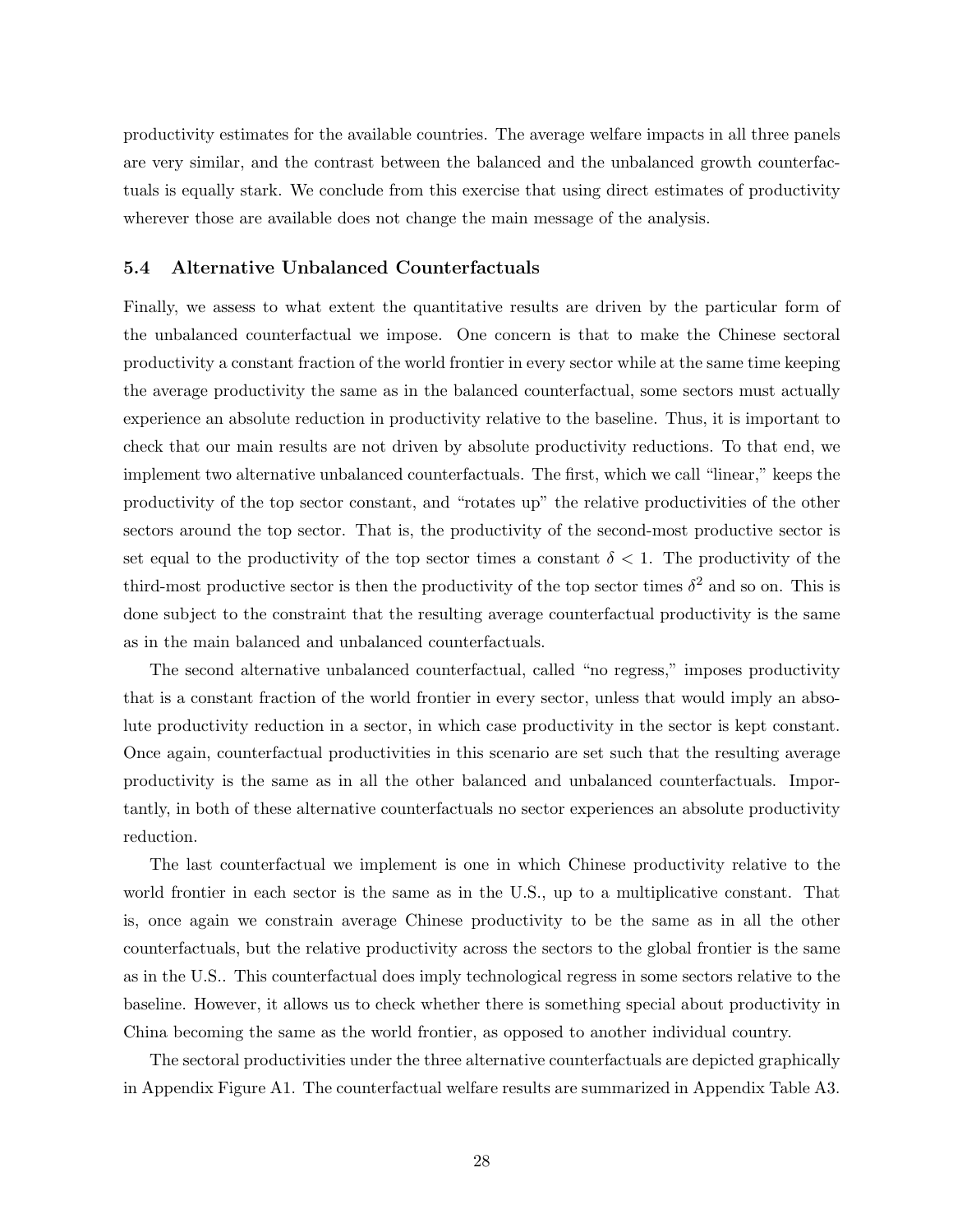The top panel presents the summary statistics for the welfare impact under each counterfactual on all the countries other than China. For ease of comparison, the top two rows present the two main counterfactuals in the paper, the balanced and the unbalanced. The last three rows describe the alternative unbalanced counterfactuals. All three alternative unbalanced counterfactuals produce average welfare impacts that are an order of magnitude greater than the balanced case. The smallest impact, produced by the "linear" counterfactual, is still 10 times larger on average compared to the balanced counterfactual. The fact that the "linear" counterfactual implies smaller welfare changes is not surprising, since it is by far the closest to the balanced case.

The bottom panel of Appendix Table A3 presents the correlations between the welfare impacts of the all five counterfactuals we consider. What is remarkable is that while the welfare impact of the balanced counterfactual is virtually uncorrelated with any of the unbalanced counterfactuals, all of the unbalanced counterfactuals are extremely highly correlated amongst themselves, with correlation coefficients ranging from 0.94 to virtually 1. We conclude from this exercise that the essential contrast between the balanced and the unbalanced cases is robust to alternative ways of defining the unbalanced counterfactual. In all cases, the world benefits much more from unbalanced growth in China.

The counterfactual in which we set Chinese relative productivity to the U.S. values can be used to check how welfare in the U.S. changes when China becomes *exactly* like the U.S. in relative productivity. It turns out that the gains to the U.S. from China becoming exactly like it, 0.178%, are actually slightly higher than the 0.174% U.S. gains in the main unbalanced counterfactual. Though the difference is obviously small, the U.S. turns out to gain *more* from China becoming exactly like itself than from China becoming the same as the world frontier.

### 6 Conclusion

The sheer size of the Chinese economy and the breathtaking speed of its integration into global trade have led to concerns about the possible negative welfare effects of China's integration and productivity growth. These concerns correspond to the theoretically possible – though not necessary – outcomes in fully articulated models of international trade, and thus have been taken seriously by economists. However, it is ultimately a quantitative question whether the negative welfare effects of China on its trading partners actually obtain in a calibrated model of the world economy with a realistic production structure, trade costs, and the inherently multilateral nature of international trade.

This paper investigates the global welfare impact of China's trade integration and productivity growth in a multi-country, multi-sector Ricardian-Heckscher-Ohlin model of production and trade. With respect to China's trade integration, our main finding is that the gains range from negative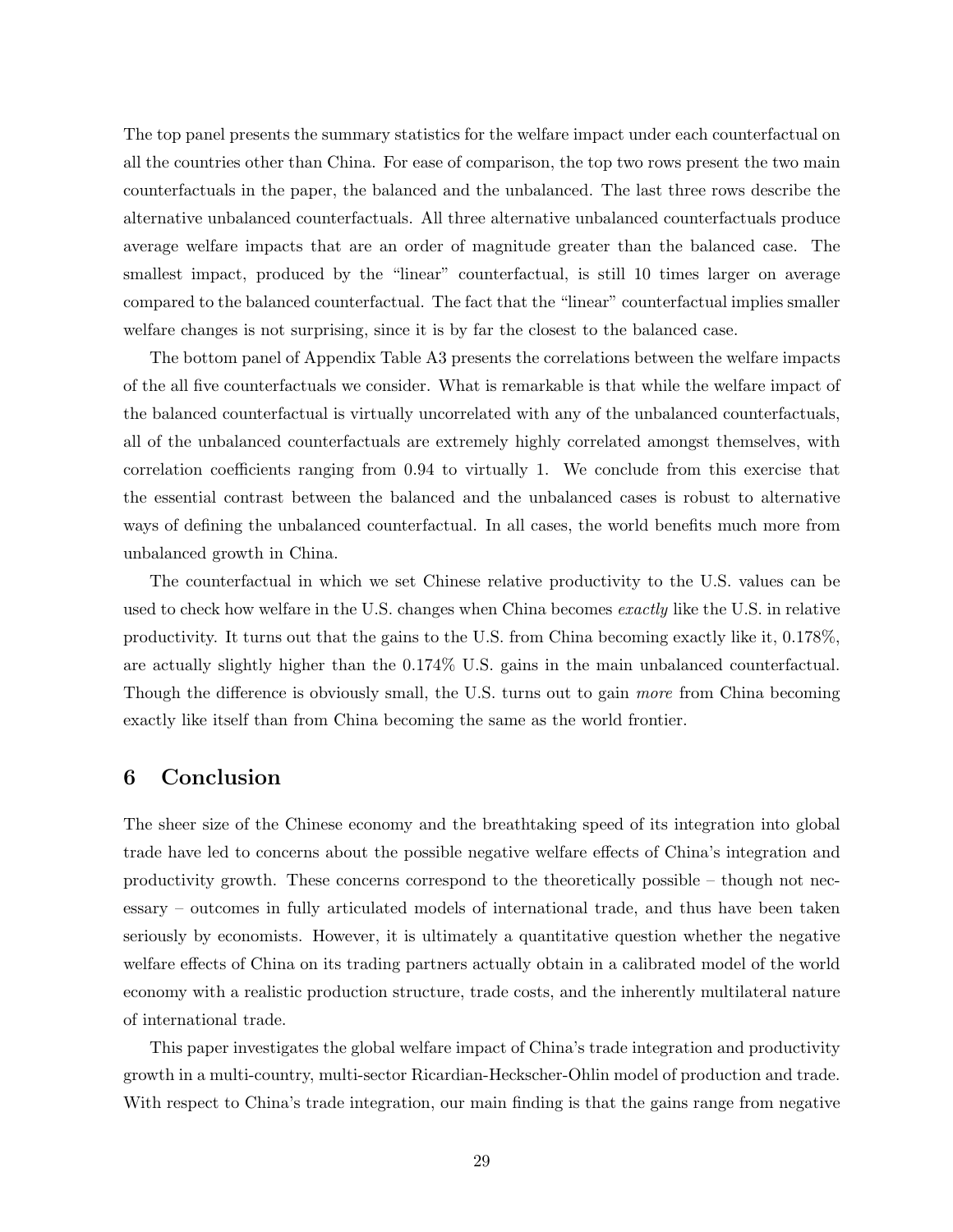to positive, with Asian countries on average gaining more, while many countries in which Textile and Apparel sectors are important actually experiencing small welfare losses. With respect to technological change, our results are more surprising: contrary to a well-known conjecture, the world will actually gain much more in welfare if China's growth is unbalanced. This is because China's current pattern of comparative advantage is common in the world, and thus unbalanced growth in China actually makes it more different than the average country. Both analytical and quantitative results point to the crucial importance of taking explicit account of the multilateral nature of both Ricardian comparative advantage and trade flows in evaluating the global welfare impact of China.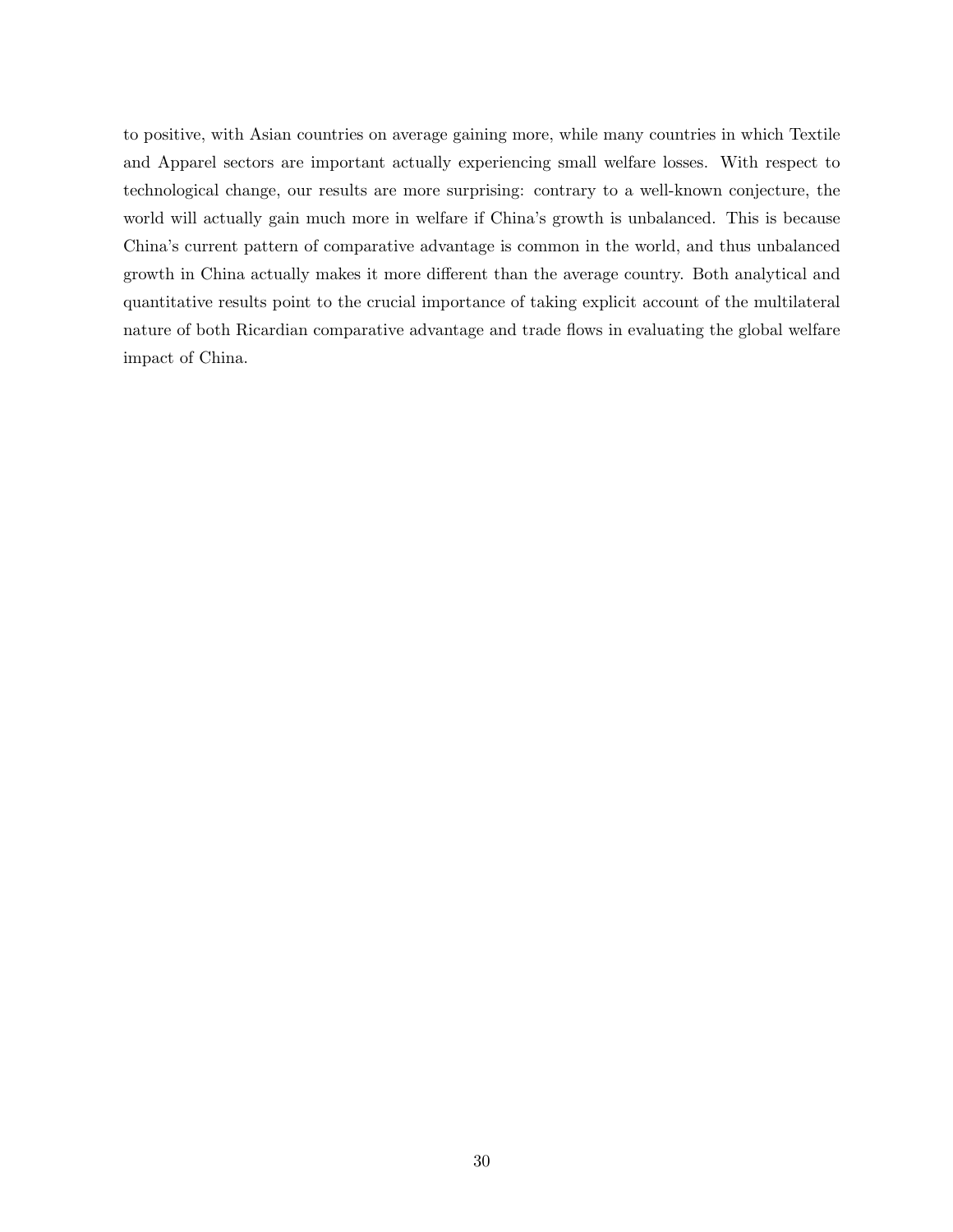### Appendix A Proofs for Lemmas in Section 2

**Proof of Lemma 1:** Combining equations (5) and (6), welfare can be expressed as:

$$
w_n / P_n = w_n (p_n^A p_n^B)^{-\frac{1}{2}\alpha} (p_n^H)^{\alpha - 1}
$$
  
 
$$
\propto \left\{ \left[ \sum_{i=1}^N T_i^A (w_i d_{ni}^A)^{-\theta} \right] \left[ \sum_{i=1}^N T_i^B (w_i d_{ni}^B)^{-\theta} \right] \right\}^{\frac{\alpha}{2\theta}}, \qquad (A.1)
$$

.

From (A.1) and the constraint that  $(T_1^A T_1^B)^{\frac{1}{2}} = c$ , welfare in country n as a function of  $T_1^A$ becomes

$$
\left\{\left[T_1^A+\sum_{i=2}^NT_i^A\left(\frac{w_id_{ni}^A}{w_1d_{n1}^A}\right)^{-\theta}\right]\left[\frac{1}{T_1^A}+\frac{1}{c^2}\sum_{i=2}^NT_i^B\left(\frac{w_id_{ni}^B}{w_1d_{n1}^B}\right)^{-\theta}\right]\right\}^{\frac{\alpha}{2\theta}}
$$

Taking the first-order condition with respect to  $T_1^A$  yields the following welfare-minimizing value:

$$
T_1^A = c \sqrt{\frac{\sum_{i=2}^N T_i^A \left(\frac{w_i d_{ni}^A}{w_1 d_{ni}^A}\right)^{-\theta}}{\sum_{i=2}^N T_i^B \left(\frac{w_i d_{ni}^B}{w_1 d_{ni}^B}\right)^{-\theta}}}.
$$

The second-order condition easily verifies that this is indeed a (global) minimum. Using the welfare-minimizing  $T_1^A$  together with  $\left(T_1^AT_1^B\right)^{\frac{1}{2}}=c$  leads to the expression for relative technologies (8). Q.E.D.

Proof of Lemma 2: Since trade is costless, the price levels are equalized across countries, at both sectoral and aggregate levels. Thus for  $j \in \{A, B\}$ 

$$
P_1^j = P_2^j = P^j = \left[ T_1^j w_1^{-\theta} + T_2^j w_2^{-\theta} \right]^{-\frac{1}{\theta}},
$$

and the consumption price level in both countries is given by

$$
P = \sqrt{P^A P^B}.
$$

The welfare of country 1,  $w_1/P$ , then becomes

$$
W_1^{2\theta} = w_1^{2\theta} \left[ w_1^{-\theta} T_1^A + w_2^{-\theta} T_2^A \right] \left[ w_1^{-\theta} T_1^B + w_2^{-\theta} T_2^B \right].
$$

When we normalize  $w_1 = 1$ , set  $T_2^A = T_2^B = 1$ , and constrain  $T_1^A T_1^B = 1$  as  $T_1^A$  varies,

$$
W_1^{2\theta} = \left[T_1^A + w_2^{-\theta}\right] \left[\left(T_1^A\right)^{-1} + w_2^{-\theta}\right] = 1 + w_2^{-\theta} \left[T_1^A + \left(T_1^A\right)^{-1}\right] + w_2^{-2\theta}.
$$

Similarly, welfare in country 2 is

$$
W_2^{2\theta} = w_2^{2\theta} + w_2^{\theta} \left[ T_1^A + \left( T_1^A \right)^{-1} \right] + 1.
$$

Clearly, since the prices are equalized across countries, the ratio of welfares equals the ratio of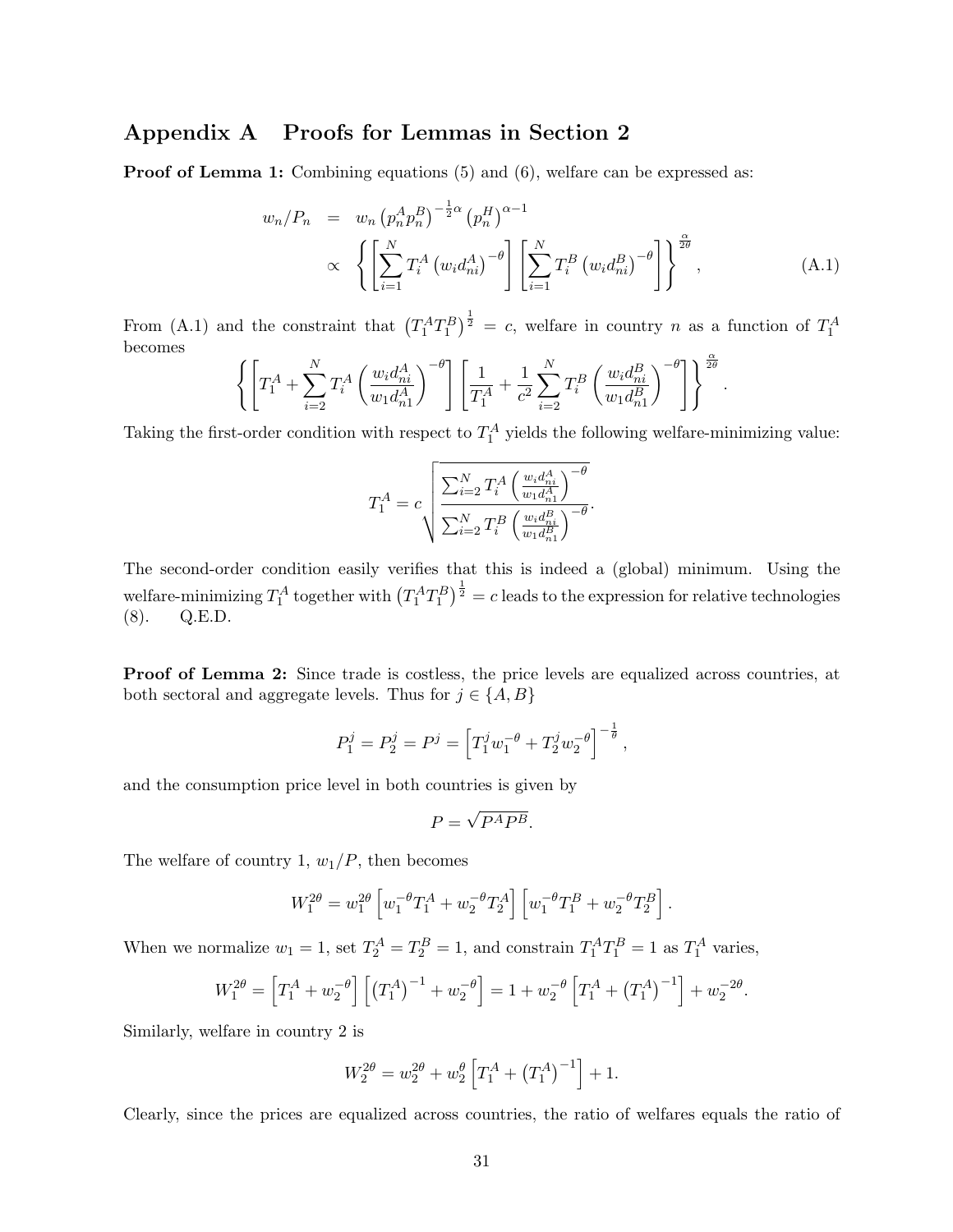wages:

$$
\frac{W_2}{W_1} = w_2.
$$

If the wages are pinned down by another homogeneous sector, it is clear that the welfareminimizing  $T_1^A$  satisfies  $T_1^A/T_1^B = 1$  – the same ratio of productivities as in country 2. Now consider the general equilibrium effect on wages. The derivatives of welfare with respect to  $T_1^A$ are equal to

$$
\frac{dW_1^{2\theta}}{dT_1^A} = -\theta w_2^{-\theta - 1} \left[ T_1^A + \left( T_1^A \right)^{-1} + 2w_2^{-\theta} \right] \frac{dw_2}{dT_1^A} + w_2^{-\theta} \left[ 1 - \left( T_1^A \right)^{-2} \right]
$$

and

$$
\frac{dW_2^{2\theta}}{dT_1^A} = \theta w_2^{\theta-1} \left[ T_1^A + (T_1^A)^{-1} + 2w_2^{\theta} \right] \frac{dw_2}{dT_1^A} + w_2^{\theta} \left[ 1 - (T_1^A)^{-2} \right].
$$

Setting the first order conditions to zero, we have

$$
\frac{dw_2}{dT_1^A} = \frac{w_2}{\theta} \frac{1 - \left(T_1^A\right)^{-2}}{T_1^A + \left(T_1^A\right)^{-1} + 2w_2^{-\theta}},
$$

and

$$
\frac{dw_2}{dT_1^A} = -\frac{w_2}{\theta} \frac{1 - \left(T_1^A\right)^{-2}}{T_1^A + \left(T_1^A\right)^{-1} + 2w_2^{\theta}}
$$

.

At first glance, the welfare-minimizing points do not appear to be the same for countries 1 and 2. However, we will show next that in equilibrium,  $dw_2/dT_1^A = 0$  and  $w_2 = 1$  for any  $T_1^A$ . Thus the welfare-minimizing relative productivity is the same for both countries and is such that  $T_1^A/T_1^B=1.$ 

Under frictionless trade, trade shares are given by

$$
\pi_{12}^A = \frac{w_2^{-\theta}}{T_1^A + w_2^{-\theta}} = 1 - \pi_{21}^A
$$

and

$$
\pi_{12}^B = \frac{w_2^{-\theta}}{\left(T_1^A\right)^{-1} + w_2^{-\theta}} = 1 - \pi_{21}^B.
$$

Therefore, the net exports in each tradable sector  $j \in \{A, B\}$  are given by

$$
NX_1^j = \pi_{21}^j X_2^j w_2 L_2 - \pi_{12}^j X_1^j w_1 L_1 = \frac{1}{2} \left( \pi_{21}^j w_2 - \pi_{12}^j \right) = \frac{1}{2} \left( \pi_{21}^j \left( w_2 + 1 \right) - 1 \right),
$$

where the symmetric Cobb-Douglas preferences across the two sectors lead to expenditure shares  $X_2^s = X_1^s = \frac{1}{2}$  $\frac{1}{2}$  and we used the assumption that  $L_1 = L_2 = 1$ . The balanced-trade condition then implies

$$
w_2 = \frac{\pi_{12}^A + \pi_{12}^B}{\pi_{21}^A + \pi_{21}^B}.
$$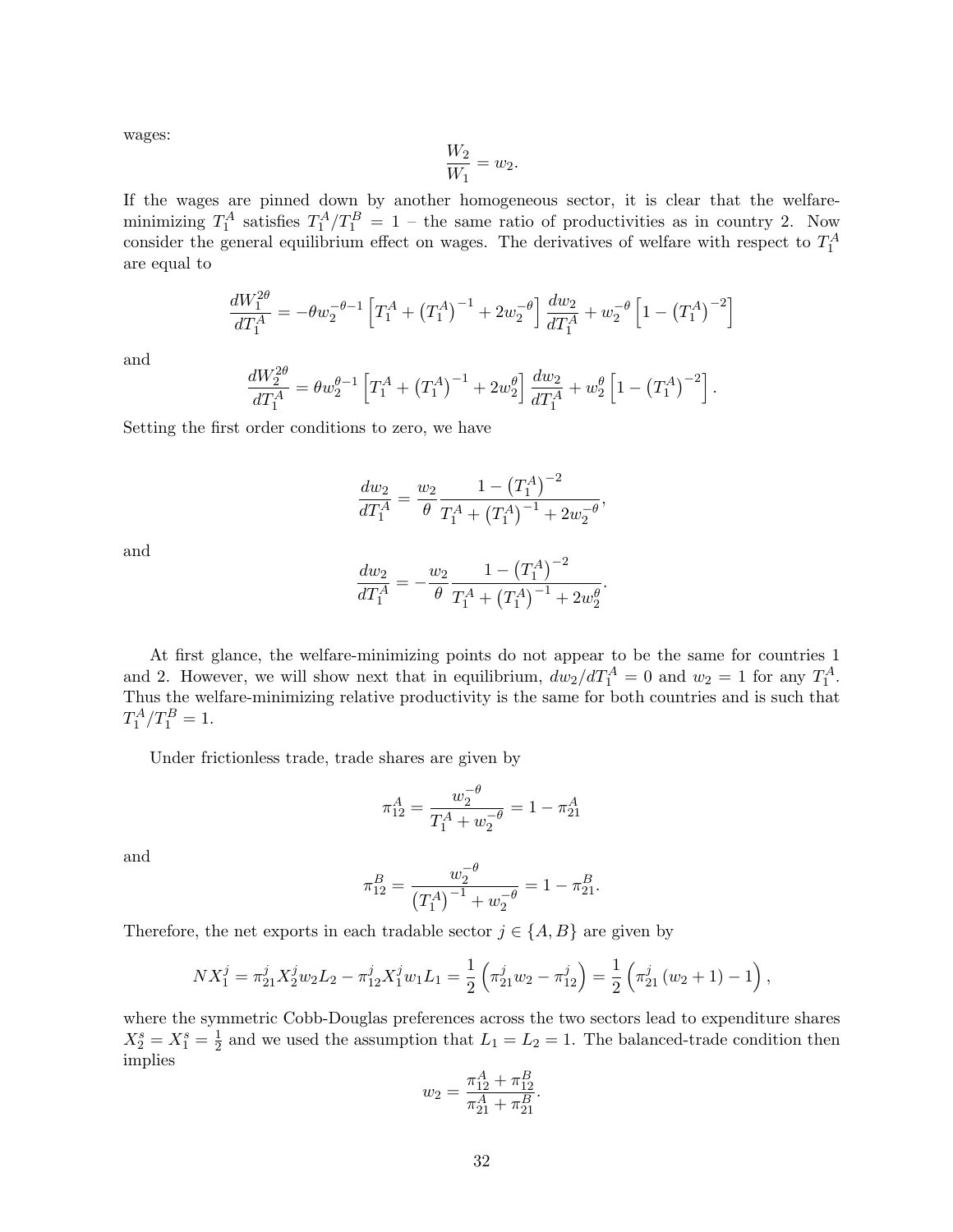Plugging in the expressions for the trade shares in the above equation yields

$$
2w_2^{\theta+1} + w_2 \left[ T_1^A + (T_1^A)^{-1} \right] - 2w_2^{-\theta} - \left[ T_1^A + (T_1^A)^{-1} \right] = 0.
$$

Clearly  $w_2 = 1$  is the solution to the above trade balance condition for any  $T_1^A$ , which also implies  $dw_2$  $\frac{dw_2}{dT_1^A} = 0.$  Q.E.D.

#### Appendix B Procedure for Estimating  $T_n^j$  $n^j_j,~d^j_{ni},~\text{and}~~\omega_j$

This appendix reproduces from Levchenko and Zhang (2011) the details of the procedure for estimating technology, trade costs, and taste parameters required to implement the model. Interested readers should consult that paper for further details on estimation steps and data sources.

#### B.1 Tradeable Sector Relative Technology

We now focus on the tradeable sectors. Following the standard EK approach, first divide trade shares by their domestic counterpart:

$$
\frac{\pi_{ni}^j}{\pi_{nn}^j} = \frac{X_{ni}^j}{X_{nn}^j} = \frac{T_i^j \left(c_i^j d_{ni}^j\right)^{-\theta}}{T_n^j \left(c_n^j\right)^{-\theta}},
$$

which in logs becomes:

$$
\ln\left(\frac{X_{ni}^j}{X_{nn}^j}\right) = \ln\left(T_i^j(c_i^j)^{-\theta}\right) - \ln\left(T_n^j(c_n^j)^{-\theta}\right) - \theta \ln d_{ni}^j.
$$

Let the (log) iceberg costs be given by the following expression:

$$
\ln d_{ni}^j = d_k^j + b_{ni}^j + CU_{ni}^j + RTA_{ni}^j + ex_i^j + \nu_{ni}^j,
$$

where  $d_k^j$  $\mu_k^j$  is an indicator variable for a distance interval. Following EK, we set the distance intervals, in miles, to [0, 350], [350, 750], [750, 1500], [1500, 3000], [3000, 6000], [6000, maximum). Additional variables are whether the two countries share a common border  $(b_{ni}^j)$ , belong to a currency union  $(CU_{ni}^j)$ , or to a regional trade agreement  $(RTA_{ni}^j)$ . Following the arguments in Waugh (2010), we include an exporter fixed effect  $ex_i^j$  $i$ . Finally, there is an error term  $\nu_{ni}^{j}$ . Note that all the variables have a sector superscript  $j$ : we allow all the trade cost proxy variables to affect true iceberg trade costs  $d_{ni}^j$  differentially across sectors. There is a range of evidence that trade volumes at sector level vary in their sensitivity to distance or common border (see, among many others, Do and Levchenko 2007, Berthelon and Freund 2008).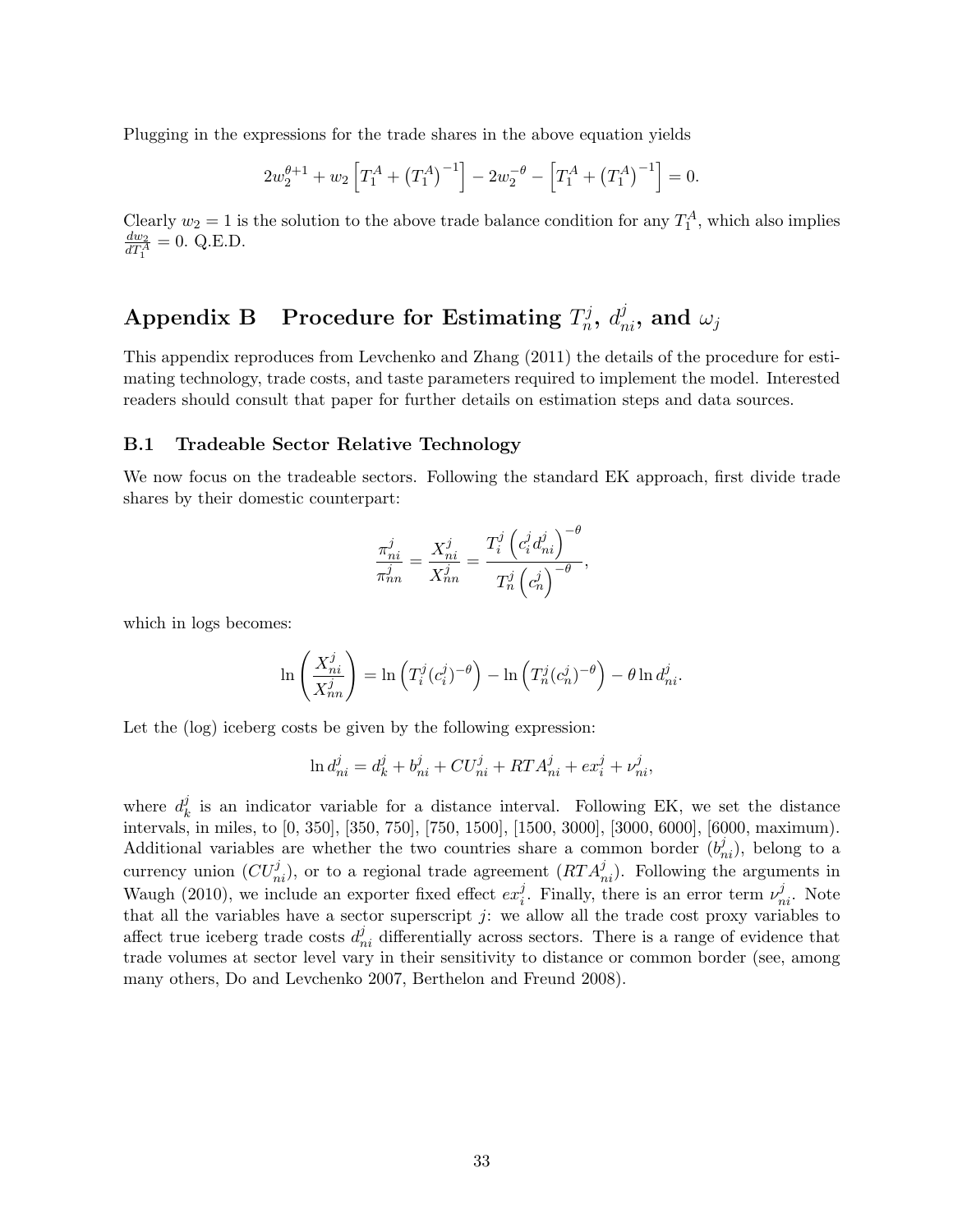This leads to the following final estimating equation:

$$
\ln\left(\frac{X_{ni}^j}{X_{nn}^j}\right) = \underbrace{\ln\left(T_i^j(c_i^j)^{-\theta}\right) - \theta ex_i^j}_{\text{Experted Effect}} - \underbrace{\ln\left(T_n^j(c_n^j)^{-\theta}\right)}_{\text{Importer Fixed Effect}}
$$
\n
$$
\underbrace{-\theta d_k^j - \theta b_{ni}^j - \theta C U_{ni}^j - \theta RT A_{ni}^j}_{\text{Bilateral Observables}} - \underbrace{\theta \nu_{ni}^j}_{\text{Error Term}}.
$$

This equation is estimated for each tradeable sector  $j = 1, \dots J$ . Estimating this relationship will thus yield, for each country, an estimate of its technology-cum-unit-cost term in each sector  $j$ ,  $T_n^j(c_n^j)^{-\theta}$ , which is obtained by exponentiating the importer fixed effect. The available degrees of freedom imply that these estimates are of each country's  $T_n^j(c_n^j)^{-\theta}$  relative to a reference country, which in our estimation is the United States. We denote this estimated value by  $S_n^j$ :

$$
S_n^j = \frac{T_n^j}{T_{us}^j} \left(\frac{c_n^j}{c_{us}^j}\right)^{-\theta},
$$

where the subscript us denotes the United States. It is immediate from this expression that estimation delivers a convolution of technology parameters  $T_n^j$  and cost parameters  $c_n^j$ . Both will of course affect trade volumes, but we would like to extract technology  $T_n^j$  from these estimates. In order to do that, we follow the approach of Shikher  $(2004)$ . In particular, for each country n, the share of total spending going to home-produced goods is given by

$$
\frac{X_{nn}^j}{X_n^j} = T_n^j \left(\frac{\Gamma c_n^j}{p_n^j}\right)^{-\theta}
$$

.

Dividing by its U.S. counterpart yields:

$$
\frac{X_{nn}^j/X_n^j}{X_{us,us}^j/X_{us}^j} = \frac{T_n^j}{T_{us}^j}\left(\frac{c_n^j}{c_{us}^j}\frac{p_{us}^j}{p_n^j}\right)^{-\theta} = S_n^j\left(\frac{p_{us}^j}{p_n^j}\right)^{-\theta},
$$

and thus the ratio of price levels in sector  $j$  relative to the U.S. becomes:

$$
\frac{p_n^j}{p_{us}^j} = \left(\frac{X_{nn}^j/X_{n}^j}{X_{us,us}^j/X_{us}^j}\frac{1}{S_n^j}\right)^{\frac{1}{\theta}}.
$$
\n(B.1)

The entire right-hand side of this expression is either observable or estimated. Thus, we can impute the price levels relative to the U.S. in each country and each tradeable sector.

The cost of the input bundles relative to the U.S. can be written as:

$$
\frac{c_n^j}{c_{us}^j} = \left(\frac{w_n}{w_{us}}\right)^{\alpha_j \beta_j} \left(\frac{r_n}{r_{us}}\right)^{(1-\alpha_j)\beta_j} \left(\prod_{k=1}^J \left(\frac{p_n^k}{p_{us}^k}\right)^{\gamma_{k,j}}\right)^{1-\beta_j} \left(\frac{p_n^{J+1}}{p_{us}^{J+1}}\right)^{\gamma_{J+1,j}(1-\beta_j)}.
$$

Using information on relative wages, returns to capital, price in each tradeable sector from (B.1), and the nontradeable sector price relative to the U.S., we can thus impute the costs of the input bundles relative to the U.S. in each country and each sector. Armed with those values, it is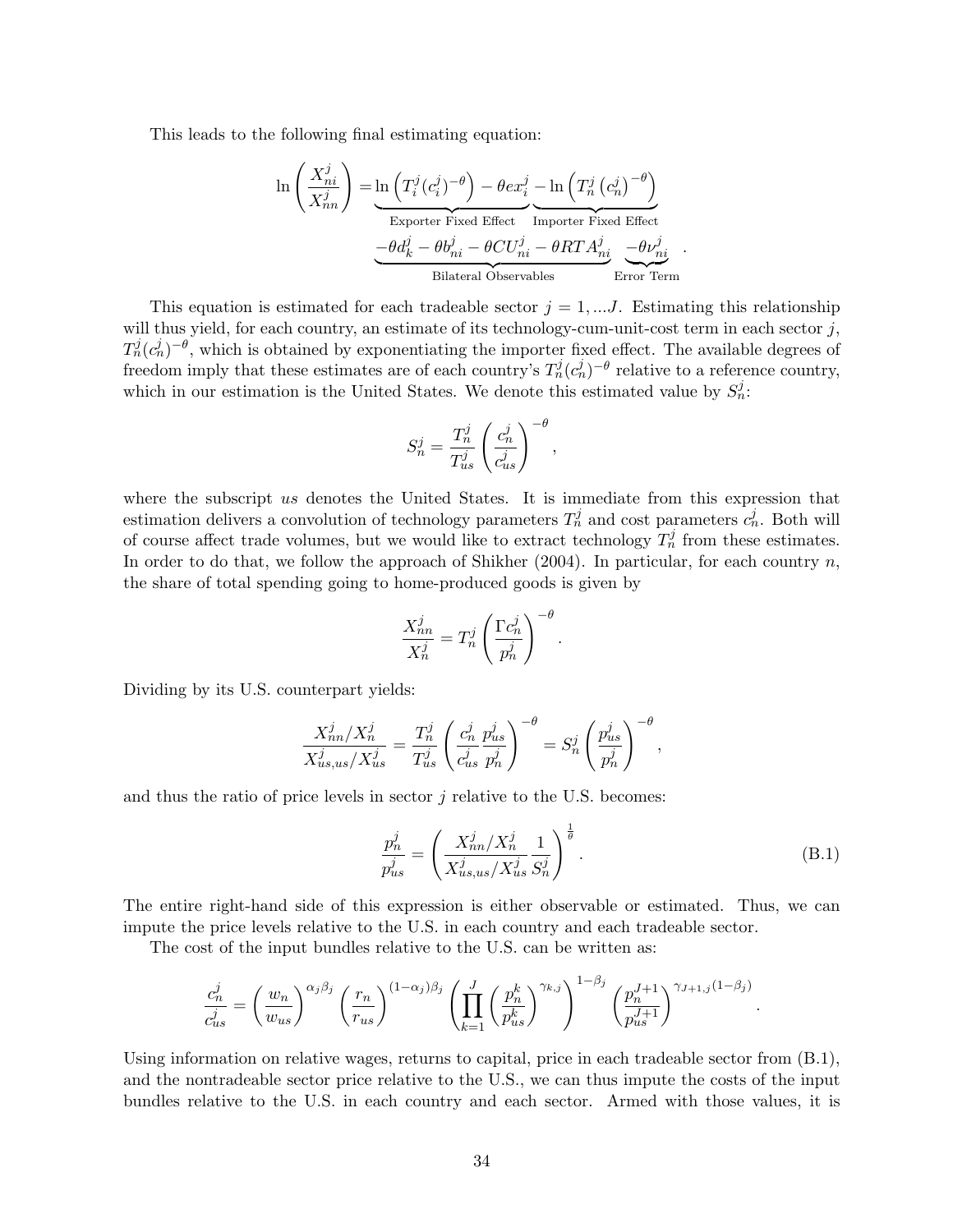straightforward to back out the relative technology parameters:

$$
\frac{T_n^j}{T_{us}^j} = S_n^j \left(\frac{c_n^j}{c_{us}^j}\right)^{\theta}.
$$

#### B.2 Trade Costs

The bilateral, directional, sector-level trade costs of shipping from country  $i$  to country  $n$  in sector j are then computed based on the estimated coefficients as:

$$
\ln \hat{d}_{ni}^j = \theta \hat{d}_k^j + \theta \hat{b}_{ni}^j + \theta \widehat{CU}_{ni}^j + \theta \widehat{RTA}_{ni}^j + \theta \widehat{ex}_i^j + \theta \widehat{\nu}_{ni}^j,
$$

for an assumed value of  $\theta$ . Note that the estimate of the trade costs includes the residual from the gravity regression  $\theta \hat{\nu}_{ni}^j$ . Thus, the trade costs computed as above will fit bilateral sectoral trade<br>flows exactly given the estimated fixed effects. Note also that the expecter component of the flows exactly, given the estimated fixed effects. Note also that the exporter component of the trade costs  $\widehat{ex}_i^j$  is part of the exporter fixed effect. Since each country in the sample appears as both an exporter and an importer, the exporter and importer estimated fixed effects are combined to extract an estimate of  $\theta \hat{ex}_i^j$ .

#### B.3 Complete Estimation

So far we have estimated the levels of technology of the tradeable sectors relative to the United States. To complete our estimation, we still need to find (i) the levels of  $T$  for the tradeable sectors in the United States; (ii) the taste parameters  $\omega_i$ , and (iii) the nontradeable technology levels for all countries.

To obtain (i), we use the NBER-CES Manufacturing Industry Database for the U.S. (Bartelsman and Gray 1996). We start by measuring the observed TFP levels for the tradeable sectors in the U.S.. The form of the production function gives

$$
\ln Z_{us}^j = \ln \Lambda_{us}^j + \beta_j \alpha_j \ln L_{us}^j + \beta_j (1 - \alpha_j) \ln K_{us}^j + (1 - \beta_j) \sum_{k=1}^{J+1} \gamma_{k,j} \ln M_{us}^{k,j},
$$
 (B.2)

where  $\Lambda^j$  denotes the measured TFP in sector j,  $Z^j$  denotes the output,  $L^j$  denotes the labor input,  $K^j$  denotes the capital input, and  $M^{k,j}$  denotes the intermediate input from sector k. The NBER-CES Manufacturing Industry Database offers information on output, and inputs of labor, capital, and intermediates, along with deflators for each. Thus, we can estimate the observed TFP level for each manufacturing tradeable sector using the above equation.

If the United States were a closed economy, the observed TFP level for sector  $j$  would be given by  $\Lambda_{us}^j = (T_{us}^j)^{\frac{1}{\theta}}$ . In the open economies, the goods with inefficient domestic productivity draws will not be produced and will be imported instead. Thus, international trade and competition introduce selection in the observed TFP level, as demonstrated by Finicelli, Pagano and Sbracia (2009a). We thus use the model to back out the true level of  $T_{us}^j$  of each tradeable sector in the United States. Here we follow Finicelli et al. (2009a) and use the following relationship:

$$
(\Lambda_{us}^j)^\theta = T_{us}^j + \sum_{i \neq us} T_i^j \left( \frac{c_i^j d_{us,i}^j}{c_{us}^j} \right)^{-\theta}.
$$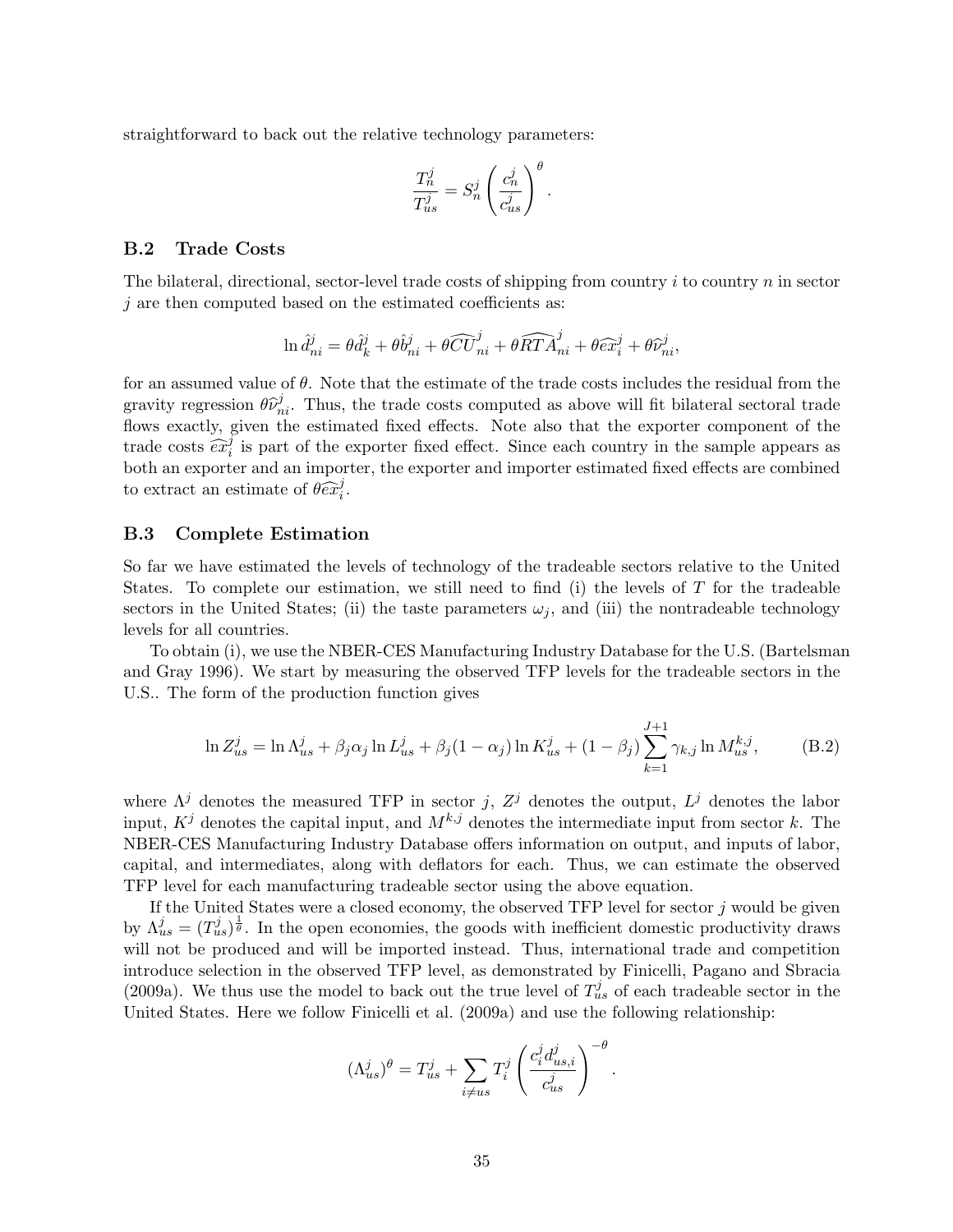Thus, we have

$$
(\Lambda_{us}^j)^\theta = T_{us}^j \left[ 1 + \sum_{i \neq us} \frac{T_i^j}{T_{us}^j} \left( \frac{c_i^j d_{us,i}^j}{c_{us}^j} \right)^{-\theta} \right] = T_{us}^j \left[ 1 + \sum_{i \neq us} S_i^j \left( d_{us,i}^j \right)^{-\theta} \right].
$$
 (B.3)

This equation can be solved for underlying technology parameters  $T_{us}^j$  in the U.S., given estimated observed TFP  $\Lambda_{us}^j$ , and all the  $S_i^j$  $\hat{d}_{us,i}^j$ 's and  $\hat{d}_{us,i}^j$ 's estimated in the previous subsection.

To estimate the taste parameters  $\{\omega_j\}_{j=1}^J$ , we use information on final consumption shares in the tradeable sectors in the U.S.. We start with a guess of  $\{\omega_j\}_{j=1}^J$  and find sectoral prices  $p_n^k$  as follows. For an initial guess of sectoral prices, we compute the tradeable sector aggregate price and the nontradeable sector price using the data on the relative prices of nontradeables to tradeables. Using these prices, we calculate sectoral unit costs and  $\Phi_n^j$ 's, and update prices according to equation (5), iterating until the prices converge. We then update the taste parameters according to equation (13), using the data on final sectoral expenditure shares in the U.S.. We normalize the vector of  $\omega_i$ 's to have a sum of one, and repeat the above procedure until the values for the taste parameters converge.

Finally, we estimate the nontradeable sector TFP using the relative prices. In the model, the nontradeable sector price is given by

$$
p_n^{J+1} = \Gamma(T_n^{J+1})^{-\frac{1}{\theta}} c_n^{J+1}.
$$

Since we know the aggregate price level in the tradeable sector  $p_n^T$ ,  $c_n^{J+1}$ , and the relative price of nontradeables (which we take from the data), we can back out  $T_n^{J+1}$  from the equation above for all countries.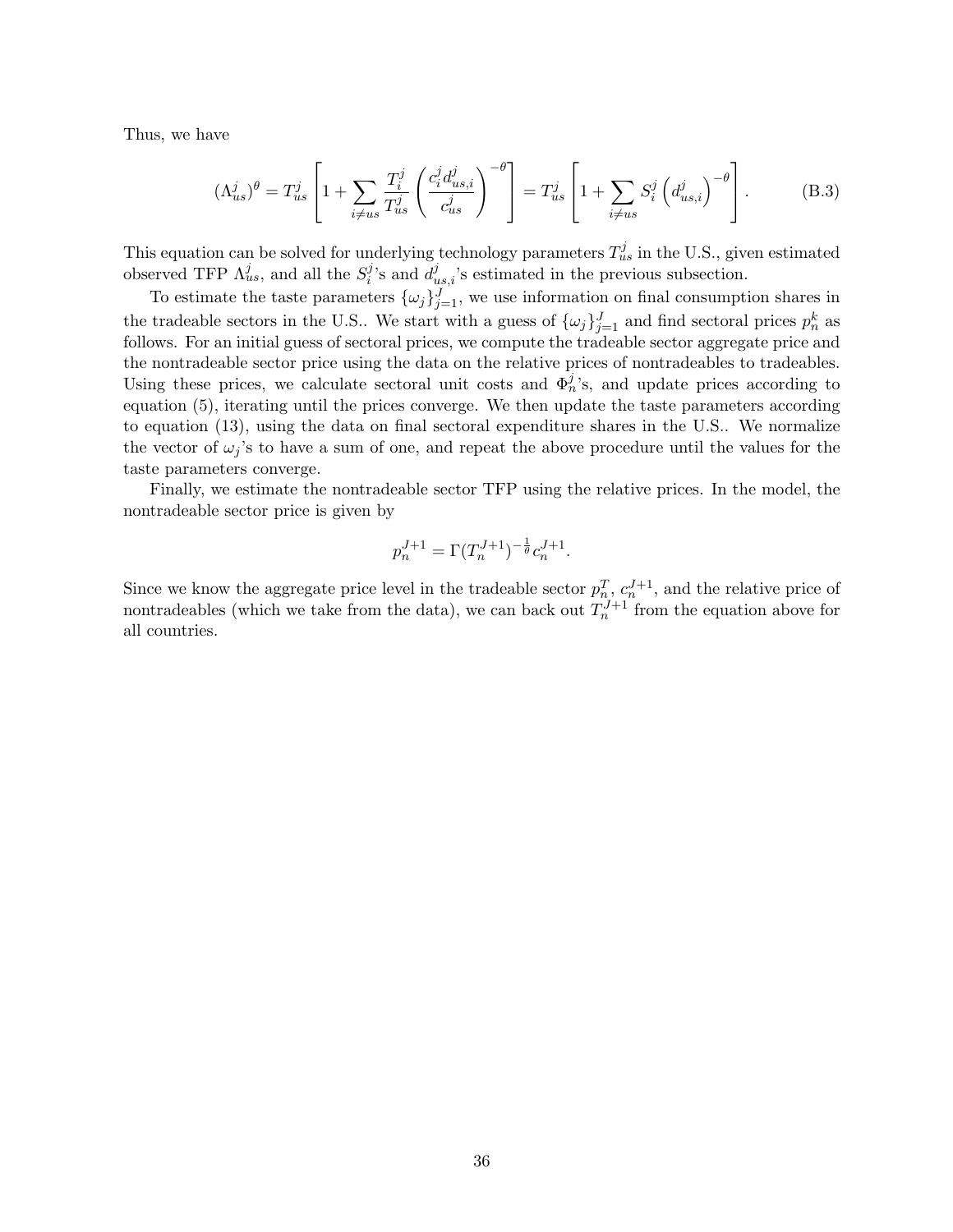### References

- Autor, David, David Dorn, and Gordon Hanson, "The China Syndrome: Local Labor Market Effects of Import Competition in the United States," August 2011. mimeo, MIT, CEMFI, and UC San Diego.
- Bartelsman, Eric J. and Wayne Gray, "The NBER Manufacturing Productivity Database," October 1996. NBER Technical Working Paper 205.
- Bernanke, Ben and Refet Gürkaynak, "Is Growth Exogenous? Taking Mankiw, Romer, and Weil Seriously," NBER Macroeconomics Annual, 2001, 16, 11–57.
- Berthelon, Matias and Caroline Freund, "On the Conservation of Distance in International Trade," Journal of International Economics, July 2008, 75 (2), 310–320.
- Bloom, Nicholas, Mirko Draca, and John Van Reenen, "Trade Induced Technical Change: The Impact of Chinese Imports on Innovation, Diffusion and Productivity," January 2011. NBER WP 16717.
- Burstein, Ariel and Jonathan Vogel, "Globalization, Technology, and the Skill Premium," October 2009. mimeo, UCLA and Columbia University.
- Caliendo, Lorenzo and Fernando Parro, "Estimates of the Trade and Welfare Effects of NAFTA," January 2010. mimeo, University of Chicago.
- Caselli, Francesco, "Accounting for Cross-Country Income Differences," in Steven Durlauf Philippe Aghion, ed., *Handbook of Economic Growth*, Vol. 1, Elsevier-North Holland, 2005, chapter 9, pp. 679–741.
- Chaney, Thomas, "Distorted Gravity: The Intensive and Extensive Margins of International Trade," American Economic Review, September 2008, 98 (4), 1707–1721.
- Costinot, Arnaud, Dave Donaldson, and Ivana Komunjer, "What Goods Do Countries Trade? A Quantitative Exploration of Ricardo's Ideas," April 2011. Forthcoming Review of Economic Studies.
- Dekle, Robert, Jonathan Eaton, and Samuel Kortum, "Unbalanced Trade," American Economic Review: Papers and Proceedings, May 2007, 97 (2), 351–355.

<sub>,</sub> "Global Rebalancing with Gravity: Measuring the Burden of Adjust-,  $\frac{1}{\sqrt{1-\frac{1}{1-\frac{1}{1-\frac{1}{1-\frac{1}{1-\frac{1}{1-\frac{1}{1-\frac{1}{1-\frac{1}{1-\frac{1}{1-\frac{1}{1-\frac{1}{1-\frac{1}{1-\frac{1}{1-\frac{1}{1-\frac{1}{1-\frac{1}{1-\frac{1}{1-\frac{1}{1-\frac{1}{1-\frac{1}{1-\frac{1}{1-\frac{1}{1-\frac{1}{1-\frac{1}{1-\frac{1}{1-\frac{1}{1-\frac{1}{1-\frac{1}{1-\frac{1}{1-\frac{1}{1-\frac{1}{1-\frac{1}{1-\frac{1}{1-\frac{1}{1-\frac{1}{$ 

- Devlin, Robert, Antoni Estevaeordal, and Andrés Rodríguez-Clare, eds, The Emergence of China: Opportunities and Challenges for Latin America and the Caribbean, Cambridge, Mass.: Harvard University Press, 2005.
- di Giovanni, Julian and Andrei A. Levchenko, "Putting the Parts Together: Trade, Vertical Linkages, and Business Cycle Comovement," American Economic Journal: Macroeconomics, April 2010, 2 (2), 95–124.
- Do, Quy-Toan and Andrei A. Levchenko, "Comparative Advantage, Demand for External Finance, and Financial Development," Journal of Financial Economics, December 2007, 86 (3).
- Dornbusch, Rudiger, Stanley Fischer, and Paul Samuelson, "Comparative Advantage, Trade, and Payments in a Ricardian Model with a Continuum of Goods," American Economic Review, 1977, 67, 823–39.
- Eaton, Jonathan and Samuel Kortum, "Technology, Geography, and Trade," Econometrica, September 2002, 70 (5), 1741–1779.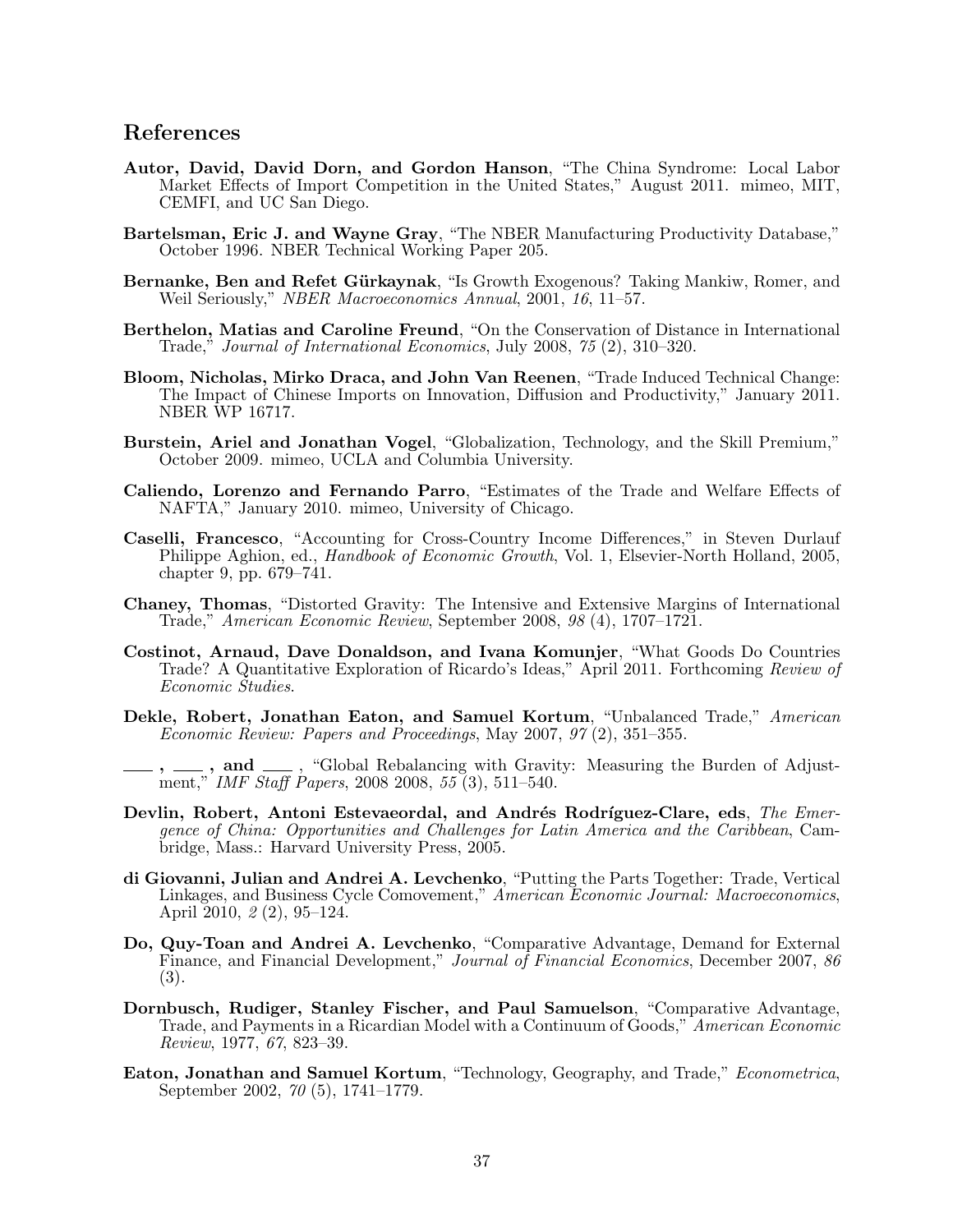, , Brent Neiman, and John Romalis, "Trade and the Global Recession," July 2010. mimeo, Penn State University and University of Chicago.

- Finicelli, Andrea, Patrizio Pagano, and Massimo Sbracia, "Ricardian Selection," October 2009a. Bank of Italy Temi di Discussione (Working Paper) No. 728.
- Francois, Joseph F. and Ganeshan Wignaraja, "Economic Implications of Asian Integration," Global Economy Journal, 2008,  $8(3)$ .
- Gallagher, Kevin P., Juan Carlos Moreno-Brid, and Roberto Porzecanski, "The Dynamism of Mexican Exports: Lost in (Chinese) Translation?," World Development, 2008, 36 (8), 1365–1380.
- Ghosh, Madanmohan and Someshwar Rao, "Chinese Accession to the WTO: Economic Implications for China, Other Asian and North American Economies," Journal of Policy Modeling, May-June 2010, 32 (3), 389–98.
- Hall, Robert and Charles Jones, "Why Do Some Countries Produce So Much More Output per Worker then Others," Quarterly Journal of Economics, 1999, 114, 83–116.
- Helpman, Elhanan, Marc J. Melitz, and Stephen R. Yeaple, "Export versus FDI with Heterogeneous Firms," American Economic Review, March 2004, 94 (1), 300–316.
- Hicks, John, "An Inaugural Lecture," Oxford Economic Papers, June 1953, 5 (2), 117–135.
- Hsieh, Chang-Tai and Ralph Ossa, "A global view of productivity growth in China," February 2011. NBER Working Paper No. 16778.
- Hummels, David, Jun Ishii, and Kei-Mu Yi, "The Nature and Growth of Vertical Specialization in World Trade," Journal of International Economics, June 2001, 54, 75–96.
- Ju, Jiandong and Xuebing Yang, "Hicks theorem: Effects of technological improvement in the Ricardian model," International Review of Economics and Finance, 2009, 18, 239–247.
- Levchenko, Andrei A. and Jing Zhang, "The Evolution of Comparative Advantage: Measurement and Welfare Implications," February 2011. NBER Working Paper No. 16806.
- Samuelson, Paul A., "Where Ricardo and Mill Rebut and Confirm Arguments of Mainstream Economists Supporting Globalization," Journal of Economic Perspectives, 2004, 18 (3), 135– 146.
- Shikher, Serge, "Putting industries into the Eaton-Kortum model," July 2004. Forthcoming, Journal of International Trade and Economic Development.
- , "Accounting for International Trade," August 2005. mimeo, Suffolk University.
- $\Box$ , "Capital, technology, and specialization in the neoclassical model," *Journal of International* Economics, March 2011, 83 (2), 229–242.
- Simonovska, Ina and Michael E. Waugh, "The Elasticity of Trade: Estimates and Evidence," December 2010. Mimeo, UC Davis and NYU.
- Tokarick, Stephen, "The Implications of China's Pattern of Growth For the Rest of the World," August 2011. mimeo, International Monetary Fund.
- Waugh, Michael, "International Trade and Income Differences," American Economic Review, December 2010, 100 (5), 2093–2124.
- Yi, Kei-Mu and Jing Zhang, "Structural Change in an Open Economy," April 2010. Mimeo, Federal Reserve Bank of Philadelphia and University of Michigan.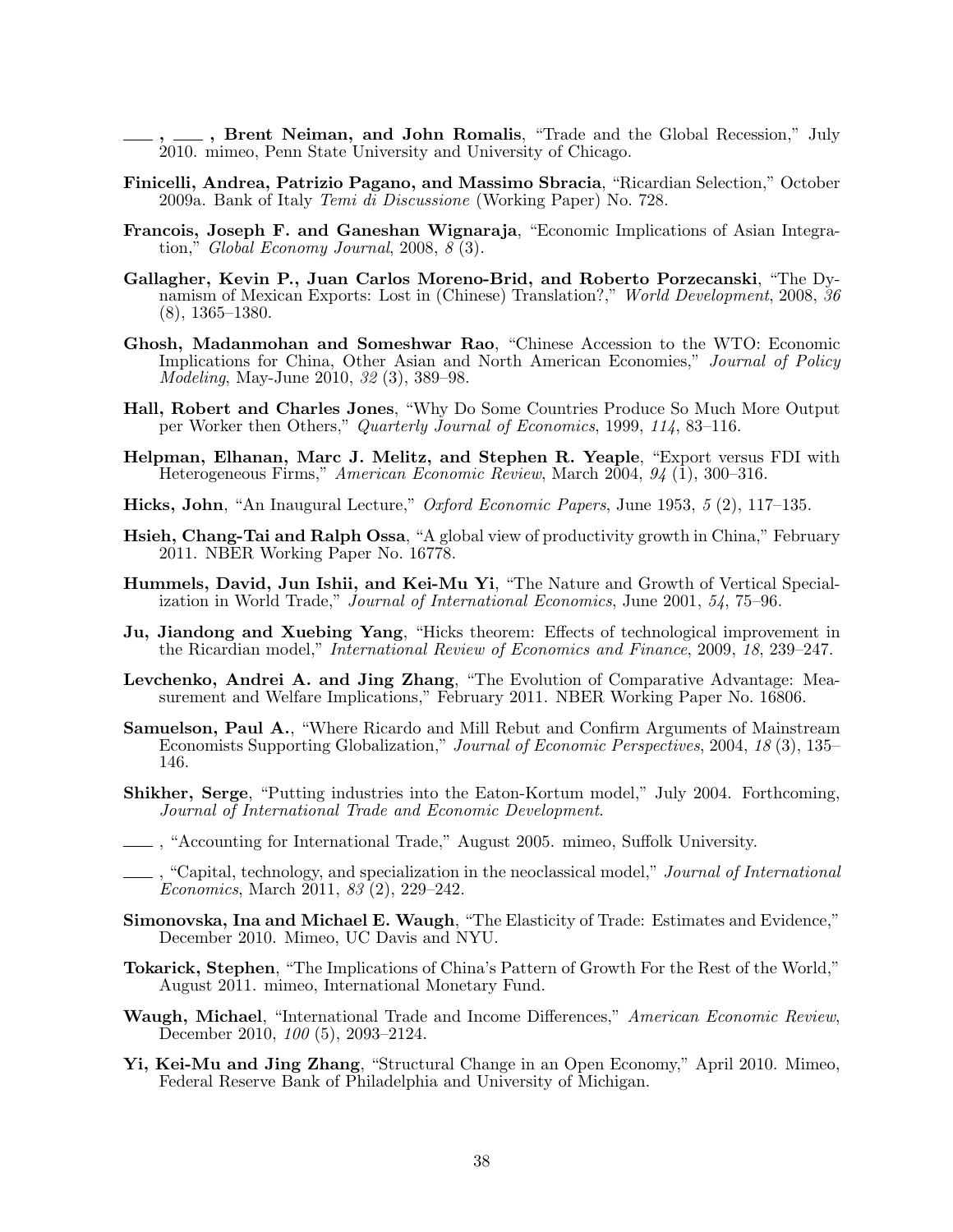|                                          | 2 countries | 3 countries                                |
|------------------------------------------|-------------|--------------------------------------------|
|                                          |             | Constant Average Productivity in Country 1 |
| $\Delta(w_1/P)$                          | $-0.181$    | $-0.849$                                   |
| $\Delta(w_2/P)$                          | $-0.181$    | 0.158                                      |
| $\Delta(w_3/P)$                          |             | $-0.655$                                   |
| $\Delta(P)$                              | 0.181       | 0.856                                      |
| $\Delta(w_1/w_2)$                        | 0.000       | $-1.006$                                   |
| $\Delta(w_3/w_2)$                        |             | $-0.812$                                   |
| $NX_1^A$ (before, after) $(0.09, 0.00)$  |             | (0.21, 0.11)                               |
| $NX_2^A$ (before, after) $(-0.09, 0.00)$ |             | (0.05, 0.11)                               |
| $NX_3^A$ (before, after)                 |             | $(-0.26, -0.22)$                           |
|                                          |             |                                            |
|                                          |             | Net Productivity Growth in Country 1       |
| $\Delta(w_1/P)$                          | 8.490       | 6.195                                      |
| $\Delta(w_2/P)$                          | $-0.362$    | 0.455                                      |
| $\Delta(w_3/P)$                          |             | $-1.114$                                   |
| $\Delta(P)$                              | $-7.825$    | $-5.834$                                   |
| $\Delta(w_1/w_2)$                        | 8.883       | 5.714                                      |
| $\Delta(w_3/w_2)$                        |             | $-1.562$                                   |
| $NX_1^A$ (before, after) $(0.20, 0.00)$  |             | (0.33, 0.11)                               |
| $NX_2^A$ (before, after) $(-0.18, 0.00)$ |             | (0.00, 0.11)                               |
| $NX_2^A$ (before, after)                 |             | $(-0.30, -0.22)$                           |

Table 1. Numerical Examples: the Impact of Technological Change in Country 1

Notes: This table presents the proportional changes (in percent) in welfare, the consumption price level expressed relative to the numeraire (wage in country 1), and the changes in relative wages, that come from a change in relative technology in country 1. The rows labeled " $NX_n^A$  (before, after)" for  $n = 1, 2, 3$  report the net exports from country  $n$  in sector  $A$  relative to country  $n$ 's GDP, before and after the technological change considered in the experiment. The top panel reports the changes due to moving from  $T_1^A/T_1^B = 2$ to  $T_1^A/T_1^B = 1$  while keeping  $(T_1^AT_1^B)^{\frac{1}{2}} = 0.5$ . The bottom panel reports the changes due to moving from  $\{T_1^A=0.5, T_1^B=0.1\}$  to  $\{T_1^A=0.5, T_1^B=0.5\}$ . The other model parameters are described in the main text.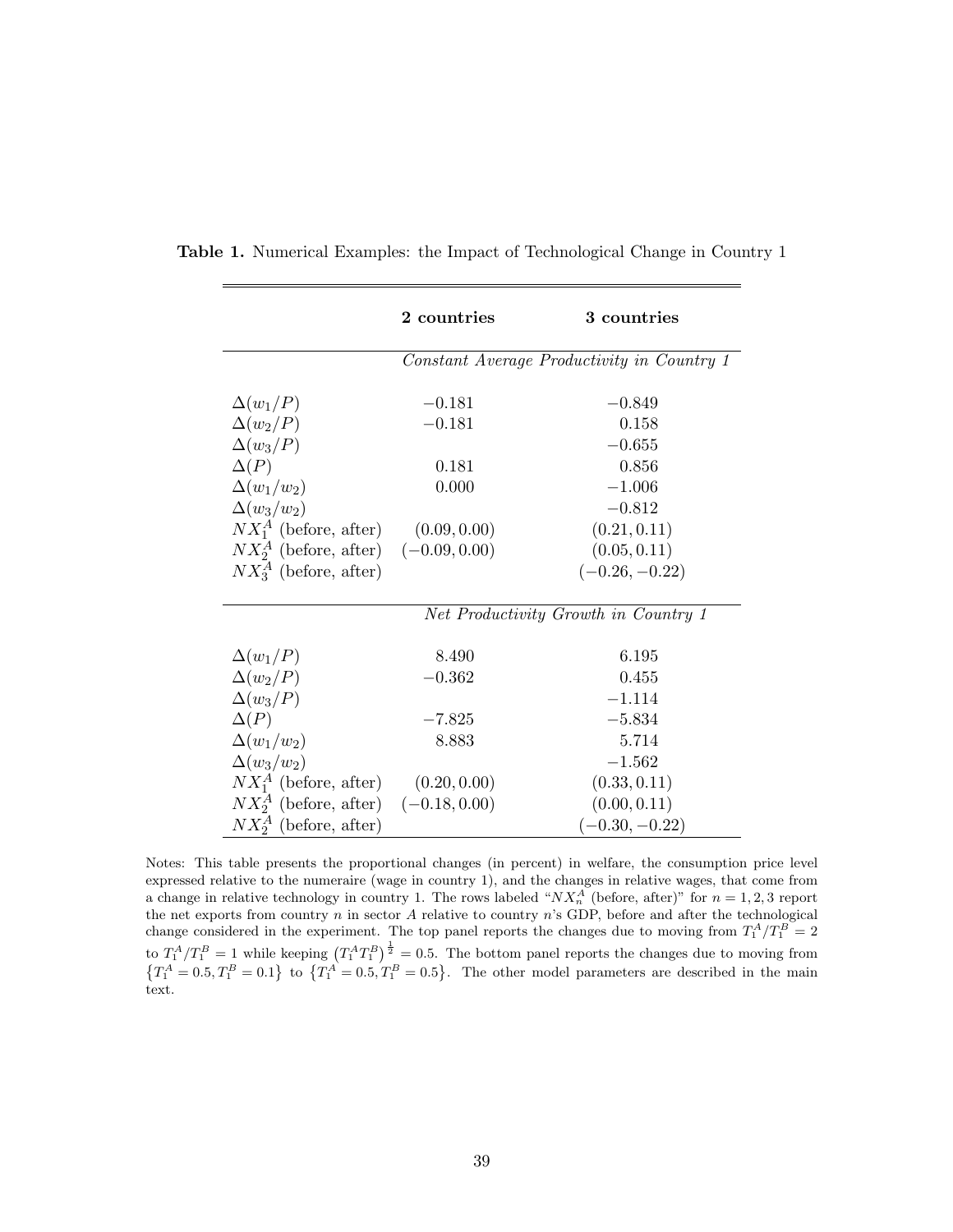| Trade costs (average $d_{ni}^j$ ) |                          |                     |       |  |  |  |
|-----------------------------------|--------------------------|---------------------|-------|--|--|--|
| Top 10 lowest                     |                          | Top 10 highest      |       |  |  |  |
| Japan                             | 1.638                    | Trinidad and Tobago | 3.952 |  |  |  |
| Korea, Rep.                       | 1.653                    | Ghana               | 3.944 |  |  |  |
| United States                     | 1.699                    | Ethiopia            | 3.783 |  |  |  |
| Malaysia                          | 1.760                    | Senegal             | 3.777 |  |  |  |
| Taiwan Province of China          | 1.784                    | <b>Bolivia</b>      | 3.639 |  |  |  |
| Germany                           | 1.846                    | Honduras            | 3.631 |  |  |  |
| Australia                         | 1.880                    | Jordan              | 3.614 |  |  |  |
| Canada                            | 1.890                    | Mauritius           | 3.506 |  |  |  |
| United Kingdom                    | 1.931                    | Nigeria             | 3.503 |  |  |  |
| Indonesia                         | 1.933                    | El Salvador         | 3.486 |  |  |  |
|                                   |                          |                     |       |  |  |  |
|                                   | Technological similarity |                     |       |  |  |  |
| Top 10 highest                    |                          | Top 10 lowest       |       |  |  |  |
| India                             | 0.928                    | Sri Lanka           | 0.578 |  |  |  |
| Turkey                            | 0.907                    | <b>Bolivia</b>      | 0.592 |  |  |  |
| Indonesia                         | 0.904                    | Iceland             | 0.595 |  |  |  |
| Hungary                           | 0.897                    | Honduras            | 0.611 |  |  |  |
| Brazil                            | 0.896                    | El Salvador         | 0.654 |  |  |  |
| Philippines                       | 0.889                    | Fiji                | 0.662 |  |  |  |
| Mexico                            | 0.879                    | Ethiopia            | 0.662 |  |  |  |
| Egypt, Arab Rep.                  | 0.873                    | Bangladesh          | 0.663 |  |  |  |
| Vietnam                           | 0.868                    | Iran, Islamic Rep.  | 0.665 |  |  |  |

Table 2. Top and Bottom Trade Costs and Technological Similarity

Notes: This table reports the top and bottom 10 countries in terms of the average iceberg costs  $(d_{ni}^j)$  with China in the top panel, and in terms of technological similarity, defined as the correlation between the  $(T_n^j)^{1/\theta}$ 's of each country with China in the bottom panel.

Korea, Rep. 0.862 Saudi Arabia 0.710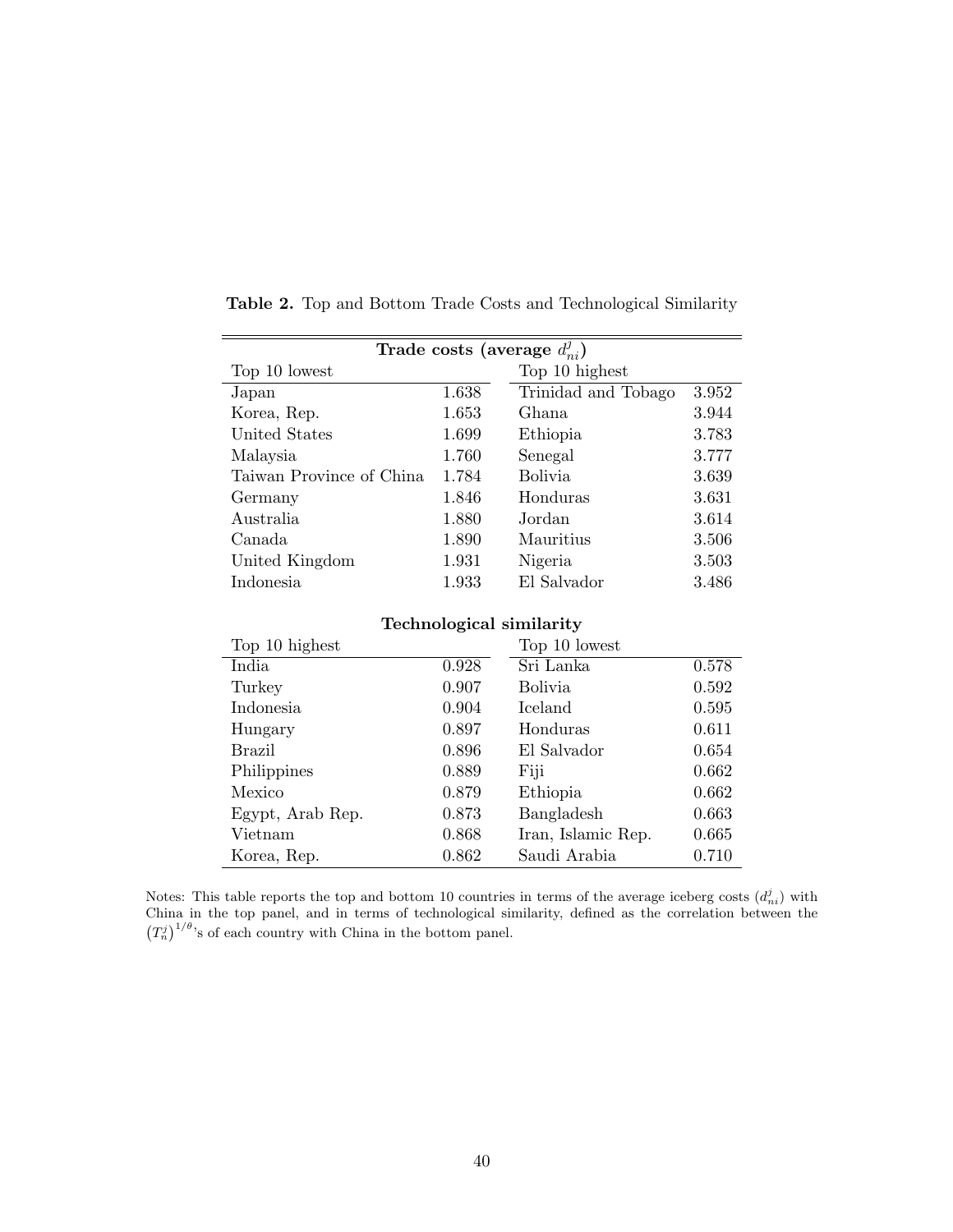|                        | model  | data                  |
|------------------------|--------|-----------------------|
| Wages:                 |        |                       |
| mean                   | 0.369  | 0.333                 |
| median                 | 0.133  | 0.145                 |
| corr(model, data)      |        | 0.993                 |
| Return to capital:     |        |                       |
| mean                   | 0.850  | 0.919                 |
| median                 | 0.718  | 0.698                 |
| corr(model, data)      |        | 0.955                 |
| $\pi^j_{nn}$           |        |                       |
| mean                   | 0.626  | 0.568                 |
| median                 | 0.690  | 0.611                 |
| corr(model, data)      |        | 0.911                 |
| $\pi_{ni}^j, i \neq n$ |        |                       |
| mean                   | 0.0054 | 0.0058                |
| median                 |        | $0.0002 \quad 0.0002$ |
| corr(model, data)      |        | 0.902                 |

Table 3. The Fit of the Baseline Model with the Data

Notes: This table reports the means and medians of wages relative to the U.S. (top panel); return to capital relative to the U.S. (second panel), share of domestically produced goods in overall spending (third panel), and share of goods from country  $i$  in overall spending (bottom panel) in the model and in the data. Wages and return to capital in the data are calculated as described in Section B.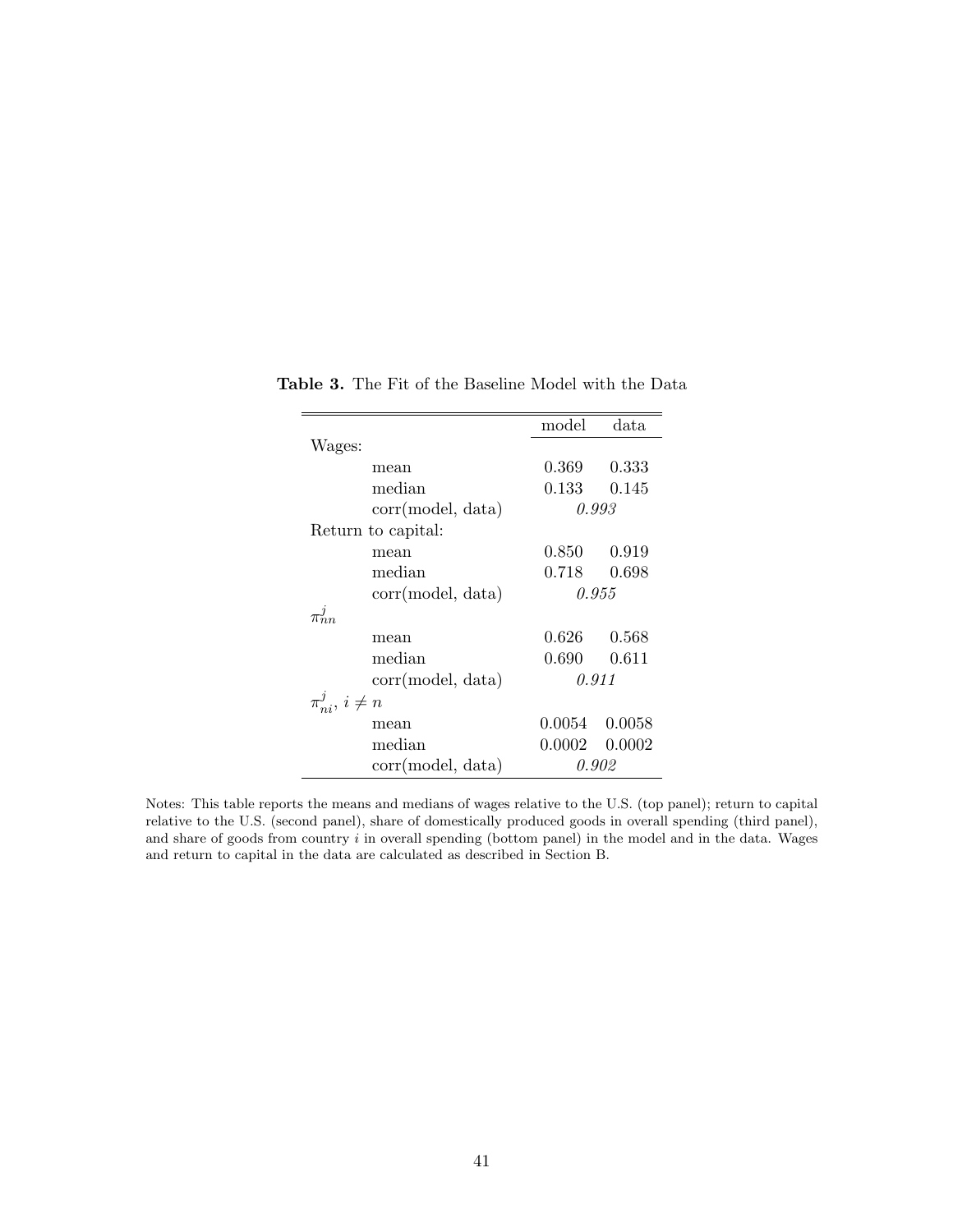|                                    | Mean         | Median       | Min.               | Max          | Countries |
|------------------------------------|--------------|--------------|--------------------|--------------|-----------|
| China                              | 3.72         |              |                    |              |           |
| <b>OECD</b><br>East and South Asia | 0.13<br>0.23 | 0.12<br>0.20 | $-0.03$<br>$-0.20$ | 0.30<br>0.80 | 22<br>12  |
| East. Europe and Cent. Asia        | 0.14         | 0.09         | $-0.08$            | 0.78         | 11        |
| Latin America and Caribbean        | 0.09         | 0.09         | $-0.27$            | 0.39         | 15        |
| Middle East and North Africa       | 0.12         | 0.13         | 0.04               | 0.22         | 6         |
| Sub-Saharan Africa                 | 0.08         | 0.06         | $-0.04$            | 0.21         | 8         |

#### Panel A: Welfare Gains from Trade with China

Panel B: Welfare Gains from Balanced Growth in China

|                              | Mean    | Median  | Min     | Max  | Countries |
|------------------------------|---------|---------|---------|------|-----------|
| China                        | 11.43   |         |         |      |           |
| <b>OECD</b>                  | 0.01    | 0.02    | $-0.01$ | 0.04 | 22        |
| East and South Asia          | 0.03    | 0.04    | $-0.05$ | 0.09 | 12        |
| East. Europe and Cent. Asia  | 0.01    | 0.01    | $-0.02$ | 0.06 | 11        |
| Latin America and Caribbean  | $-0.01$ | 0.00    | $-0.06$ | 0.04 | 15        |
| Middle East and North Africa | $-0.01$ | $-0.01$ | $-0.07$ | 0.02 | 6         |
| Sub-Saharan Africa           | 0.00    | 0.01    | $-0.02$ | 0.02 | 8         |

#### Panel C: Welfare Gains from Unbalanced Growth in China

|                              | Mean  | Median | Min     | Max  | Countries |
|------------------------------|-------|--------|---------|------|-----------|
| China                        | 10.57 |        |         |      |           |
| OECD                         | 0.17  | 0.12   | $-0.07$ | 0.77 | 22        |
| East and South Asia          | 0.84  | 0.74   | 0.22    | 1.70 | 12        |
| East. Europe and Cent. Asia  | 0.42  | 0.34   | 0.07    | 1.52 | 11        |
| Latin America and Caribbean  | 0.50  | 0.49   | 0.09    | 1.68 | 15        |
| Middle East and North Africa | 0.48  | 0.52   | 0.19    | 0.77 | 6         |
| Sub-Saharan Africa           | 0.23  | 0.21   | $-0.03$ | 0.57 | 8         |

Notes: Units are in percentage points. This table reports the changes in welfare from three counterfactual scenarios. Panel A presents the welfare gains in the benchmark for 2000s, relative to the scenario in which China is in autarky. Panel B presents the changes in welfare under the counterfactual scenario that growth is balanced in China across sectors, relative to the benchmark. Panel C presents the changes in welfare under the counterfactual scenario of unbalanced growth in China, relative to the benchmark. The technological changes assumed under the counterfactual scenarios are described in detail in the text.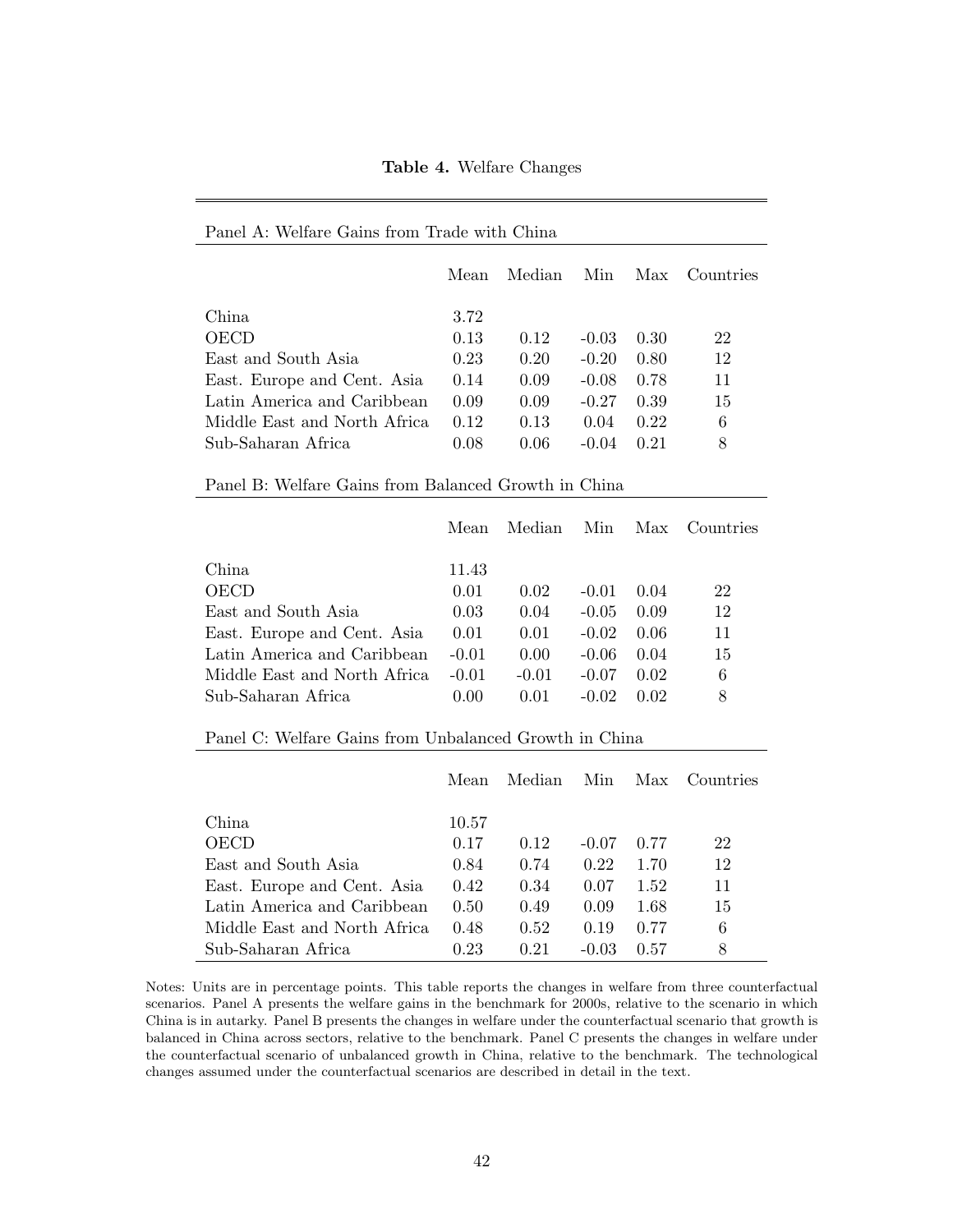|                                                      | Mean | Median | Min     | Max  | Countries |  |
|------------------------------------------------------|------|--------|---------|------|-----------|--|
| China                                                | 3.09 |        |         |      |           |  |
| OECD                                                 | 0.30 | 0.27   | 0.04    | 0.89 | 22        |  |
| East and South Asia                                  | 0.32 | 0.22   | $-0.29$ | 1.92 | 12        |  |
| East. Europe and Cent. Asia                          | 0.44 | 0.32   | 0.03    | 0.99 | 11        |  |
| Latin America and Caribbean                          | 0.25 | 0.26   | $-0.36$ | 1.13 | 15        |  |
| Middle East and North Africa                         | 0.80 | 0.49   | 0.18    | 2.37 | 6         |  |
| Sub-Saharan Africa                                   | 0.63 | 0.55   | 0.10    | 1.95 | 8         |  |
| Panel B: Welfare Gains from Balanced Growth in China |      |        |         |      |           |  |

#### Panel A: Welfare Gains from Trade with China

| Mean    | Median | Min     |      | Max Countries |
|---------|--------|---------|------|---------------|
|         |        |         |      |               |
| 11.56   |        |         |      |               |
| 0.01    | 0.01   | $-0.01$ | 0.04 | 22            |
| 0.01    | 0.02   | $-0.09$ | 0.07 | 12            |
| 0.00    | 0.00   | $-0.02$ | 0.05 | 11            |
| $-0.01$ | 0.00   | $-0.09$ | 0.03 | 15            |
| $-0.01$ | 0.00   | $-0.08$ | 0.02 | 6             |
| 0.00    | 0.00   | $-0.02$ | 0.01 | 8             |
|         |        |         |      |               |

#### Panel C: Welfare Gains from Unbalanced Growth in China

|                              | Mean  | Median | Min     | Max  | Countries |
|------------------------------|-------|--------|---------|------|-----------|
|                              |       |        |         |      |           |
| China                        | 10.64 |        |         |      |           |
| OECD                         | 0.14  | 0.12   | $-0.10$ | 0.69 | 22        |
| East and South Asia          | 0.83  | 0.76   | 0.23    | 1.69 | 12        |
| East. Europe and Cent. Asia  | 0.36  | 0.36   | 0.09    | 0.83 | 11        |
| Latin America and Caribbean  | 0.49  | 0.42   | $-0.20$ | 1.49 | 15        |
| Middle East and North Africa | 0.43  | 0.44   | 0.18    | 0.69 | 6         |
| Sub-Saharan Africa           | 0.22  | 0.25   | $-0.12$ | 0.58 | 8         |

Notes: Units are in percentage points. This table reports the changes in welfare from three counterfactual scenarios under the assumption of unbalanced trade. Panel A presents the welfare gains in the benchmark for 2000s, relative to the scenario in which China is in autarky. Panel B presents the changes in welfare under the counterfactual scenario that growth is balanced in China across sectors, relative to the benchmark. Panel C presents the changes in welfare under the counterfactual scenario of unbalanced growth in China, relative to the benchmark. The technological changes assumed under the counterfactual scenarios are described in detail in the text.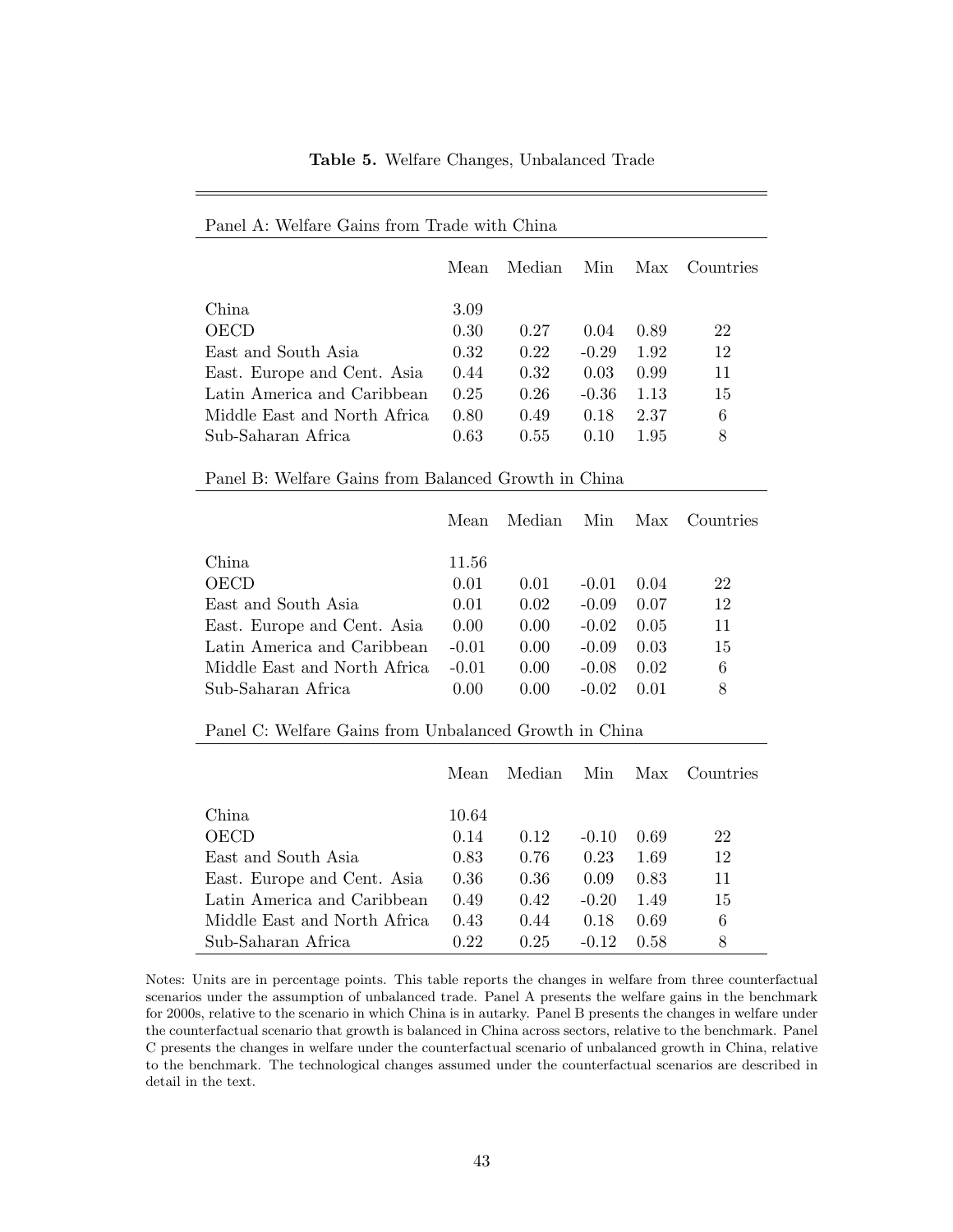| Panel A: Welfare Gains from Trade with China |      |        |         |      |           |  |
|----------------------------------------------|------|--------|---------|------|-----------|--|
|                                              | Mean | Median | Min     | Max  | Countries |  |
| China                                        | 3.53 |        |         |      |           |  |
| <b>OECD</b>                                  | 0.12 | 0.11   | $-0.04$ | 0.31 | 22        |  |
| East and South Asia                          | 0.18 | 0.12   | $-0.26$ | 0.69 | 12        |  |
| East. Europe and Cent. Asia                  | 0.06 | 0.07   | $-0.12$ | 0.27 | 11        |  |
| Latin America and Caribbean                  | 0.04 | 0.04   | $-0.27$ | 0.25 | 15        |  |
| Middle East and North Africa                 | 0.01 | 0.05   | $-0.16$ | 0.13 | 6         |  |
| Sub-Saharan Africa                           | 0.08 | 0.09   | $-0.04$ | 0.23 | 8         |  |
|                                              |      |        |         |      |           |  |

Table 6. Welfare Changes, with Non-Manufacturing Sectors

Panel B: Welfare Gains from Balanced Growth in China

| Mean  | Median | Min.    | Max  | Countries |
|-------|--------|---------|------|-----------|
| 10.60 |        |         |      |           |
| 0.01  | 0.02   | $-0.01$ | 0.04 | 22        |
| 0.02  | 0.03   | $-0.04$ | 0.09 | 12        |
| 0.00  | 0.01   | $-0.03$ | 0.04 | 11        |
| 0.00  | 0.00   | $-0.05$ | 0.02 | 15        |
| 0.01  | 0.01   | $-0.02$ | 0.02 | 6         |
| 0.01  | 0.01   | $-0.02$ | 0.02 | 8         |
|       |        |         |      |           |

#### Panel C: Welfare Gains from Unbalanced Growth in China

|                              | Mean | Median | Min     | Max  | Countries |
|------------------------------|------|--------|---------|------|-----------|
| China                        | 8.59 |        |         |      |           |
| OECD                         | 0.13 | 0.08   | $-0.09$ | 0.59 | 22        |
| East and South Asia          | 0.70 | 0.67   | 0.20    | 1.33 | 12        |
| East. Europe and Cent. Asia  | 0.31 | 0.30   | 0.06    | 0.62 | 11        |
| Latin America and Caribbean  | 0.39 | 0.41   | 0.05    | 0.99 | 15        |
| Middle East and North Africa | 0.51 | 0.59   | 0.11    | 0.68 | 6         |
| Sub-Saharan Africa           | 0.28 | 0.26   | $-0.09$ | 0.58 | 8         |

Notes: Units are in percentage points. This table reports the changes in welfare from three counterfactual scenarios in the model that includes Agriculture and Mining sectors in addition to manufacturing and nontradeables. Panel A presents the welfare gains in the benchmark for 2000s, relative to the scenario in which China is in autarky. Panel B presents the changes in welfare under the counterfactual scenario that growth is balanced in China across sectors, relative to the benchmark. Panel C presents the changes in welfare under the counterfactual scenario of unbalanced growth in China, relative to the benchmark. The technological changes assumed under the counterfactual scenarios are described in detail in the text.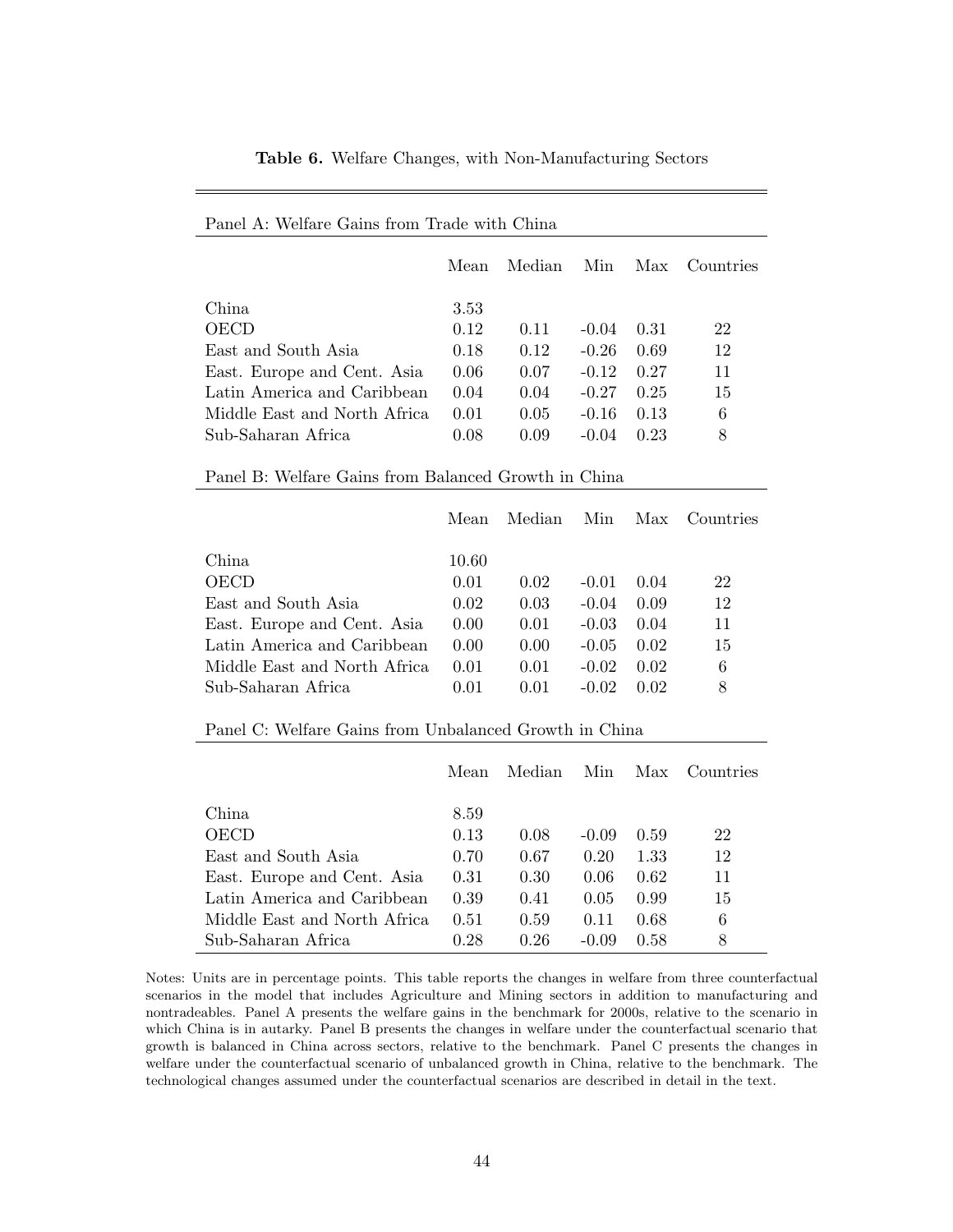|  |  |  |  |  | Table 7. Welfare Changes, Direct Measures of Productivity |  |
|--|--|--|--|--|-----------------------------------------------------------|--|
|--|--|--|--|--|-----------------------------------------------------------|--|

|                              | Mean | Median | Min.    | Max  | Countries |
|------------------------------|------|--------|---------|------|-----------|
| China                        | 3.81 |        |         |      |           |
| OECD                         | 0.15 | 0.14   | $-0.04$ | 0.30 | 22        |
| East and South Asia          | 0.22 | 0.18   | $-0.24$ | 0.79 | 12        |
| East. Europe and Cent. Asia  | 0.14 | 0.09   | $-0.13$ | 0.71 | 11        |
| Latin America and Caribbean  | 0.09 | 0.08   | $-0.28$ | 0.38 | 15        |
| Middle East and North Africa | 0.11 | 0.13   | 0.02    | 0.22 | 6         |
| Sub-Saharan Africa           | 0.07 | 0.05   | $-0.06$ | 0.19 | 8         |

#### Panel A: Welfare Gains from Trade with China

Panel B: Welfare Gains from Balanced Growth in China

| Mean    | Median  | Min     | Max  | Countries |
|---------|---------|---------|------|-----------|
| 11.41   |         |         |      |           |
| 0.01    | 0.02    | $-0.01$ | 0.04 | 22        |
| 0.02    | 0.03    | $-0.05$ | 0.09 | 12        |
| 0.00    | 0.01    | $-0.02$ | 0.05 | 11        |
| $-0.01$ | 0.00    | $-0.07$ | 0.04 | 15        |
| $-0.01$ | $-0.01$ | $-0.06$ | 0.02 | 6         |
| 0.00    | 0.00    | $-0.02$ | 0.02 | 8         |
|         |         |         |      |           |

Panel C: Welfare Gains from Unbalanced Growth in China

|                              | Mean  | Median | Min     | Max  | Countries |
|------------------------------|-------|--------|---------|------|-----------|
| China                        | 10.71 |        |         |      |           |
| OECD                         | 0.17  | 0.14   | $-0.42$ | 0.77 | 22        |
| East and South Asia          | 0.86  | 0.73   | 0.21    | 1.68 | 12        |
| East. Europe and Cent. Asia  | 0.43  | 0.41   | $-0.03$ | 1.45 | 11        |
| Latin America and Caribbean  | 0.50  | 0.44   | 0.08    | 1.68 | 15        |
| Middle East and North Africa | 0.45  | 0.50   | 0.19    | 0.77 | 6         |
| Sub-Saharan Africa           | 0.23  | 0.21   | $-0.03$ | 0.62 | 8         |

Notes: Units are in percentage points. This table reports the changes in welfare from three counterfactual scenarios. The productivity estimates used in this exercise are directly estimated using production data for 11 OECD countries. Panel A presents the welfare gains in the benchmark for 2000s, relative to the scenario in which China is in autarky. Panel B presents the changes in welfare under the counterfactual scenario that growth is balanced in China across sectors, relative to the benchmark. Panel C presents the changes in welfare under the counterfactual scenario of unbalanced growth in China, relative to the benchmark. The technological changes assumed under the counterfactual scenarios are described in detail in the text.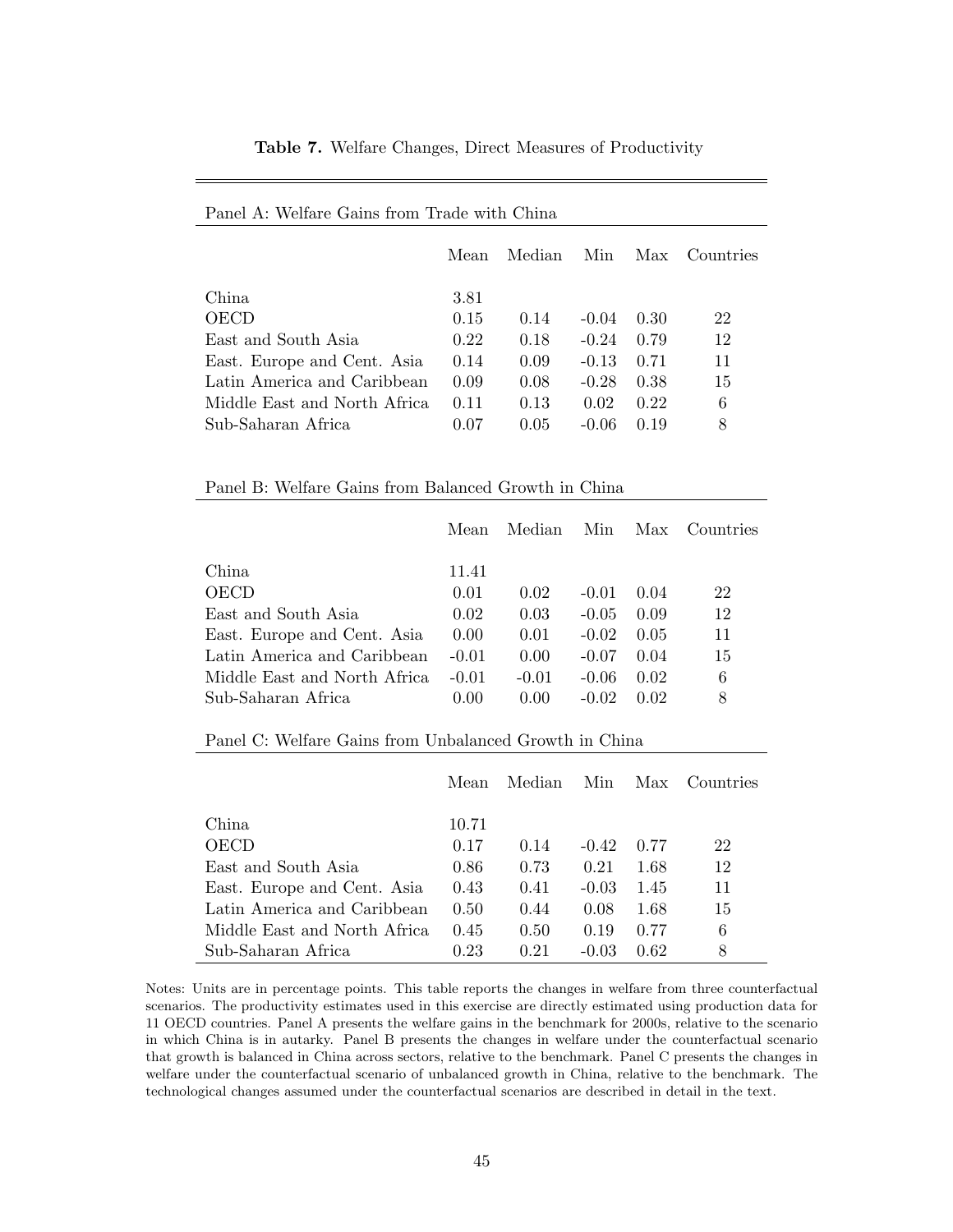



(a) China and World Trade, Index Number, 1990=100



(b) Share of Imports from China in Total Imports, by Region

Notes: Figure 1(a) plots the total real (inflation-adjusted) exports from China (solid line), and the total real (inflation-adjusted) world exports (dashed line), for the period 1962-2007. Both series are normalized such that the 1990 value equals 100. Figure 1(b) plots the share of imports coming from China in the total imports of the major world regions, 1962-2007.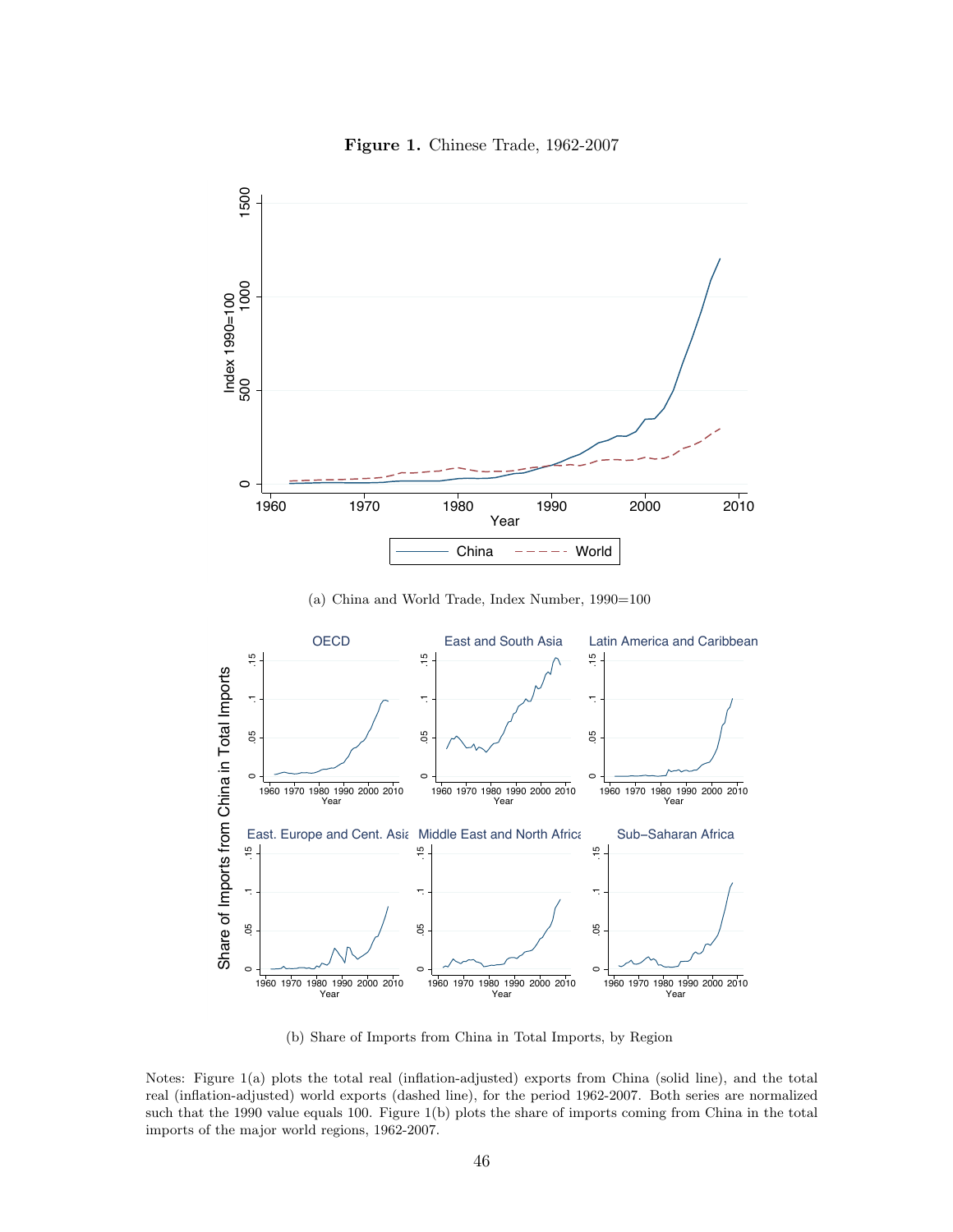

Figure 2. Welfare and Technological Similarity: A Numerical Example

Notes: This figure plots welfare in country 1 and country 2 as a function of  $T_1^A/T_1^B$ . The top panel considers a 2-country model, whereas the bottom panel a 3-country model. For country  $2, T_2^A/T_2^B = 1$ , so countries 1 and 2 have the same technology when the value on the x-axis equals 1. Exact parameter values are decribed in Section 2.3.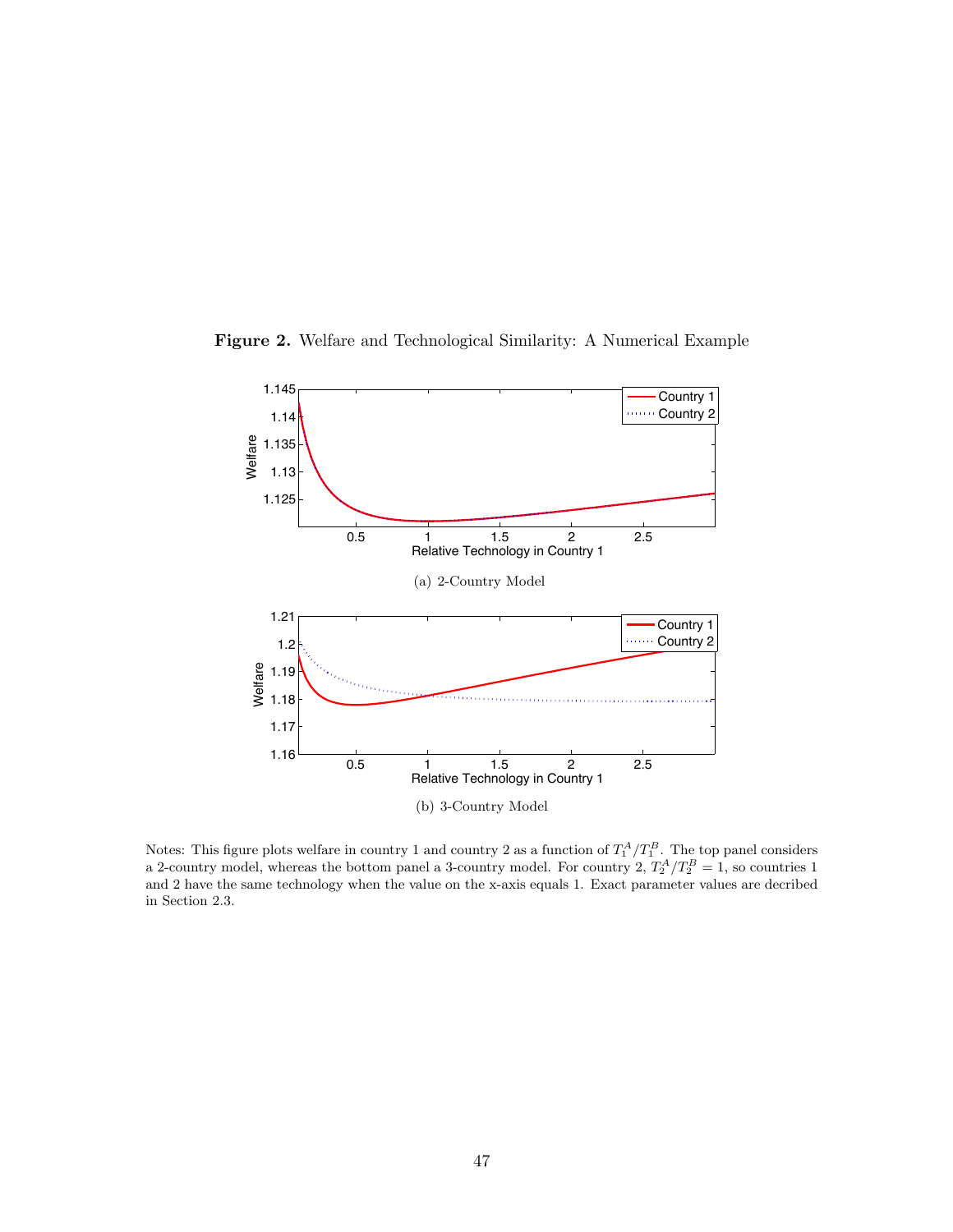

**Figure 3.** Benchmark Model vs. Data:  $\pi_{ni}^j$  for China and the Rest of the Sample

Notes: This figure displays the model-implied values of  $\pi_{ni}^j$  on the y-axis against the values of  $\pi_{ni}^j$  in the data on the x-axis. Solid red dots depict  $\pi_{ni}^j$  in which either n or i equals China. Hollow dots represent the non-China  $\pi_{ni}^j$ 's. The line through the points is the 45-degree line.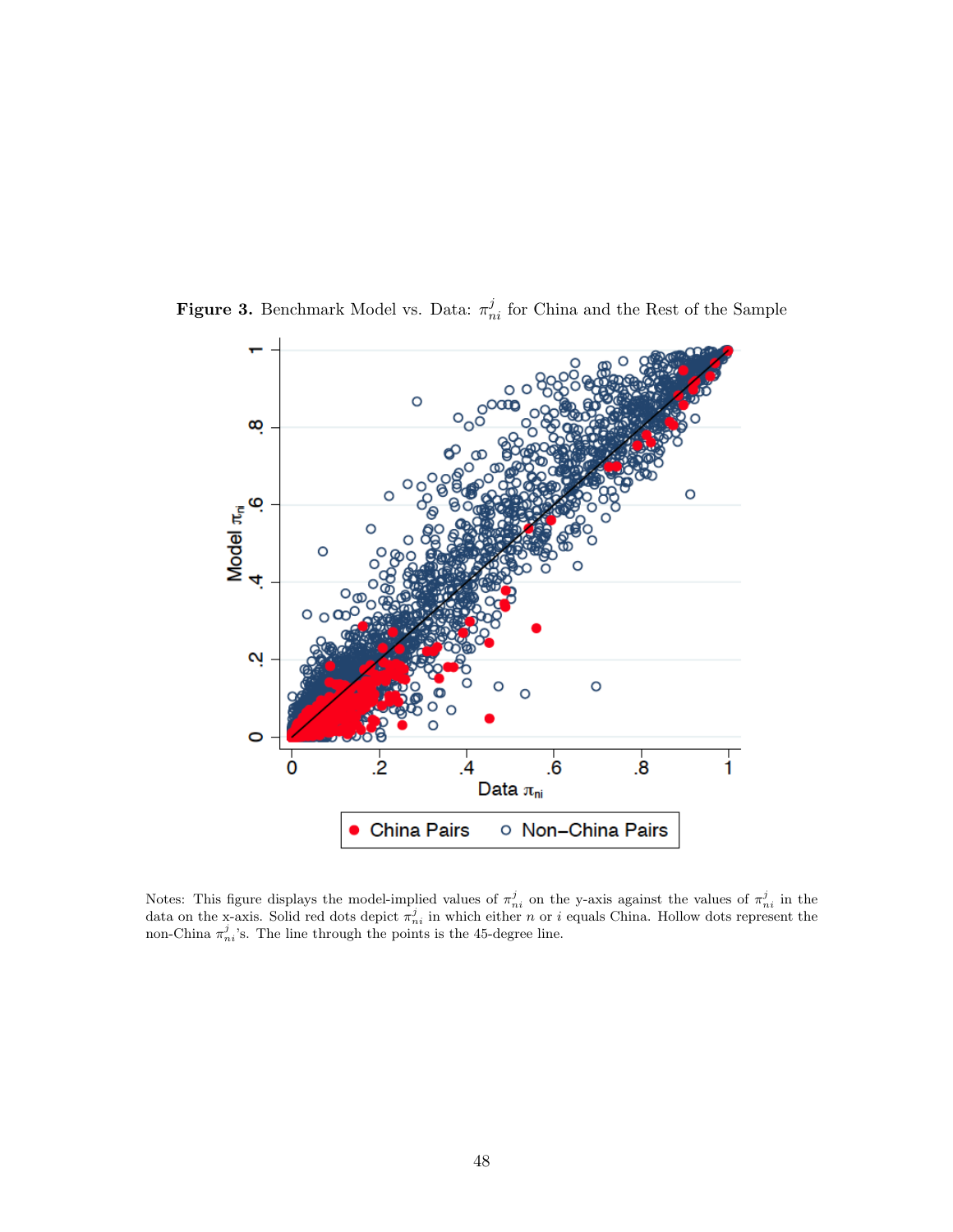

Figure 4. Gains from Trade with China

(a) Country's Export Pattern and China's Export Pattern



(b) Country's Export Pattern and China's Import Pattern



(c) Country's Import Pattern and China's Export Pattern

Notes: This figure reports the partial correlation plots between the gains from trade with China on the y-axis against the indicator on the x-axis. The units on the y-axis are percentage points. In each plot, the other two indicators, log average  $d_{ni}^j$ , and log population are the control variables. The  $\mathbb{R}^2$  of the regression that includes all variables is  $0.38$ .  $49$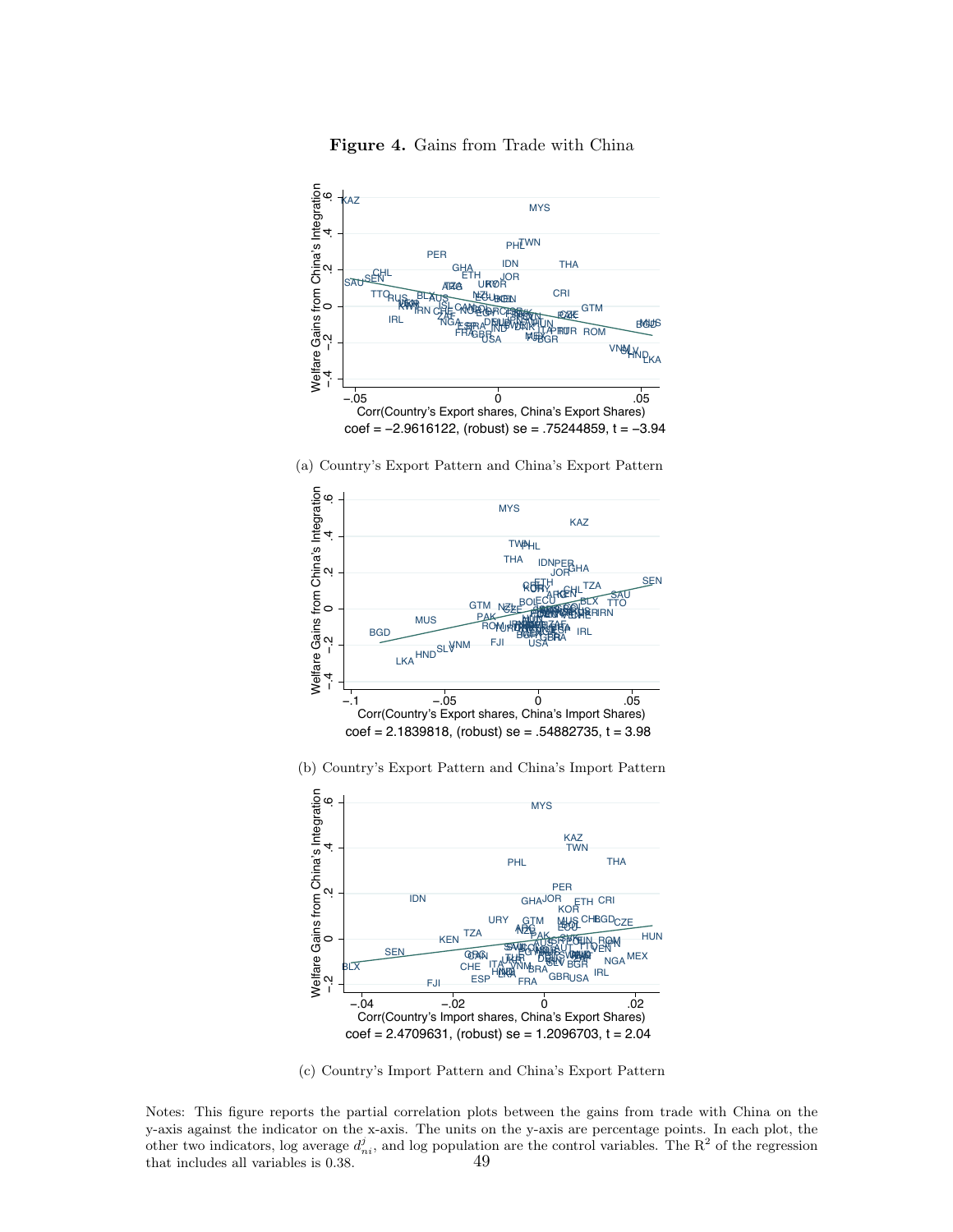

Figure 5. China: Actual and Counterfactual Productivities

Notes: This figure displays the actual and counterfactual productivities in China, by sector. The key for sector labels is reported in Table A2. The formula for the balanced counterfactual T's is:  $(T_n^j)_{\text{balanced}} =$  $(T_n^j)_{2000s} \times g_T$ , where  $g_T = \left(\prod_{k=1}^J (T_n^k / T_F^k)_{2000s}\right)^{\frac{1}{J}} / \left(\prod_{k=1}^J (T_n^k / T_F^k)_{1990s}\right)^{\frac{1}{J}}$  is the growth rate of the average productivity relative to world frontier between the 1990s and the 2000s, with  $T_F^j$  the world frontier productivity in sector j, calculated as the geometric average of the top two values of  $T_n^j$  in the world. The formula for the unbalanced counterfactual T's is  $(T_n^j)_{\text{unbalanced}} = (T_F^j)_{2000s} \times \left(\prod_{k=1}^J (T_n^k / T_F^k)_{2000s}\right)^{\frac{1}{J}} \times g_T$ .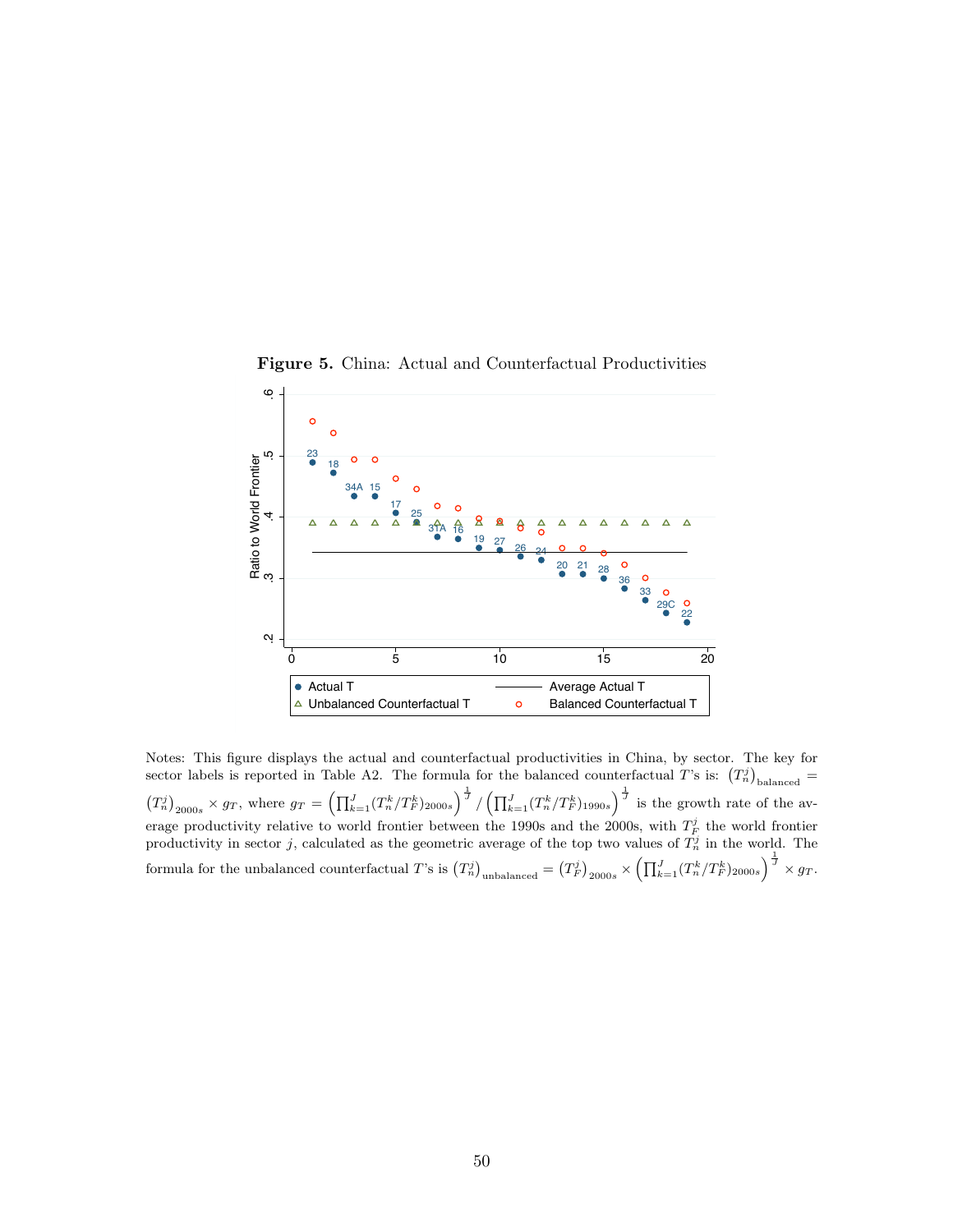

Figure 6. Welfare Gains in the Balanced and Unbalanced Counterfactuals

(b) Fixed Factor Prices

Notes: This figure displays the scatterplots of the welfare gains in the balanced counterfactual on the y-axis against the welfare gain in the unbalanced counterfactual on the x-axis. The units on all of the axes are percentage points. The top panel reports the results from the complete model in which the factor prices  $w$ and r adjust to clear goods and factor markets. The bottom panel reports the welfare changes under the assumption that  $w$  and  $r$  remain constant at their baseline values. The 45-degree line is added to both plots.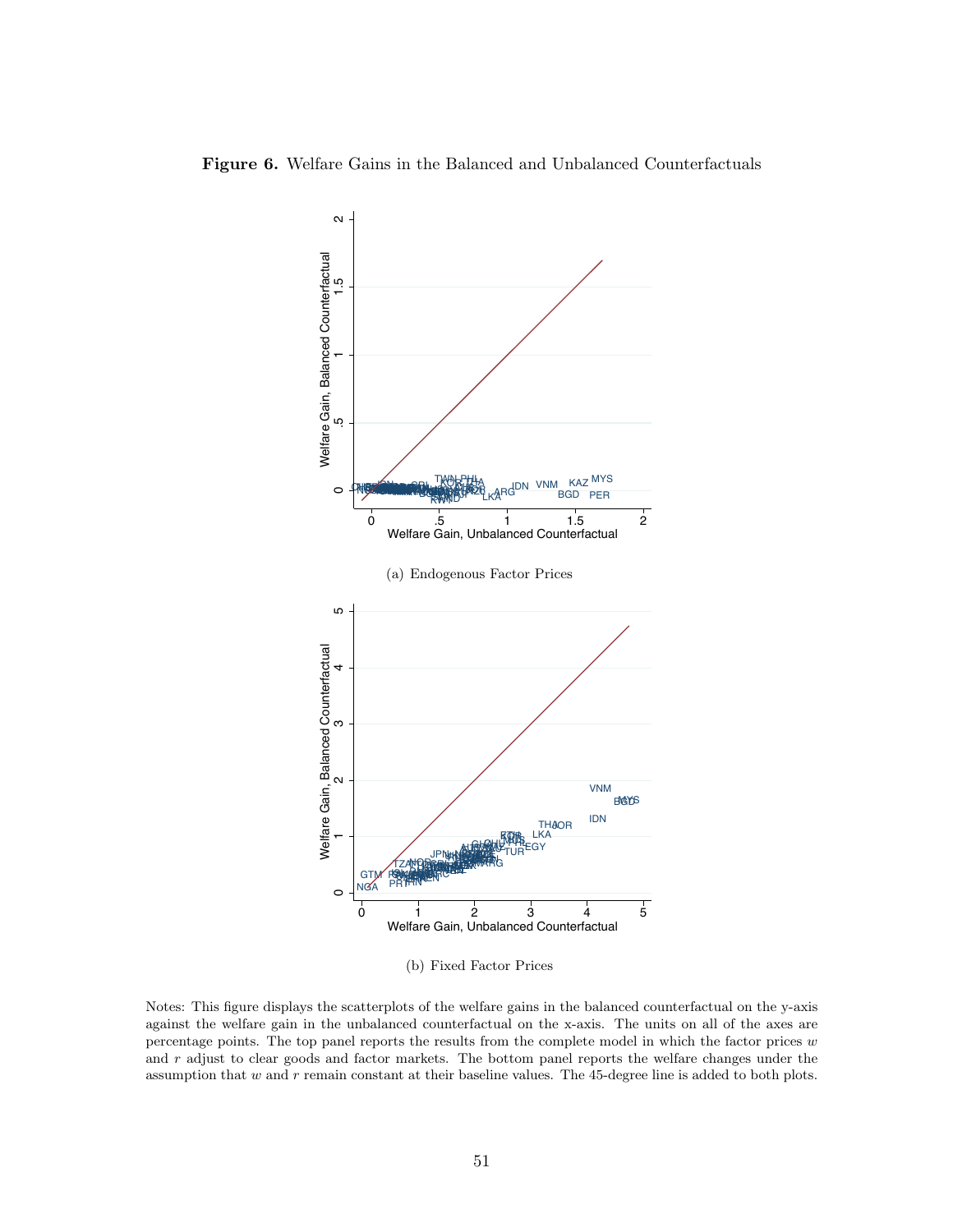

Figure 7. China's and World Average Comparative Advantage

Notes: This figure displays the distance to the global frontier in each sector in China (y-axis) against the simple average of the distance to frontier in that sector in the world excluding China. The key for sector labels is reported in Table A2.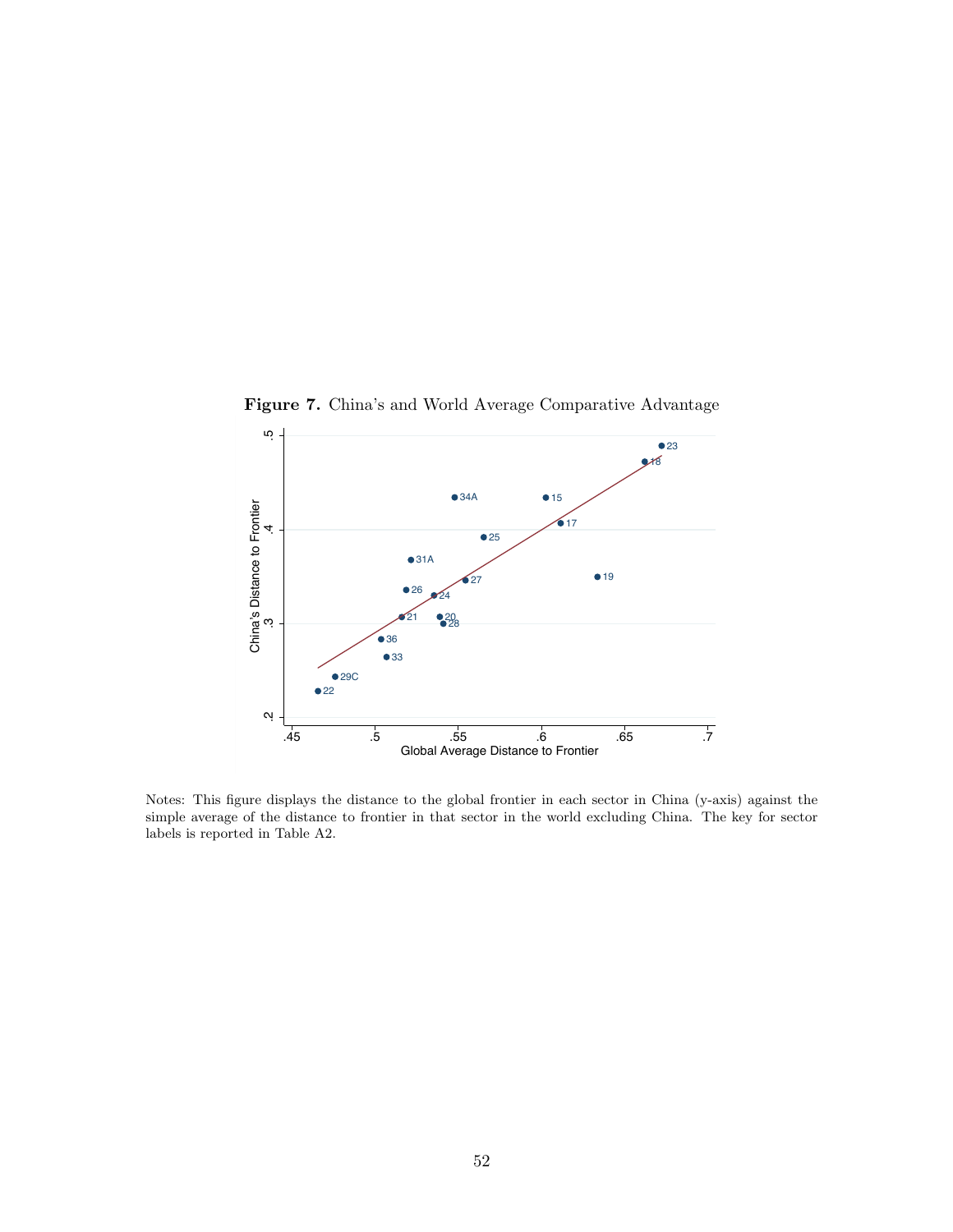

Figure 8. Welfare Gains Under Fixed and Endogenous Factor Prices

(b) Unbalanced Counterfactual

Notes: This figure displays the scatterplots of the welfare gains under fixed factor prices on the x-axis against the welfare gains under endogenous factor prices on the y-axis in the balanced counterfactual (top panel) and the unbalanced counterfactual (bottom panel). The units on all of the axes are percentage points. The 45-degree line is added to both plots.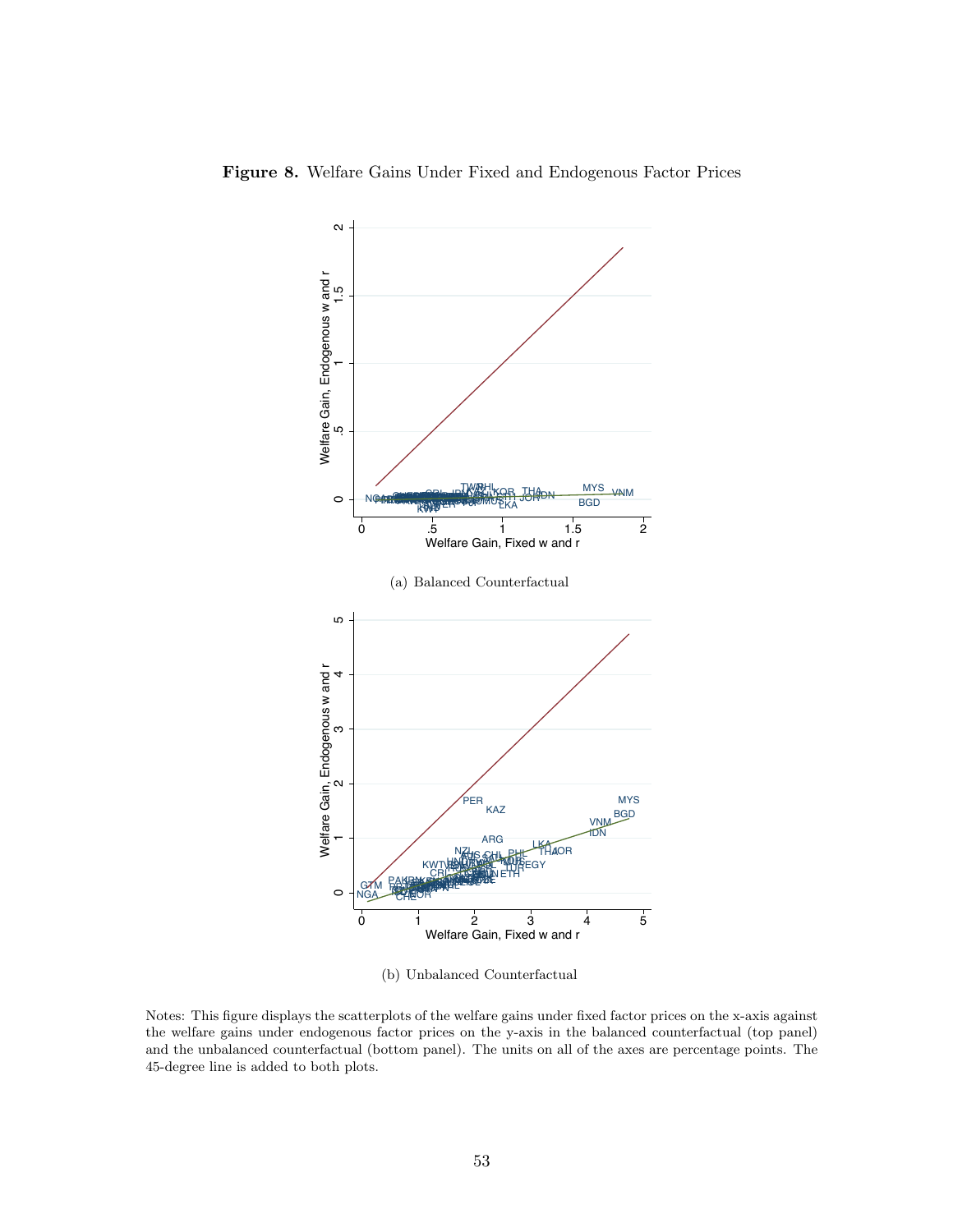

Figure 9. Unbalanced Counterfactual Welfare Gains and Technological Similarity

(b) Fixed Factor Prices

Notes: This figure displays the scatterplots of the welfare gains in the unbalanced counterfactual on the y-axis against the change in the technological between the country and China. The units on the y-axis are percentage points. Technological similarity is measured as the correlation coefficient of the T's between the country and China. On the y-axis is the simple change in that correlation coefficient. The top panel reports the results from the complete model in which the factor prices  $w$  and  $r$  adjust to clear goods and factor markets. The bottom panel reports the welfare changes under the assumption that  $w$  and  $r$  remain constant at their baseline values. The OLS best fit line is added to both plots.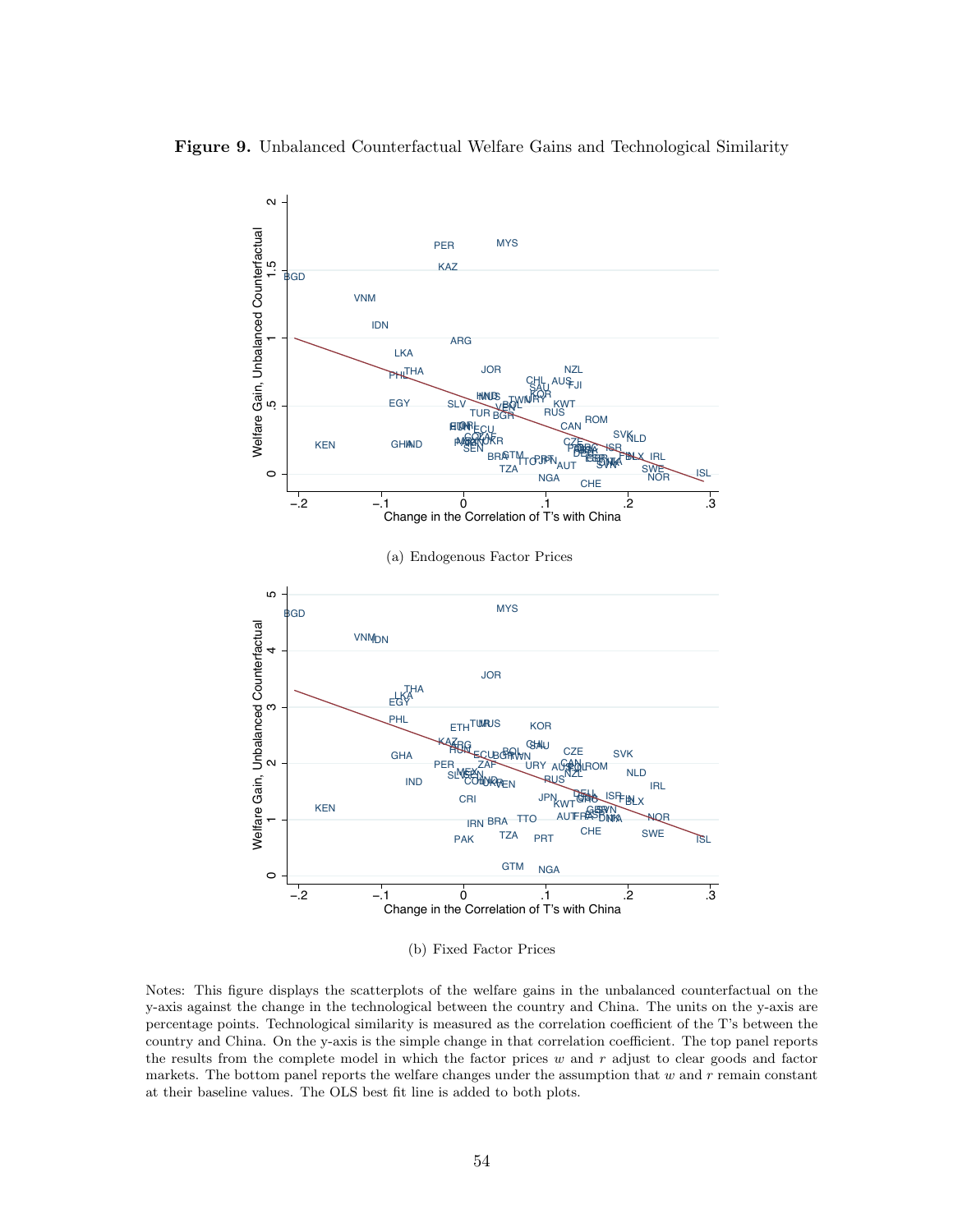| <b>OECD</b>              | Latin America and Caribbean     |
|--------------------------|---------------------------------|
| Australia                | Argentina                       |
| Austria                  | <b>Bolivia</b>                  |
| Belgium-Luxembourg       | <b>Brazil</b>                   |
| Canada                   | Chile                           |
| Denmark                  | Colombia                        |
| Finland                  | Costa Rica                      |
| France                   | Ecuador                         |
| Germany                  | El Salvador                     |
| Greece                   | Guatemala                       |
| Iceland                  | Honduras                        |
| Ireland                  | Mexico                          |
| Italy                    | Peru                            |
| Japan                    | Trinidad and Tobago             |
| Netherlands              | Uruguay                         |
| New Zealand              | Venezuela, RB                   |
| Norway                   |                                 |
| Portugal                 | Eastern Europe and Central Asia |
| Spain                    | Bulgaria                        |
| Sweden                   | Czech Republic                  |
| Switzerland              | Hungary                         |
| United Kingdom           | Kazakhstan                      |
| United States            | Poland                          |
|                          | Romania                         |
| East and South Asia      | Russian Federation              |
| Bangladesh               | Slovak Republic                 |
| China                    | Slovenia                        |
| Fiji                     | Turkey                          |
| India                    | Ukraine                         |
| Indonesia                |                                 |
| Korea, Rep.              | Middle East and North Africa    |
| Malaysia                 | Egypt, Arab Rep.                |
| Pakistan                 | Iran, Islamic Rep.              |
| Philippines              | Israel                          |
| Sri Lanka                | Jordan                          |
| Taiwan Province of China | Kuwait                          |
| Thailand                 | Saudi Arabia                    |
| Vietnam                  |                                 |
|                          | Sub-Saharan Africa              |
|                          | Ethiopia                        |
|                          | Ghana                           |
|                          | Kenya                           |
|                          | Mauritius                       |
|                          | Nigeria                         |
|                          | Senegal                         |
|                          | South Africa                    |
|                          | Tanzania                        |

Table A1. Country Coverage

Notes: This table reports the countries in the sample.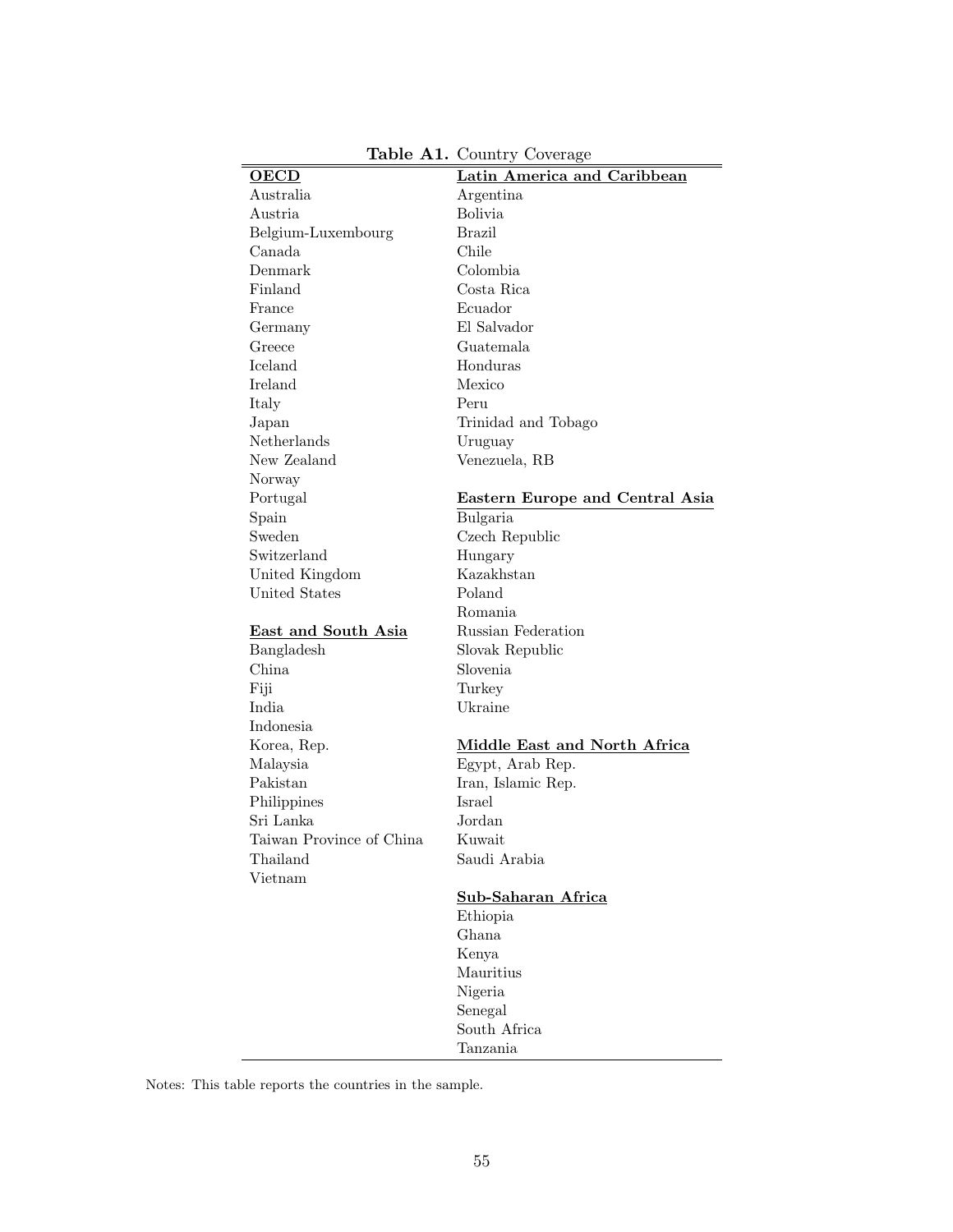| ISIC code      | Sector Name                                        | $\alpha_j$ | $\beta_j$ | $\gamma_{J+1,j}$ | $\omega_i$ |
|----------------|----------------------------------------------------|------------|-----------|------------------|------------|
| 15             | Food and Beverages                                 | 0.315      | 0.281     | 0.303            | 0.209      |
| 16             | <b>Tobacco Products</b>                            | 0.264      | 0.520     | 0.527            | 0.010      |
| 17             | <b>Textiles</b>                                    | 0.467      | 0.371     | 0.295            | 0.025      |
| 18             | Wearing Apparel, Fur                               | 0.493      | 0.377     | 0.320            | 0.089      |
| 19             | Leather, Leather Products, Footwear                | 0.485      | 0.359     | 0.330            | 0.014      |
| $20\,$         | Wood Products (Excl. Furniture)                    | 0.452      | 0.372     | 0.288            | 0.009      |
| 21             | Paper and Paper Products                           | 0.366      | 0.344     | 0.407            | 0.012      |
| 22             | Printing and Publishing                            | 0.484      | 0.469     | 0.407            | 0.004      |
| 23             | Coke, Refined Petroleum Products, Nuclear Fuel     | 0.244      | 0.243     | 0.246            | 0.092      |
| 24             | Chemical and Chemical Products                     | 0.308      | 0.373     | 0.479            | 0.008      |
| $25\,$         | Rubber and Plastics Products                       | 0.385      | 0.387     | 0.350            | 0.014      |
| $26\,$         | Non-Metallic Mineral Products                      | 0.365      | 0.459     | 0.499            | 0.071      |
| 27             | <b>Basic Metals</b>                                | 0.381      | 0.299     | 0.451            | 0.002      |
| $28\,$         | <b>Fabricated Metal Products</b>                   | 0.448      | 0.398     | 0.364            | 0.012      |
| $29\mathrm{C}$ | Office, Accounting, Computing, and Other Machinery | 0.473      | 0.390     | 0.388            | 0.094      |
| 31A            | Electrical Machinery, Communication Equipment      | 0.405      | 0.380     | 0.416            | 0.057      |
| 33             | Medical, Precision, and Optical Instruments        | 0.456      | 0.428     | 0.441            | 0.036      |
| 34A            | <b>Transport Equipment</b>                         | 0.464      | 0.343     | 0.286            | 0.175      |
| 36             | Furniture and Other Manufacturing                  | 0.460      | 0.407     | 0.397            | 0.065      |
| 4A             | Nontradeables                                      | 0.561      | 0.651     | 0.788            |            |
|                |                                                    |            |           |                  |            |
|                | Mean                                               | 0.414      | 0.393     | 0.399            | 0.053      |
|                | Min                                                | 0.244      | 0.243     | 0.246            | 0.002      |
|                | Max                                                | 0.561      | 0.651     | 0.788            | 0.209      |

Notes: This table reports the sectors used in the analysis. The classification corresponds to the ISIC Revision 3 2-digit, aggregated further due to data availability.  $\alpha_j$  is the value-added based labor intensity;  $\beta_j$  is the share of value added in total output;  $\gamma_{J+1,j}$  is the share of nontradeable inputs in total intermediate inputs;  $\omega_j$  is the taste parameter for tradeable sector j, estimated using the procedure described in Section B.3. Variable definitions and sources are described in detail in the text.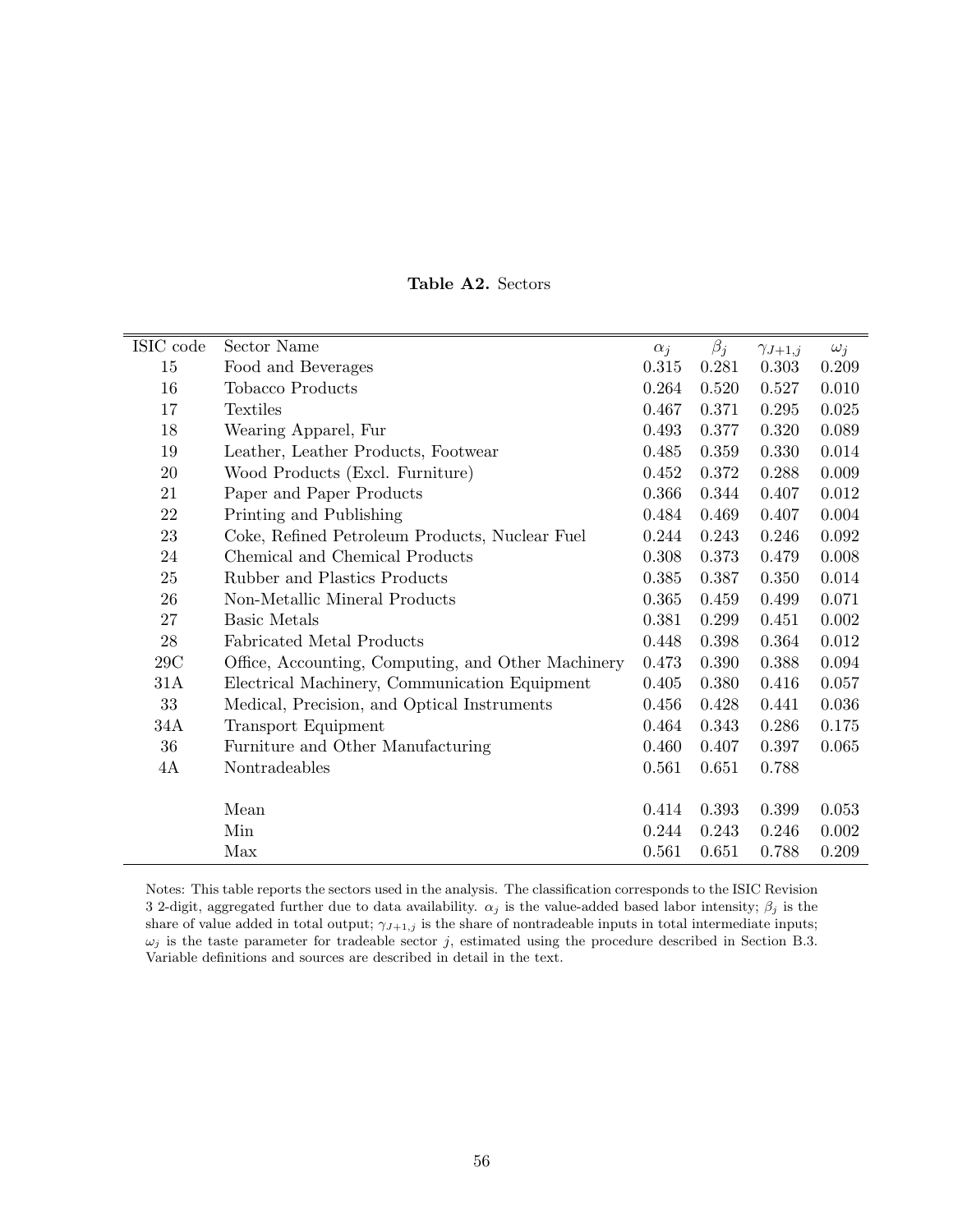| Panel A: Summary Statistics |                 |            |                       |                |  |  |  |
|-----------------------------|-----------------|------------|-----------------------|----------------|--|--|--|
|                             | Mean            | St. Dev.   | Min                   | Max            |  |  |  |
| <b>Balanced</b>             | 0.01            | 0.03       | $-0.07$               | 0.09           |  |  |  |
| Unbalanced                  | 0.42            | 0.39       | $-0.07$               | 1.70           |  |  |  |
| Unbalanced – Linear         | 0.11            | 0.12       | $-0.02$               | 0.56           |  |  |  |
| Unbalanced $-$ No Regress   | 0.28            | 0.28       | $-0.06$               | 1.28           |  |  |  |
| Unbalanced – U.S. Values    | 0.43            | 0.42       | $-0.10$               | 1.89           |  |  |  |
|                             |                 |            |                       |                |  |  |  |
| Panel B: Correlations       |                 |            |                       |                |  |  |  |
|                             | <b>Balanced</b> | Unbalanced | Unbalanced            | Unbalanced     |  |  |  |
|                             |                 |            | $\overline{-}$ Linear | $-$ No Regress |  |  |  |
| <b>Balanced</b>             | 1.000           |            |                       |                |  |  |  |
| Unbalanced                  | 0.065           | 1.000      |                       |                |  |  |  |
| Unbalanced – Linear         | $-0.157$        | 0.946      | 1.000                 |                |  |  |  |
| Unbalanced $-$ No Regress   | 0.131           | 0.984      | 0.939                 | 1.000          |  |  |  |
| Unbalanced – U.S. Values    | 0.054           | 0.997      | 0.937                 | 0.973          |  |  |  |

Table A3. Alternative Counterfactuals

Notes: The top panel of this table reports the summary statistics for the different counterfactual scenarios for Chinese productivity growth. "Balanced" and "Unbalanced" are the two main counterfactuals in the paper, depicted graphically in Figure 5. "Unbalanced – Linear" is a counterfactual in which the most productive Chinese sector relative to the world frontier keeps the same productivity, while each successive sectors's productivity relative to the world frontier is lower by a fixed multiplicative constant. "Unbalanced – No Regress" is a counterfactual in which productivity in each Chinese sector becomes a constant ratio to the world frontier, unless that would imply an absolute reduction in sectoral productivity, in which case the productivity remains unchanged. "Unbalanced – U.S. Values" is a counterfactual in which Chinese productivity relative to the world frontier is the same as in the U.S. Across all counterfactuals, the geometric average sectoral productivity in Chinese sectors is kept the same. The counterfactuals are depicted graphically in Figure A1.